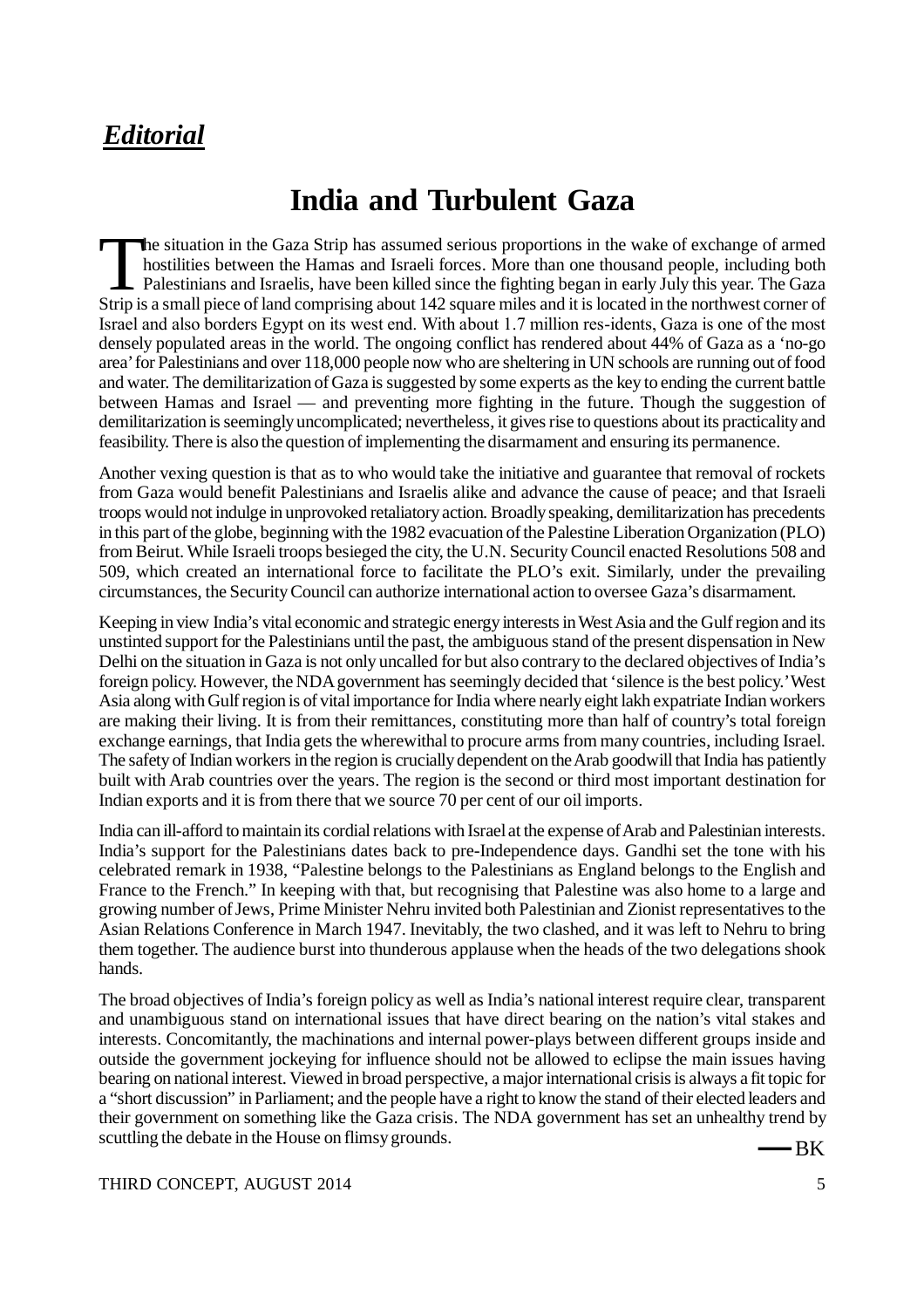THIRD CONCEPT, AUGUST 2014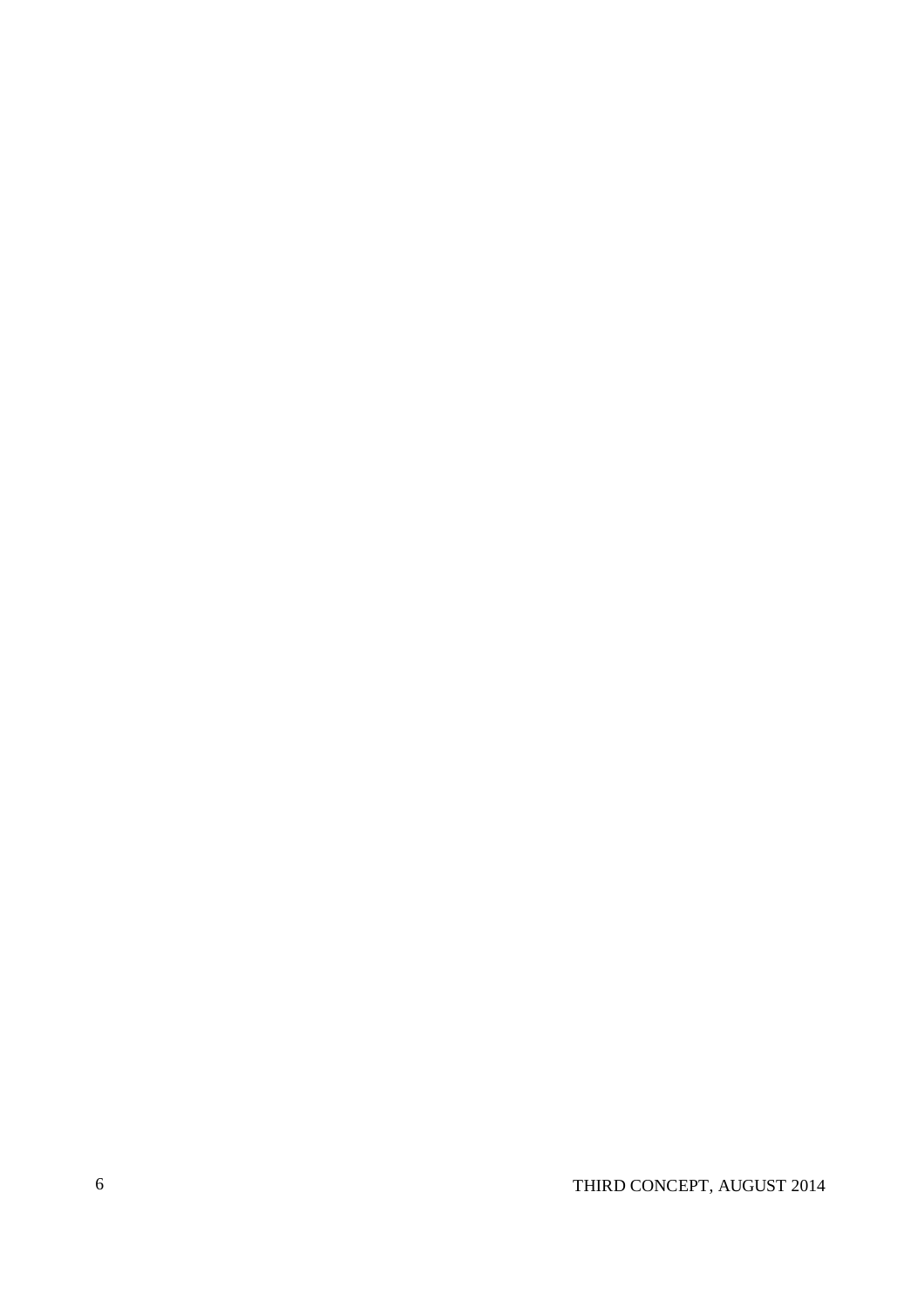# **Thriving Indo-Lithuanian Relations**

Dr. Ahalya Sial\*

*[The Republic of Lithuania (Lietuva) is a Baltic nation nestled in Central and Eastern Europe along the southern shore of the Baltic Sea. Lithuania is one of the largest (land and people) Baltic Republic encompasses 25,174 square miles (65,200 sq. km) land area. The geographical factor has been a major source of problems for development in Lithuania.]*

 $\sum_{\text{haw}}$ ndia and Lithuania signed their first joint statement on the establishment of diplomatic relations on 27 April 1992. Subsequently, the two countries have been exchanging their high-level political, cultural and commercial visits in different fields to boost mutual cooperation. Recently the Prime Minister of Lithuania Algirdas Butkevièius has sent a congratulatory letter to Prime Minister Narendra Modi on 26 May this year.

"On behalf of the Government of the Republic of Lithuania, I wish to extend our sincere congratulations on your overwhelming victory in general elections and your appointment as the Prime Minister of India," reads the letter. Also Lithuania's newly re-elected President Dalia Grybauskaitë too wished the new Government of India great success in fulfilling the goals set and in enhancing the security and well-being of the people of India. The president also invited the new Prime Minister of India to visit Lithuania<sup>1</sup>.

The country had established its first democratic independent statehood in 1919 after the collapse of Russian and German Empires. But in 1926, the Republic of Lithuania lost its democratic status because of the emergence of authoritarian rule by *Smetona*. Lithuania was incorporated into the Soviet Union during the Second World War on the basis of secret protocol of the Molotov-Ribbentrop Pact which was signed on 23 August 1939 between Soviet Union and German Third Reich, Lithuania resisted Soviet occupation without success.

During the Second World War, Lithuania experienced three invasions and occupations, by

Soviets, Germans, and then Soviets again. Lithuanians remained under Soviet rule until the collapse of Soviet Union. In 1991 Lithuania with other two Baltic Republics; Latvia and Estonia reestablished its democratic independent statehood.

The legacy of Soviet regime still strongly exists in the social and political life of Lithuanians. Following the disintegration of Soviet Union in 1991, Lithuania has experienced dynamics of political change, the political system of Lithuania transformed from an authoritarian Soviet regime to Western-oriented liberal democratic form of government. After reestablishing the democratic independent statehood, Lithuania's foreign policy has demonstrated noteworthy regional and international facets within a short span of twenty years.

Accession to the European Union and NATO in 2004 and membership in the Council of Europe has deeply influenced Lithuania's government to seek to establish a modern Lithuanian nation in Central and Eastern Europe. Now Lithuania has become the significant member of European Union. Since July 2013 Lithuania is occupying the Presidency *of the Council of the European Union* and it has entrusted great responsibilities to the country.

Today Lithuania has emerged as a young and active democratic nation in Europe and the country has established its diplomatic relations with more than 150 countries. At present this tiny beautiful country occupies significant position in international politics after taking over the Presidency of European Union Council.

In 2012, the Republic of India and the Republic of Lithuania celebrated their twentieth anniversary of

<sup>\*</sup> Researcher on Baltic States, SIS/JNU, New Delhi.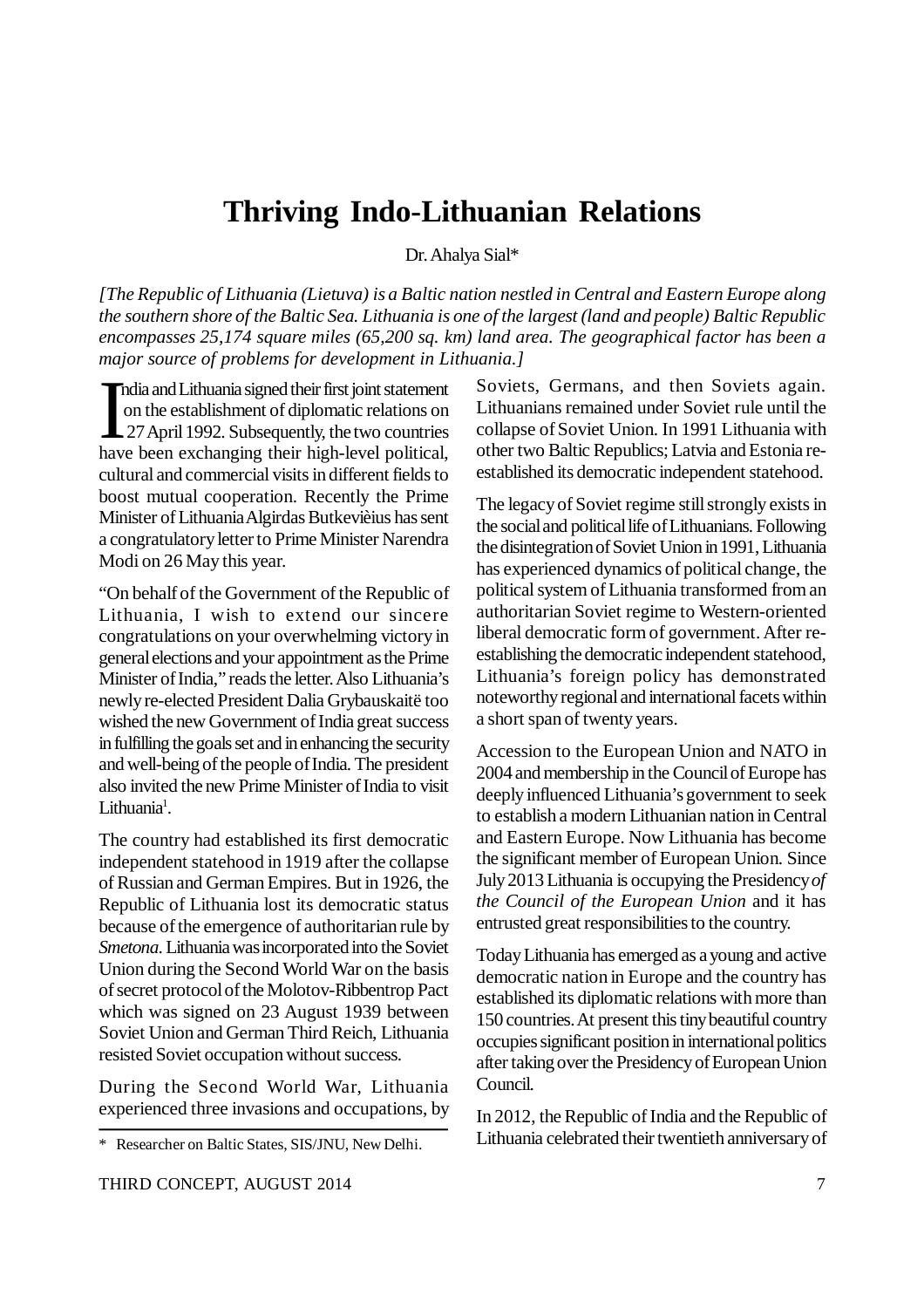bilateral relations. Both the Republics have developed close and cordial relations in the fields of trade and commerce as well as cooperation in technology and cultural interactions since Lithuania's independence from Soviet Union in 1991.

### **Diplomatic Ties**

After India's recognition to Lithuania's independence in 1991, the bilateral ties between the two republics have been developed by mutual interaction in the field of trade, commerce and culture. The diplomatic relations between India and Lithuania became deeper when Lithuania opened its Embassy in New Delhi in July 2008. Recently, the Minister of Foreign Affairs of Lithuania Linas Linkevièius paid a successful political visit to India when he came to attend the Asia Europe Meeting (ASEM) in New Delhi.

During the visit, Minister had important meeting with the then Indian External Affairs Minister, Salman Khurshid; both the leaders discussed issues pertaining to bilateral cooperation and important international affairs. The Lithuanian Foreign Minister thanked India for its support to Lithuania's bid for a non-permanent seat in the United Nations Security Council and called for closer cooperation to ensure world peace and stability.

Both the leaders signed a visa waiver agreement for holders of diplomatic passports. The head of the Lithuanian diplomacy also emphasized on issues related to Lithuania's Presidency of the EU Council and called on India to complete its current free trade talks with the EU as soon as possible<sup>2</sup>.

The visiting Lithuanian Foreign Minister officially launched the Days of Lithuania in India. He inaugurated Lithuanian – Indian business seminar at the PHD Chamber of Commerce and Industry. Also the Minister presented a talk on the EU Presidency currently held by Lithuania at the conference in Jawaharlal Nehru University; School of International Studies devoted to Indian – Lithuanian relations, past interactions and future possibilities, and inaugurated the exhibition of photographs and documents on the famous Lithuanian traveller Antanas Poška.

And also for the first time Lithuania took part in the India International Trade Fair at Pragati Maidan, New Delhi with the national pavilion. Participation at the India International Trade Fair was one of the highlights of the Days of Lithuania in India program spanning over six weeks in various places of India by the Embassy of Lithuania in India<sup>3</sup>. The bilateral cooperation has seen remarkable and progressive expansion in recent years.

Now both the countries have achieved widespread economic and cultural contacts. The cordial relations between India and Lithuania are outlined by a number of significant factors: diplomatic, culture, education, trade and economics. India and Lithuania have finalised three important agreements: firstly, on the avoidance of double taxation; secondly, bilateral investment protection and thirdly, a cultural exchange programme since the establishment of their bilateral relations4.

Now India and Lithuania have established a strong legal foundation in their relations. The first Trade and Economic Cooperation Agreement signed between the two countries on 2 July 1993 came into force on 22 June 1995. Subsequently, on 20 February 2001, three other significant agreements were signed between Lithuania and India: the first agreement relating to Air Services; second agreement is on Economic and Technical Cooperation and the third agreement is on Cooperation in the Spheres of Culture, Science and Education.

The Air Services agreement came into force on 3 May 2002; the agreement on Economic and Technical Cooperation came into force on 16 June 2003 and the third agreement on cooperation in the spheres of culture, science and education came into force on 8 April 2005<sup>5.</sup>

Since the establishment of bilateral relation in 1992, there have taken place many high level visits between India and Lithuania culminating in the conclusion of several bilateral agreements. N. Suri, Indian Vice Minister of Foreign Affairs paid first political visit to Lithuania in 1993. On August 1995, Salman Khurshid, the then Minister of State for External Affairs of India, visited Lithuania.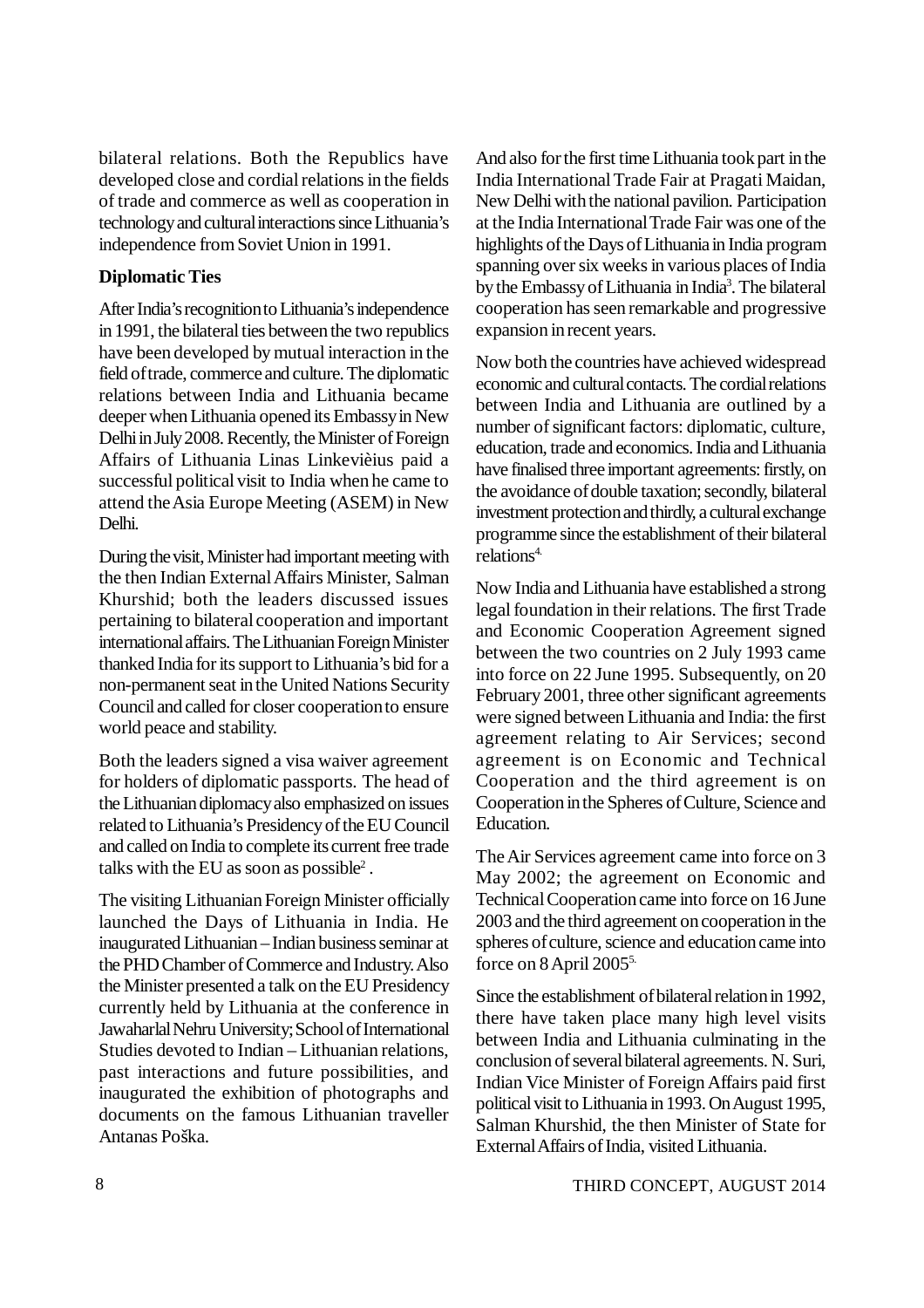Subsequently, India's Minister of State for External Affairs Rao Inderjit Singh and Anand Sharma made their visits to Lithuania in October 2005 and March 2007 respectively. Smt Preneet Kaur, Minister of State for External Affairs visited Vilnius in March 2011. During her visit, Smt Kaur and Lithuanian Minister of Foreign Affairs Audronius Ažubalis signed Bilateral Investment Promotion and Protection Agreement between the two countries on 1st April 2011 in Vilnius.

Smt. Kaur also discussed with the President of Lithuania about Indian move to open Embassy in Lithuania very soon and said that it would strengthen the bilateral relations between the two countries. And again in June 2011, Preneet Kaur visited Lithuania to attend Community of Democracies Ministerial meeting<sup>6</sup>.

From Lithuanian side in 1995, Prime Minister A. Šleževièius paid a first political visit to India. Lithuania's President paid a State visit to India in 2001. These visits have proved instrumental in establishing an India-Lithuania Strategic and global cooperation.

#### **Cultural and Educational Relations**

Both the countries share the bond of Indo-European language. Jawaharlal Nehru, the first Prime Minister of India acknowledged in his prominent book *Glimpses of World History* (1942) that "the Lithuanians are Aryans (like many others in Europe) and their language bears quite a close resemblance of Sanskrit"7. According to O'Connor, Kevin (2006), Lithuanians and Latvians, however, speak related Baltic languages of Indo-European origin.<sup>8</sup>

Since the 19th century both Lithuanians and the Indians have developed close connection in their traditions, language, and heritage. The two countries' cultures have been enriched by the mutual interaction throughout their history and also there are growing economic cooperation and political crossroads between the two countries.

Since 1992, both India and Lithuania are having their cultural exchange programmes. Lithuanians have been showing their immense interests towards India's culture, Hindi language, education, music,

THIRD CONCEPT, AUGUST 2014 9

yoga, dance and films and these interests bind the two countries very closely.

Sanskrit language has established the pillar of closeness between the two countries. The idea of close similarity between Lithuanian language and Sanskrit language first time came into light during the early 19th century and it was claimed that Lithuanian being the Indo-European language. There are examples of some Lithuanian words which have same pronunciation and meaning in Sanskrit language<sup>9</sup>:

| <b>English</b> | <b>Sanskrit</b> | Lithuanian |  |
|----------------|-----------------|------------|--|
| Son            | sunus           | sunus      |  |
| Sheep          | avis            | avis       |  |
| Sole           | padas           | padas      |  |
| Man            | viras           | vyras      |  |
| Smoke          | dhumas          | dumas      |  |

Since last five thousand years these Lithuanian words have not changed their forms. Vydunas (real name Vilhelmas Storost, 1868-1953), one of the eminent Lithuanian philosophers and ideologists of the national movement, was extremely interested in Indian philosophy and his philosophical system was closely based on the Vedanta. He has significant contribution for the development of facts and knowledge on Lithuanian being the Indo-European language.

Vydunas argued that, before the introduction of Christianity, Lithuanian spiritual culture had a lot of similarities with Hinduism, including the concept of Trinity. Lithuanians called Vydunas as the Mahatma Gandhi, Rabindranath Tagore, and Sri Aurobindo of Lithuania<sup>10</sup>.

Rabindranath Tagore's poetry is very popular in Lithuania. "Gandhi, Vivekananda and Tagore were translated into Lithuanian so as to be accessible to the broad masses of the population of Lithuania. In the 20th century, intellectuals involved in the Lithuanian national movement relied on the Gandhian way of gaining independence.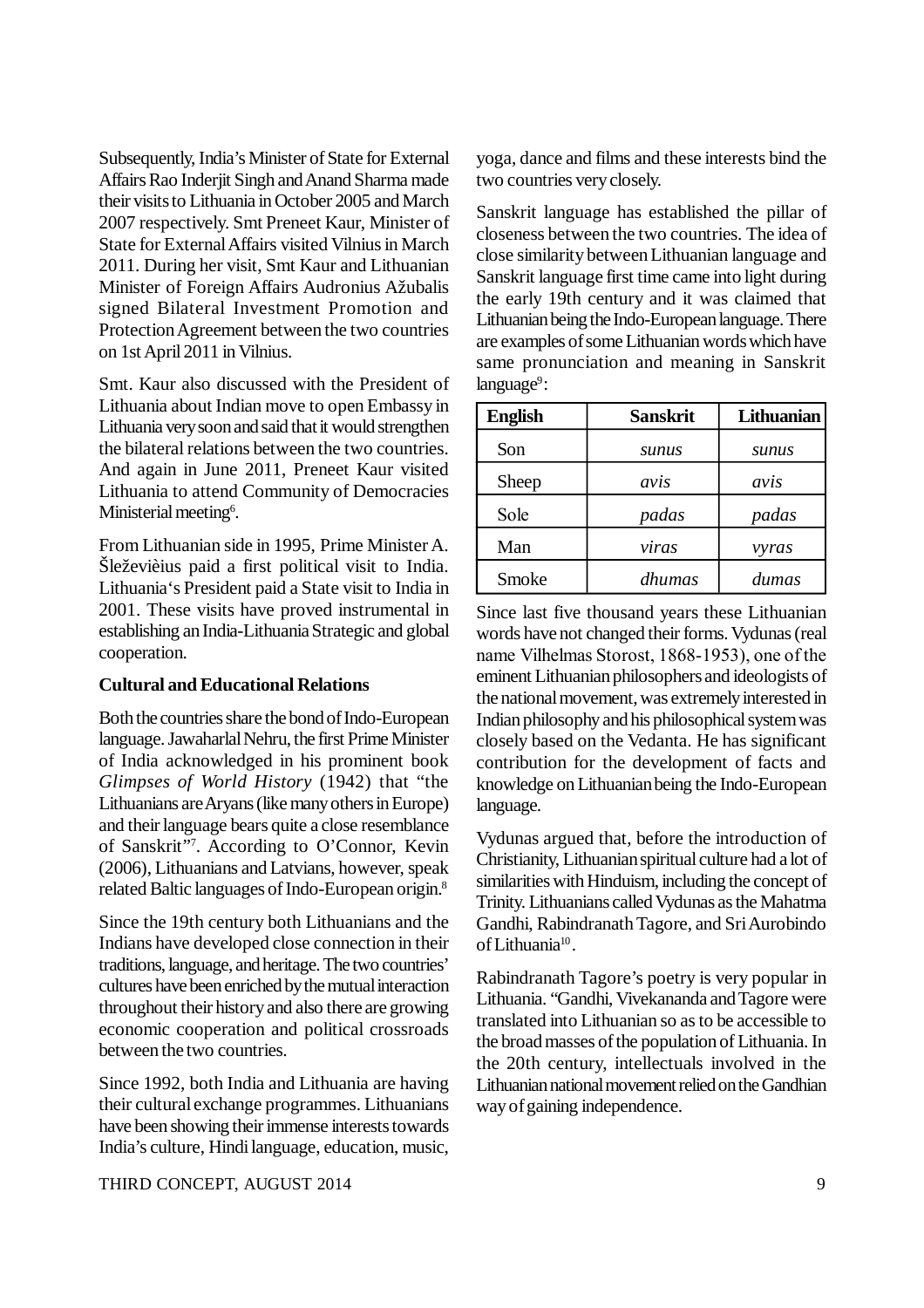Baltic States have great respect for and genuine interest in Indian thought and ideas. In their independence movement known as "The Singing Revolution" and "The Baltic Way", the main ideology adopted was that of non-violence. The Baltic States have partly borrowed this idea from the political philosophy of Mahatma Gandhi, the main ideologue, strategist and visionary of India's independence movement.

In the last years of the existence of the Soviet Union, as the Baltic States were planning their own struggle for independence, Baltic intellectuals studied and discussed the ideology and strategy of India's freedom struggle led by Gandhi"<sup>11</sup>.

In the field of education both the countries have developed effervescent relations and India has been providing great support to the study of Indology in the Universities of Vilnius and Kaunas. In 1996, 2000, 2004, the Embassy of India provided Vilnius University with teaching materials on Indology. In 2006, India sponsored the international conference of Indology scholars in Vilnius.

According to Dr. K. B. Usha, the head of the Baltic Studies in School of International Studies, Jawaharlal Nehru University (JNU), "JNU, one of the premier centres of academic excellence in social sciences in India, is the most important institution that currently promotes comprehensive studies on the Baltic States in India. An area of research and teaching devoted to the Baltic States has been developed under the auspices of the Centre for Russian and Central Asian Studies of the School of International Studies, JNU."

In particular, the course "Politics and Society in the Baltic States" has been offered by Dr. K.B. Usha to students of M. Phil and PhD programme. Since 2009, JNU students have submitted several dissertations on various subjects pertaining to Latvia, Estonia and Lithuania realities. Topics explored include political change, EU integration, political parties, labour market, globalisation, economic transition, democracy, civil society, energy security, Russia's relations with the Baltic States, and so on. "Research on the Baltic States is still in its earliest stages, and publications on the subject are forthcoming. JNU has developed closer academic collaboration with prominent educational institutions in the Baltic States, such as the University of Latvia and Vilnius University, Lithuania"<sup>12</sup>.

Every year, many Lithuanian students come to India to attend various courses in India in the fields of diplomacy, banking, mass communications, finance management, urban management development, foreign trade auditing. The Government of India encourages them and provides scholarship for the Lithuanian students to study Hindi in India. From 1994 to 2005, 20 scholarships were proposed by the Government of India for Lithuanian students to study Hindi in Agra at the Central Institute of Hindi.

In 2007, India's Government apportioned 7,700 USD for the publication of the first Hindi language textbook and vocabulary in the Baltic States. Also in the same year India sponsored the opening of the Hindi Language Room in Vilnius University. In October 2006, at the initiative of India's Embassy in Warsaw, "India's Days" with seminars on tourism, Indian classical dances and Indian food were organized in Vilnius<sup>13</sup>.

To expand and reinforce bilateral relations between the two countries, Lithuania – India Forum was established on 14 September 2010. This Forum is the public organization and its main purpose is to bind various institutions, NGOs, public figures and individuals who take interest in India, and strengthen relations between Lithuania and India in the fields of culture, education, science and business<sup>14.</sup> The cultural relation between India and Lithuania became reflective when India's cultural and information centre was founded in Vilnius in 2004.

During the signing of the Bilateral Investment Promotion and Protection Agreement between India and Lithuania on 30 March 2011 in Vilnius, Lithuanian Minister A. Ažubalis assumed that Lithuania was the only Baltic State that had the Embassy in India, and Lithuanian universities were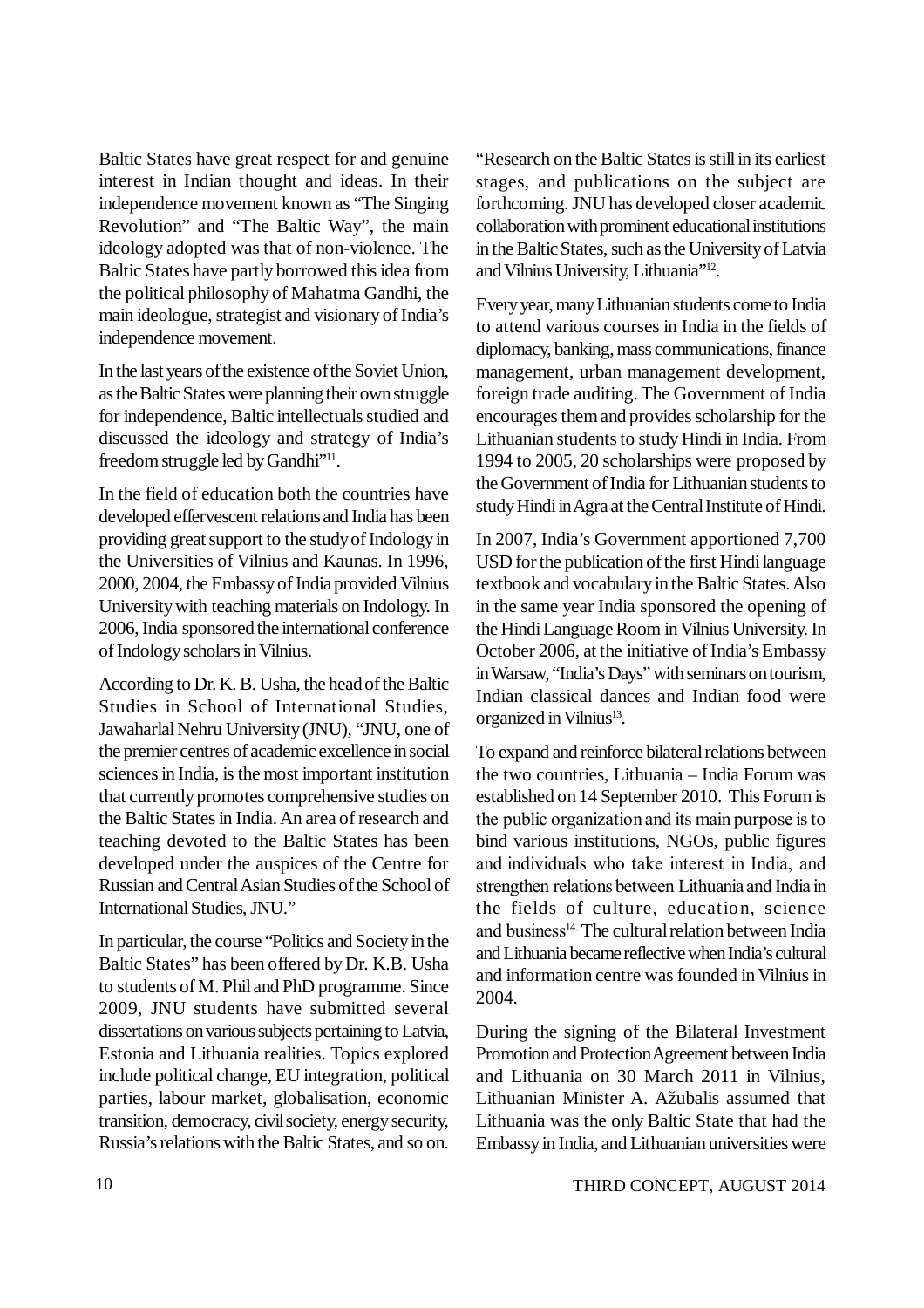the only ones in the Baltic countries that had an extensive India studies programme.

The Minister mentioned the similarity between the Lithuanian language and Sanskrit, and encouraged India to initiate the Lithuanian language teaching programme at the country's universities, and also invited Indian students to study the Lithuanian language in Lithuania<sup>15</sup>.

### **Economic and Trade Relations**

Since the establishment of bilateral relations, Lithuanians and Indians have largely expanded their trade and economic interests. Lithuania's major items of import from India include pharmaceuticals, cosmetics, textiles and consumer goods. Main items of export to India include machinery and mechanical appliances, high tech optical instruments, base metals and articles of base metal, chemicals, sulphur, lime and cement. According to Lithuanian statistics, bilateral trade between India and Lithuania amounted to USD 45 million, USD 42.03 million and USD 355.06 million respectively in the years 2006, 2007 and 2008, while it reached USD 117.09 million during 2009. During the period January – November 2010, bilateral trade with Lithuania reached USD 160  $million<sup>16</sup>$ .

In December 2009, the Lithuanian Business Mission to India was organized along with the official visit to India of the Minister of Foreign Affairs and the Minister of Economy of Lithuania. To promote and develop cooperation between Lithuania and India, especially in the field of commerce, Indian – Baltic Chamber of Commerce (IBCC) was formed in 2009 and Business Missions from Lithuania to India and from India to Lithuania are organized.

Lithuanian's main items of export to India are fertilizers; machines and machinery (used printing machines, packing machinery); electrical machinery, equipment and parts; optical measuring, checking, precision instruments and parts. The main items of import from India are textiles and textile articles

(cotton), base metals and articles, machinery and mechanical appliances. According to the data of the Department of Statistics, during 2010, Lithuanian exports to India amounted to 376.3 mln. LTL and Lithuanian imports from India amounted to 75.3 mln. LTL.

As of 30 September 2010, the foreign direct investment from India made up 1.6 million LTL. In September 2010, the Indian Business Mission to Lithuania took place. In November 2010, the Lithuanian Business Mission was organized along with the official visit to India of the Deputy Speaker of the Seimas (Parliament) and members of the group for Inter-parliamentary Relations with the Republic of India.

In January 2011, the Indian Business Mission to Lithuania was organized<sup>17</sup>. "On 13 December 2012 the agreement between the Indian Baltic Chamber of Commerce (IBCC) and the company "India Buying Consultants" was signed. The agreement was signed to found the IBCC Mission in India. Under the agreement, India Buying Consultants is an authorized representative of the IBCC and will take care of searching for new IBCC clients. The India Buying Consultants company works with major importers in India, who have so far mainly been affected by imports from the U.S., but became interested in Lithuanian products, to meet the potential demand in the Indian market with imports"<sup>18</sup>.

The Republic of Lithuania and India have established excellent cooperation in the sectors of info-tech and pharmaceuticals. Mickeviciene, Minister Counsellor of the Republic of Lithuania, while addressing an interactive session on economic relations between Lithuania and India which was organised by the MCC Chamber of Commerce and Industry, said that now Lithuania was developing Free Economic Zones especially to attract investments in sectors like IT, financial and business consulting and pharmaceuticals sectors.

She called upon India to increase its share of trade with Lithuania. The bilateral trade between India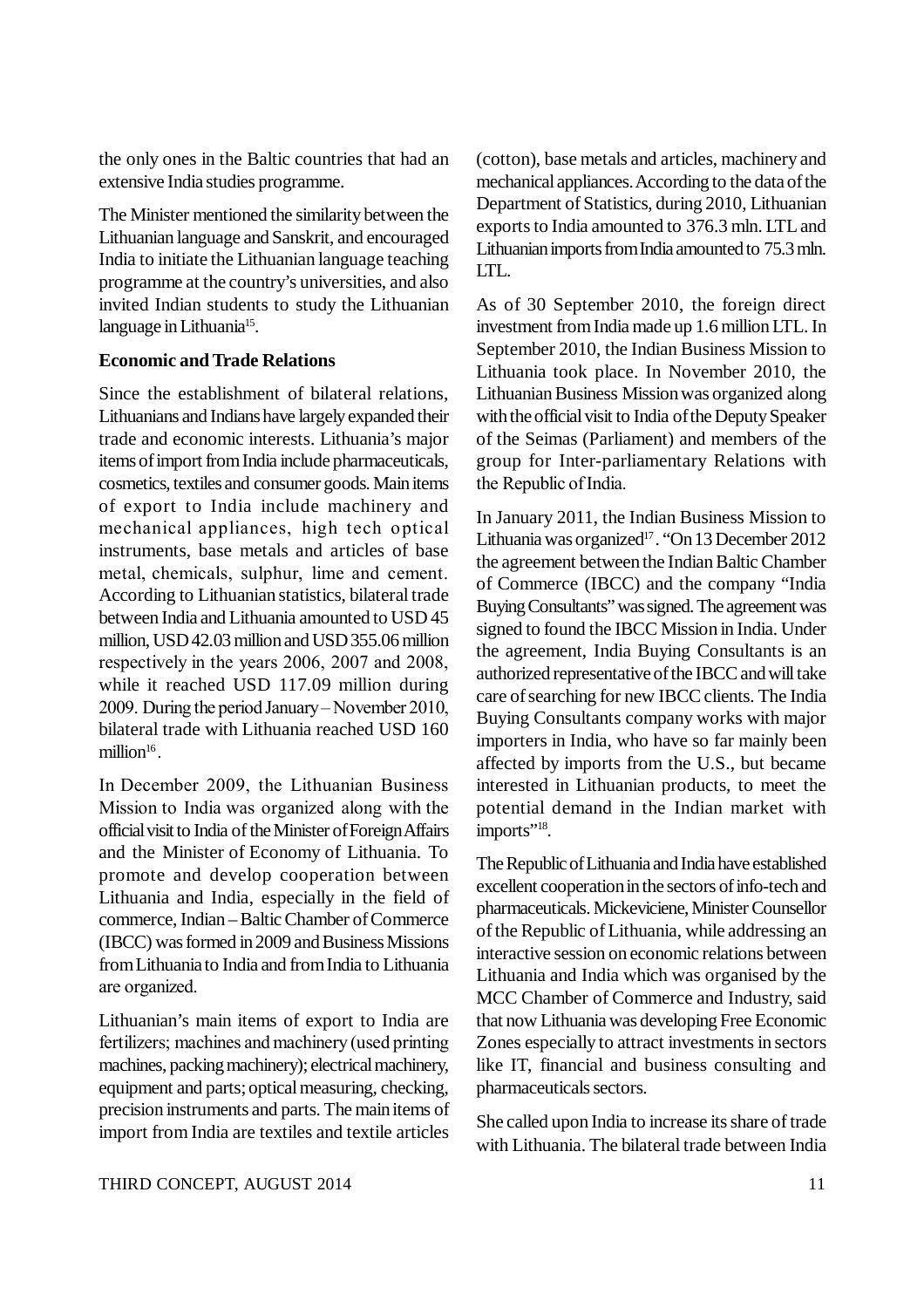and Lithuania stood at nearly \$209 million in 2010- 11, as against \$139 million in 2009-10. She also emphasized on improving bilateral research opportunities in science and technology including solar energy and biotechnology<sup>19</sup>. Now the economic and cultural ties between the two countries have been largely extended and the diplomatic, trade, economic and technical relations are progressing well.

## **References**

- 1. Newsletter May June 2014, Embassy of the Republic of Lithuania in the Republic of India, http://in.mfa.lt
- 2. Vaida, Petras, (11 November 2013), "Lithuanian and Indian Diplomats Will Need No Visas" BC, Vilnius, http://www.balticcourse.com
- 3. News Letter November 2013, Embassy of the Republic of Lithuania in the Republic of India, Anand Niketan, New Delhi, http://in.mfa.lt
- 4. Report on Bilateral ICT Funding, SYNCHRONISER, Synchronizing the Research Policy dialogue to the Indian Dimension, Report on Bilateral ICT Funding between India & 27 EU Member States, pp: 30, http://www.synchroniser.org/
- 5. Ministry of External Affairs, Government of Lithuania, "Lithuania's Cooperation with India" http://www.urm.lt/index.php?-557441887
- 6. Ministry of External Affairs, Government of India, "India-Lithuania relations", January 2012, http://mea.gov.in/mystart.php?id=50044494
- 7. Nehru, Jawaharlal (1942), *Glimpses of World History*, New York: John Day Company, p. 679.
- 8. O'Connor, Kevin (2006), *Culture and Customs of the Baltic States*, Westport: Greenwood Press.
- 9. "Incredible Indian-Lithuanian relations" http:// vilnews.com/2011-04-incredible-indianlithuanian-relations-2
- 10. Ministry of External Affairs, Government of India, "India-Lithuania relations", January 2012, http://mea.gov.in/mystart.php?id=50044494
- 11. Usha, K.B. (2012), *"*The Evolving Relations between India and Baltic States", *Lithuanian Foreign Policy Review,* 27: 61-83.
- 12. Ibid.
- 13. Ministry of External Affairs, Government of Lithuania, "Lithuania's Cooperation with India" http://www.urm.lt/index.php?-557441887
- 14. Ibid.
- 15. Pavilenene, Danuta (01.04.2011), "Lithuanian and India signed the Bilateral Investment Promotion and Protection Agreement", BC, Vilnius, http://www.baltic-course.com/eng/ good\_for\_business/?doc=39251
- 16. Ministry of External Affairs, Government of India, "India-Lithuania relations", January 2012, http://mea.gov.in/mystart.php?id=50044494
- 17. Ministry of External Affairs, Government of Lithuania, "Lithuania's Cooperation with India" http://www.urm.lt/index.php?-557441887
- 18. Indian Baltic Chamber of Commerce (IBCC), "Two Agreements between Lithuania and Indian Entrepreneurs were signed in New Delhi", http:/ /ibcc.lt/en/gallery/ two-agreements-betweenlithuania-and-indian-entrepreneurs-weresigned-in-new-delhi.html
- 19. Pramanik, Aryan (6 September 2012), "Economic Relations Between Lithuania and India", http://www.thehindubusinessline.com/ economy/lithuania-seeks-investments-in-itpharma/article3866601.ece

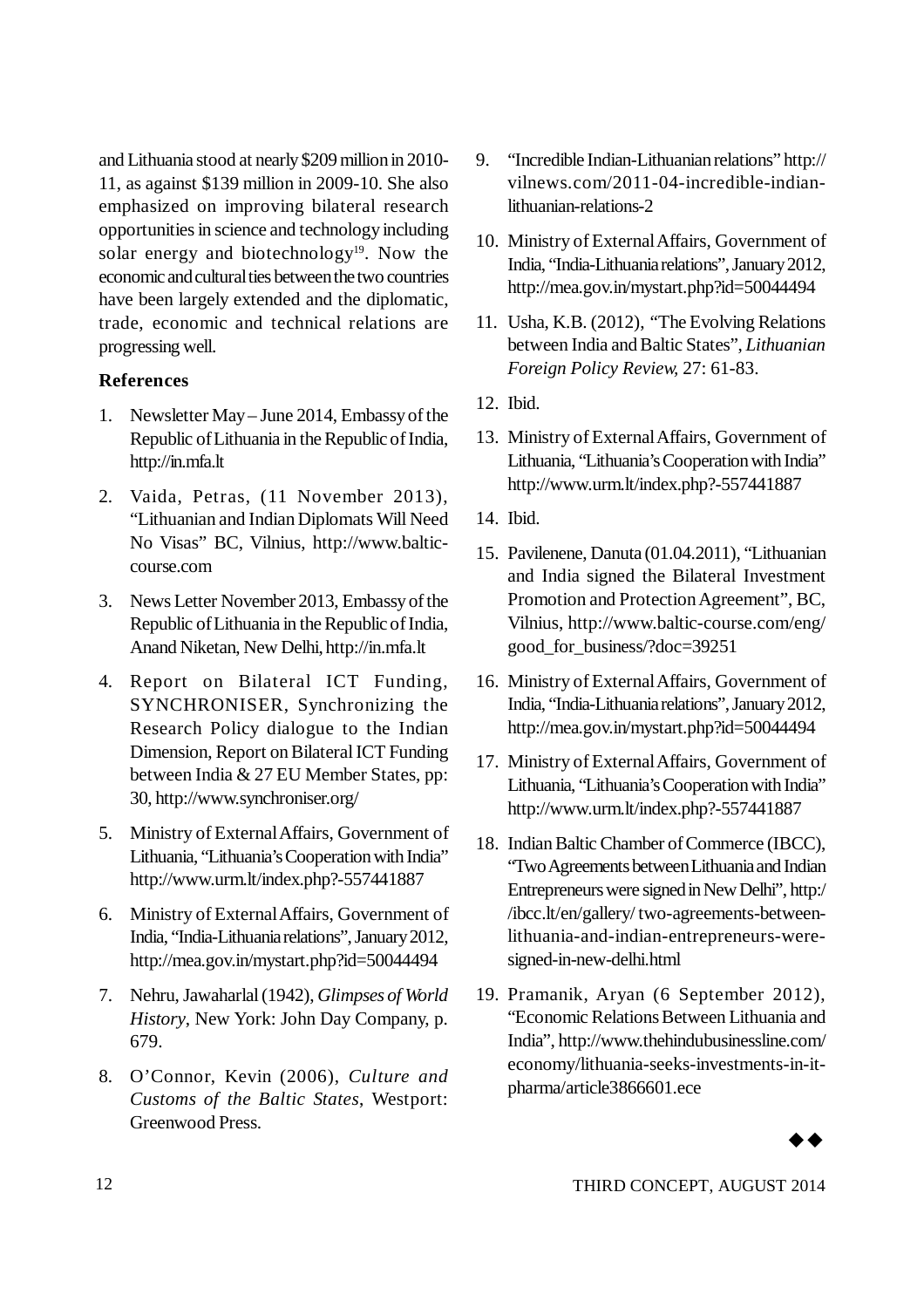# **Bal Gangadhar Tilak's Concept of Swaraj**

Virender Singh\*

*[The Indian National Movement was one of the biggest mass movements of the modern society that galvanized millions of people of all classes and ideologies into political action and brought to its knees a mighty, colonial empire. This movement was also one of the best examples of the creation of an extremely wide movement with common aims in which diverse political and ideological currents could co-exist and work. This diversity instead of weakening the cohesion and striking power of the movement, became a major source of its strength the movement popularized domestic ideas and institutions in India. It also played a pivotal role in the historical process through which the Indian people got formed into a nation.]*

s India was not yet a fully structured nation<br>but a nation in the making therefore, one of<br>the major objects and functions of the<br>movement was to promote the growing unity of the s India was not yet a fully structured nation but a nation in the making therefore, one of **A**the major objects and functions of the Indian people through a common struggle against colonialism. The movement did not lack exceptional individuals among leaders and followers. Bal Gangadhar Tilak falls in this category of exceptional leaders who organized mass movements and individual people in different struggles against the British and is considered as a father of the Indian National Movement.<sup>1</sup>

He began his struggle against the British Imperialism along with Lala Lajpat Rai, Bipin Chandra Pal, Aurbindo Ghosh and many others and later on was so influenced by Mahatma Gandhi as he breathed his last saving, "the country's future is safe in the hands of Gandhi. Country's salvation can be achieved by following his path. I follow him and appeal to the countrymen to work under his leadership". During the freedom struggle his slogan "Swaraj is my birth right and I shall have it" inspired millions of Indians.

An English writer, Schiller writes "the old falls, time changes and new life blossoms out of the ruins". The year 1856, the year in which Tilak was born, is an important one in India's history when the old order, which began in 1818 with the eclipse of the Maratha Empire and ended in 1857 with the great Indian revolt known as the Indian Mutiny.

It was a period of great change in which some states like Tanjawar, Satara, Indore, Gwalior, Baroda among others were the scene of revolutions; some others disappeared altogether; and others again lost their independence, and many more became little more than landed estates.

During that period, there were important changes in Maharashtra. Armed people lost their arms, business community declined, the artisans could not no work unemployment grew among the white collar classes, the priestly class almost died out and the learned lost the princes' patronage. In a word, all classes and masses, rich and poor, prince and peasants, were equally affected by the changing order.

Beside, in July 1856, Lord Canning issued an order that Indian recruit should be accepted for the army in future who would undertake to march wherever he might be ordered. This, some thought, was on attempt to make the Hindus convert to Christianity. Widow Remarriage Act was another setback for Hindu religion.

At the same time propaganda against the British was being actively put forth by agents of the King of Persia and discontented heir of the Peshwas, Nana Saheb. Such was the explosive atmosphere in India, when Bal Gangadhar Tilak was born on

Research Scholar, Dep't of Pol. Sc., H. P. University, Shimla.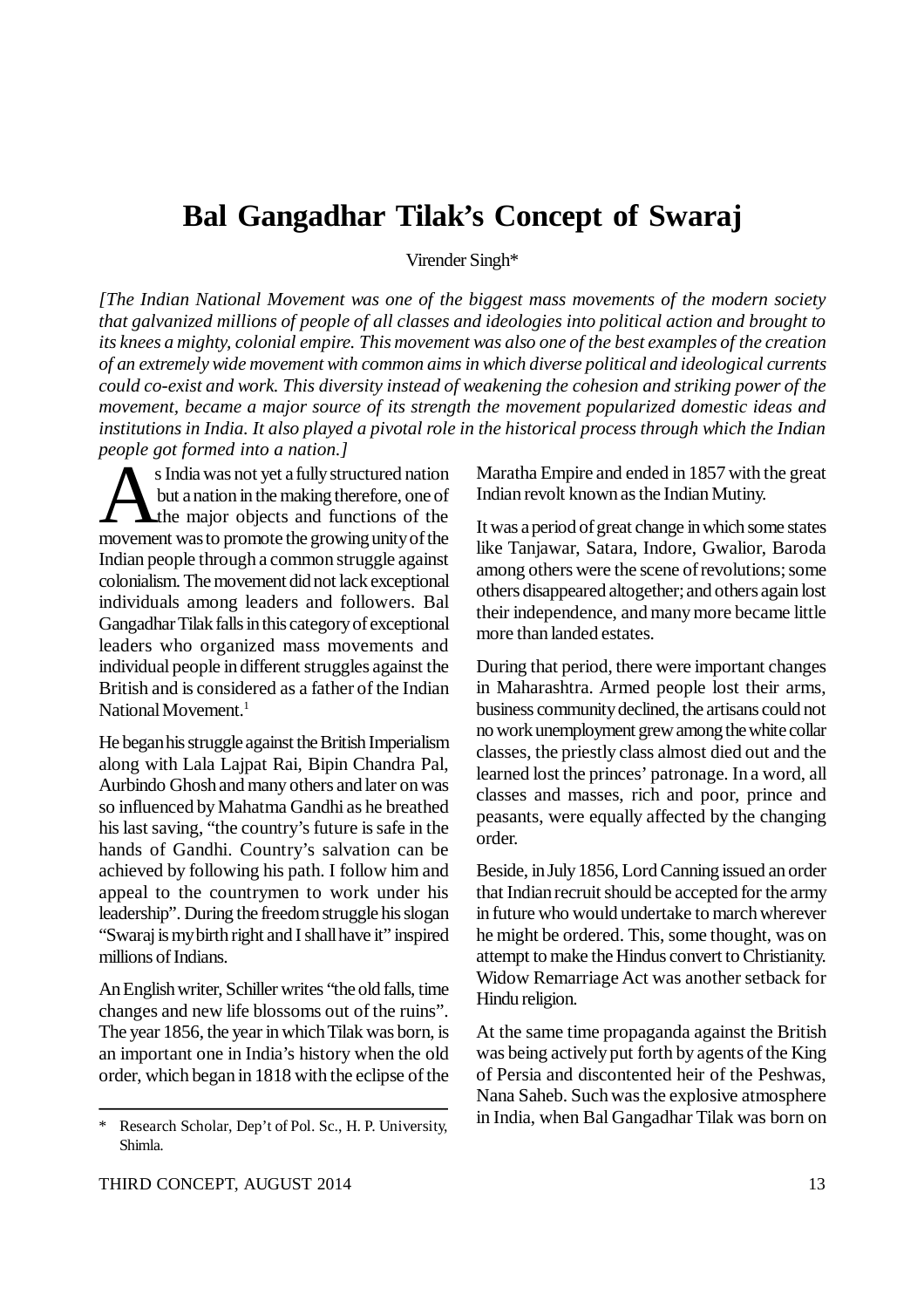23 July 1856 in a Chitpavan Brahmin family at Ratnagiri in Bombay Presidency.<sup>2</sup>

His contribution to Indian Freedom struggle movement was immense. He wielded tremendous influence over the contemporary religious, social, political, educational and cultural movements through his book entitles *Gita Rashya*, by reviving the organization of festival of Ganpati and Shivaji festival. He started newspapers – Kesri and Maratha – which became very popular during that time.

# **Concept of Swaraj**

In the history of India's fight for freedom many political leaders and freedom fighter have thrown light on the theoretical and applied part of the concept of Swaraj.<sup>3</sup> Swaraj is a multi-dimensional concept. It relates not only to political freedom but also means autonomy and harmony in all spheres of life-political, economic, social, culture, spiritual and moral. The concept of Swaraj or self-rule that lay at the centre of Indian political thought refers to the notion of securing self-determination in a polity comprising several distinct sectors.

In Swarajya, which means a particular mode of securing self-determination in a polity in modern India, the term Swaraj was exclusively identified by Naroji and Tilak with the goal of national Independence, and the emphasis was wholly shifted from the positive to the negative connotation of the term and its application entirely transferred from its individual to its collective scope.

The term Swaraj meant different things to different leaders; but there was no doubt that for all of them it meant some degree of independence from the foreign control. Although, it was not the extremists who first spread the message of patriotism and demand for self-government, they could take credit of the fact that they popularized these concepts among a large section of the people in different parts of the country.<sup>4</sup>

The meaning of Swaraj is often obscure for some recent Indian thinkers and part of this ambiguity may be explained by the modern Indian attempt to trace the word to its original Sanskrit base, and then reinterpret its ancient meaning in terms of modern situation. The Sanskrit word 'sva' means, own, one's own, my own or self". Sva-Raj as used in every Vedic text signified self-ruling self-ruler, one's own rule. The Rig-Veda and Atharvaveda used it in this sense, of "self-ruler" and "King."

The kingship could be either divine or terrestrial, applying to India, "King" of the Gods or occasionally in a technical sense, to earthly kings of western India. Swaraj in the early Vedas, thus had a political meaning signifying "self-rule", in the sense that a king enjoys sovereignty over his own dominion.

Sva, however, may also mean in Sanskrit "self" in the purely spiritual sense of "Soul". Swaraj in this sense suggests soul rule, or one who is governed by the dictates of his own soul. A passage, which shows this usage, occurs in the Chandogya Uponishada. It argues, the soul (Atman), indeed is below. The soul is above. The soul is to the West. The soul is to the East. The soul is to the South. The soul is to the North…. But they who know otherwise than this are heteronymous or *anyarajan*, they have no freedom.<sup>5</sup>

## **Tilak's Concept of Swaraj**

Tilak was the first Indian leader who infused courage, confidence, fearlessness, strength and determination amongst the people of India. He declared unequivocally that constitutional agitation would not by itself have any effect on the British Government. He therefore, made it a confirmed political programme to organize the masses under the banner of the Indian National Congress and to make it the real and dependable spokesman of the people. Undoubtedly it is he who made the people realize their fundamental right by ensuring their active participation in Indian politics against the Raj.<sup>6</sup>

Tilak talked of Swaraj as early as 1885. He traced the word Swarajyam in shastras. He argues, "It is a simple-Sanskrit word, meaning nothing more or less than the power to rule our homes and hence it is called in short "Home Rule."<sup>7</sup> Swaraj according to Tilak does not have only a negative connotation, that is, to be free from foreign rule. He argues that Swaraj means that the administration should be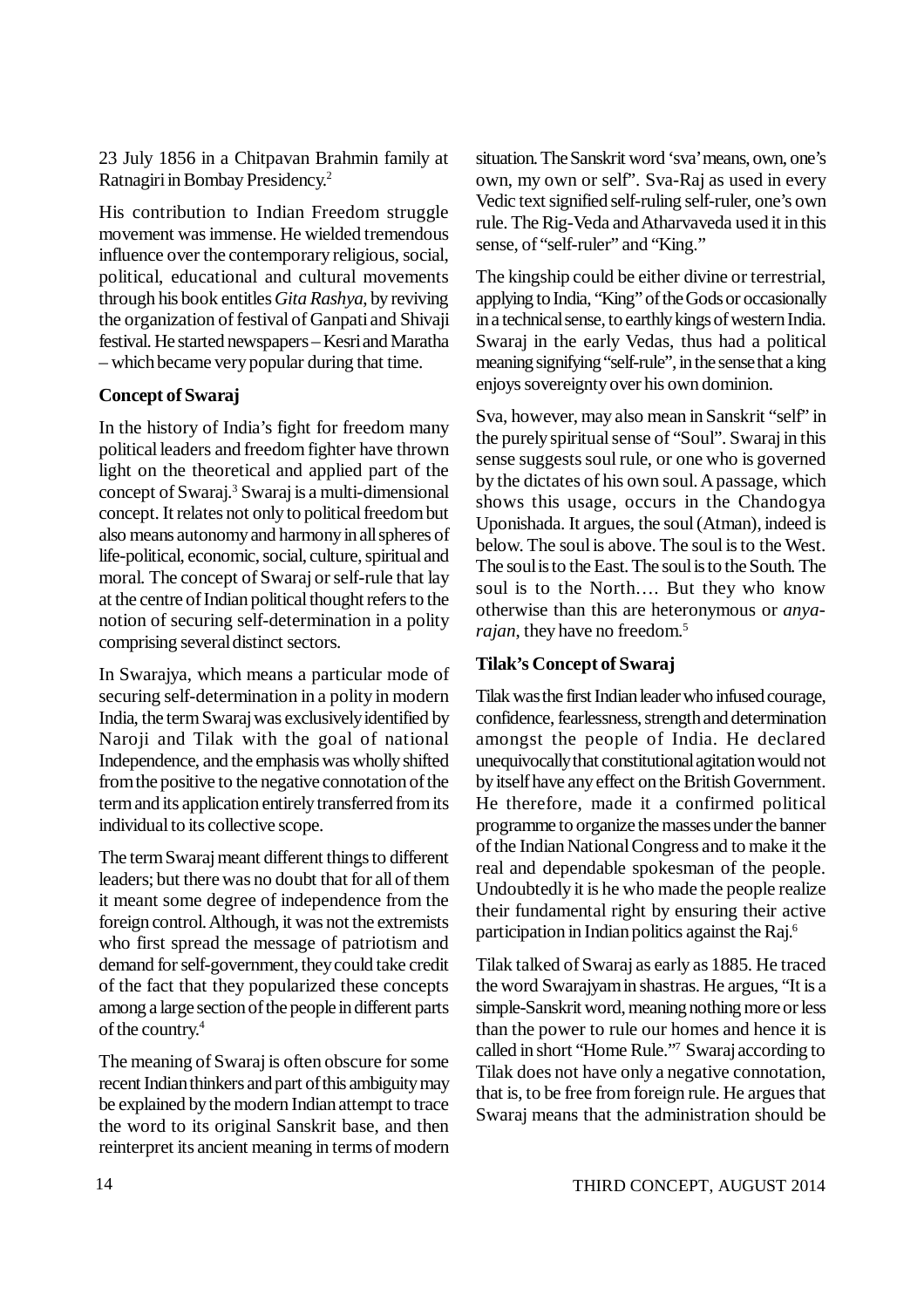conducted in conformity, with the wishes of the people.<sup>8</sup>

Tilak had fought against injustice and argued against the placating policies of the moderates. He put forward a positive political programme which centred on the concept of Swaraj-self-rule, for India. As early as in 1895, he had started preaching the need of Swaraj. He realized that self-rule must precede meaningful social reform and that the only sustaining basis for national honour and national selfrespect must be national self-rule".<sup>9</sup>

Tilak's belief in Swaraj was derived from Advaita which had taught him that moral autonomy is the very life of the individual soul which, to quote him, Vedanta declares to be not separate from God but identical with him".10 According to him, this ideal of Swaraj applies both to the nation as well as to the individual.

For the individual, the Swaraj meant the attainment of self-control which is essential for performing "one's duty" (swadharama). It formed the very basis of the ancient Indian scheme of the triple concepts, autonomy, relations and functions in terms of which social life ought to be organized.

For a nation "it (Swaraj) means a government which rules according to the wishes of the people or their representatives". According to Tilak, "Swaraj means a state in which we maintain our separate existence without the presence of the English there can be no Swaraj without our feeling and being the equals of Englishman".<sup>11</sup> To Tilak 'desire for freedom' was a national human instinct and to strive for 'freedom was on inherent right of every people'.

Accordingly, there is no need for the subject people to prove that they deserve freedom; for it is only in the conditions of freedom that a people can develop the necessary virtues and qualities for freedom. In a way, he was echoing the maxim, "it is liberty alone that makes people fit for liberty".<sup>12</sup>

Swaraj in his opinion meant the operation and management of domestic affairs of India by Indians. According to Tilak, "Swaraj is the possession the rights which the native princes had in the Indian State

with this difference that instead of hereditary chiefs, under Swaraj there would be elected president.<sup>13</sup>

 Explaining the literal meaning of Swaraj-rule by the natives of the country, Tilak had tended to add that an inquisitive mind would not be satisfied with this explanation. To identify true Swaraj, it is necessary to properly understand the meaning of 'swa' (Self). To, Tilak the prefix 'swa' (self) in Swaraj could only mean Praja the people, they ruled. And hence, according to him, Swaraj meant (the people and ruled), people's rule.

To him Swaraj was, thus, equivalent to 'The right of the people to conduct the administration of the country according to what they consider to be their good; Swaraj, thus, essentially means a democratic, i.e. constitutional, self-government.<sup>14</sup>

Tilak proceeded to analyze the concept of Swaraj in order to further elaborate this, in its different forms, namely:

- 1. Swaraj: when improperly run by the rules belonging to the some country, Here, government is run by the natives. Though desirable in itself, this rule by the native peoplewas the least important aspect of Swaraj. Tilak was aware that even a native government might at times be mismanaged and be tyrannical. This can lay claim to the nomenclature Swaraj only in the negative sense, that it was not governed by foreigners.
- 2. Second, it refers to a well-governed state or a system or rule of law.
- 3. Third, it means a government promoting the wellbeing of the people.
- 4. The fourth connotation, a democratic constitutional government that runs, according to the wishes of the people, through their representatives. Tilak supported the right of the people to participate in the government of their country.<sup>15</sup>

Tilak argued that Swaraj was the pre-condition for the very existence of the nation. He believed that all progress, all hope for national advancement, rested in Swaraj. No issue had precedence over it, power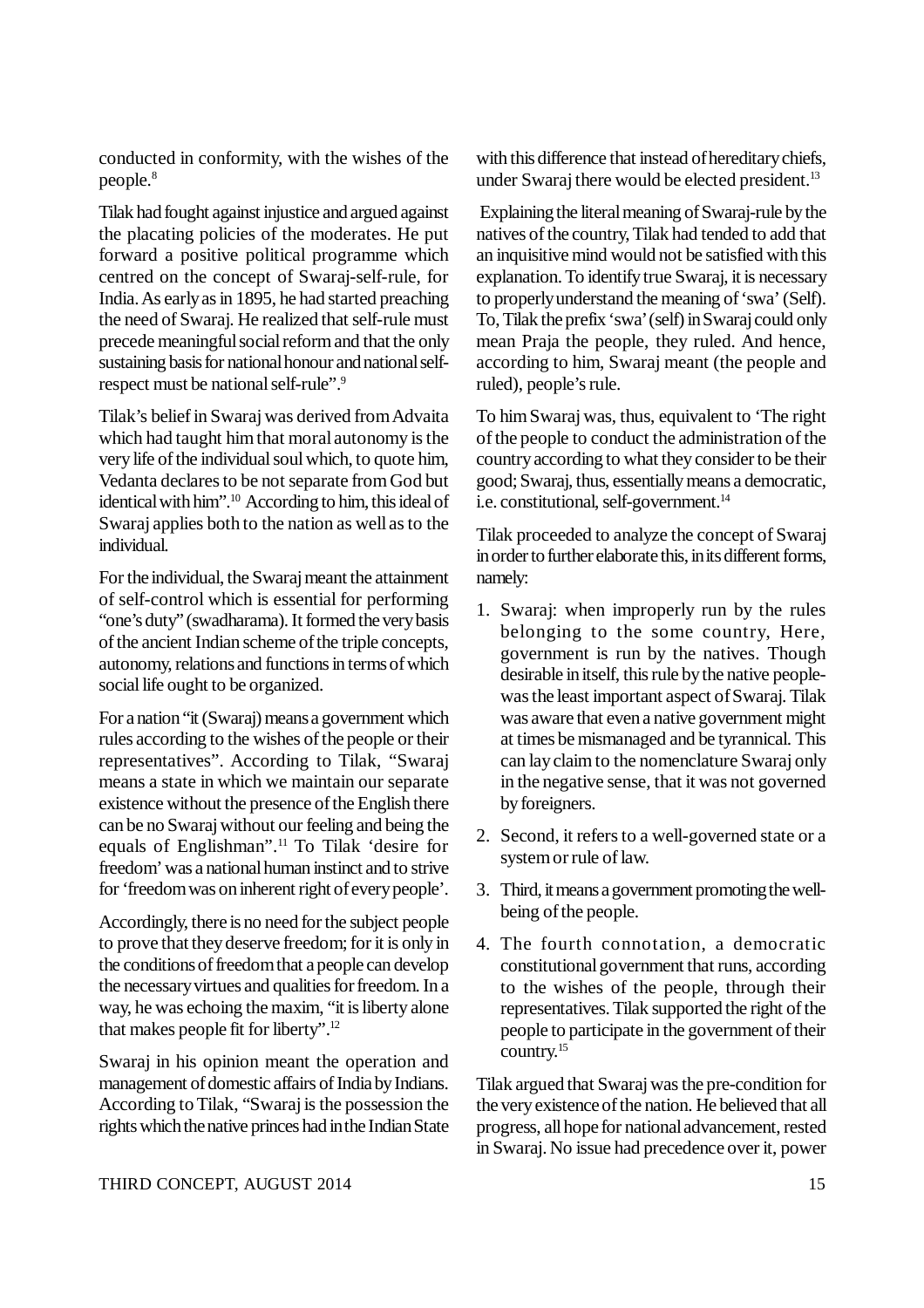was wanted first. He wanted first the people to stand unitedly for the national cause.

The Britishers denied political freedom to India on the contention that the Indians were not fit for the same. Tilak argued that Indians were capable and fit for running public affairs. They could run the administration of their country properly. He was of the view that Indians were never in the state of anarchy and British had no right to govern Indian people. He said "no civilized nation should be governed by any other nation without its consent".<sup>16</sup>

Tilak held before the people the vision of the great ideal-Swaraj. He carried the message of Swaraj to the smallest and the most distant part of Maharashtra. He opened the eyes of the people to their terrible conditions, stark poverty and utter bondage. He called upon them to work hard and sacrifice their very best for the attainment of Swaraj.

He accustomed them to look back to the past and draw inspiration from it for the work of the present. He taught them to watch the administration of the day with vigilance and trained them up in organized opposition against the foreign rule and showed by personal example how to suffer for one's conventions and one's country.<sup>17</sup>

# **Conclusion**

Bal Gangadhar Tilak, one of the most prominent figures in the Indian National liberation movement and the leader of its revolutionary democratic wing, in his newspaper, *Kesari*, scathingly deprecated, in 1908, the colonial domination of India by British imperialism. He roused the people to revolution against the oppression of their foreign rulers, demanded self-rule, Swaraj for the people and propagated the idea that the authorities must be elected by the people.

Notwithstanding the class limitations of Tilak's view, his propaganda preformed a positive revolutionizing role. In Jawaharlal Nehru's words, "the real symbol of the new age was Bal Gangadhar Tilak", and further, that "there was no doubt that the vast

majority of politically-minded people in India favoured Tilak and his group".<sup>18</sup>

He was also the first leader to use the word Swaraj as it is understood today, as also the first leader to launch the Swadeshi movement. As he was the first leader to start popular political movement in India, he had to channel his own path, fashion his own weapons and mould the pattern of a political organization. He did what Shivaji did three hundred years before him. He organized the people and set them on their onward march towards independence.

## **References**

- 1. Abridged from Introduction, Bipan Chandra, *India's Struggle for Independence: (1857 1941)*, New Delhi: Penguin Book's 1989, pp. 13-30.
- 2. Ravinder Kumar (ed.), *Selected Development Saf. Lokmanya Bal Gangadhar Tilak (1880- 1920)* Volume IV, New Delhi: Anmol Publication, 1992, p. IX.
- 3. Quoted in Dusmanta Kumar Mohonty, *Indian Political Tradition from Manu to Ambadakr*, New Delhi, p. 104.
- 4. Raghwan N. Iyer, *The Moral and Political Thought of M.K. Gandhi*, Delhi Oxford University Press, 1973, p. 347.
- 5. KP Karmakaram *Indian Political from D.B. Naroji to Gandhi: A Study of the Political Ideas of Modern India*, New Delhi: Geetanjali Publication.
- 6. Suneera Kapoor and Abhachaehan 'Concept of Swaraj: A study in the Political Ideas of Tilak and Gandhi", *Third Concept*, Vol. 18, No. 216, Feb. 2005, pp. 9-10.
- 7. S.R. Bakshi, *Home Rule Movement*, New Delhi: Capital Publication, 1984, p. 56.
- 8. Suneera Kapoor Abha Chahan, n. 6.
- 9. Suneera Kapoor, *Sri Aurbindo Gosh and Bal Gangadhar Tilak: The Spiral of Freedom*, New Delhi: Deep and Deep Publication, 1991, p. 67.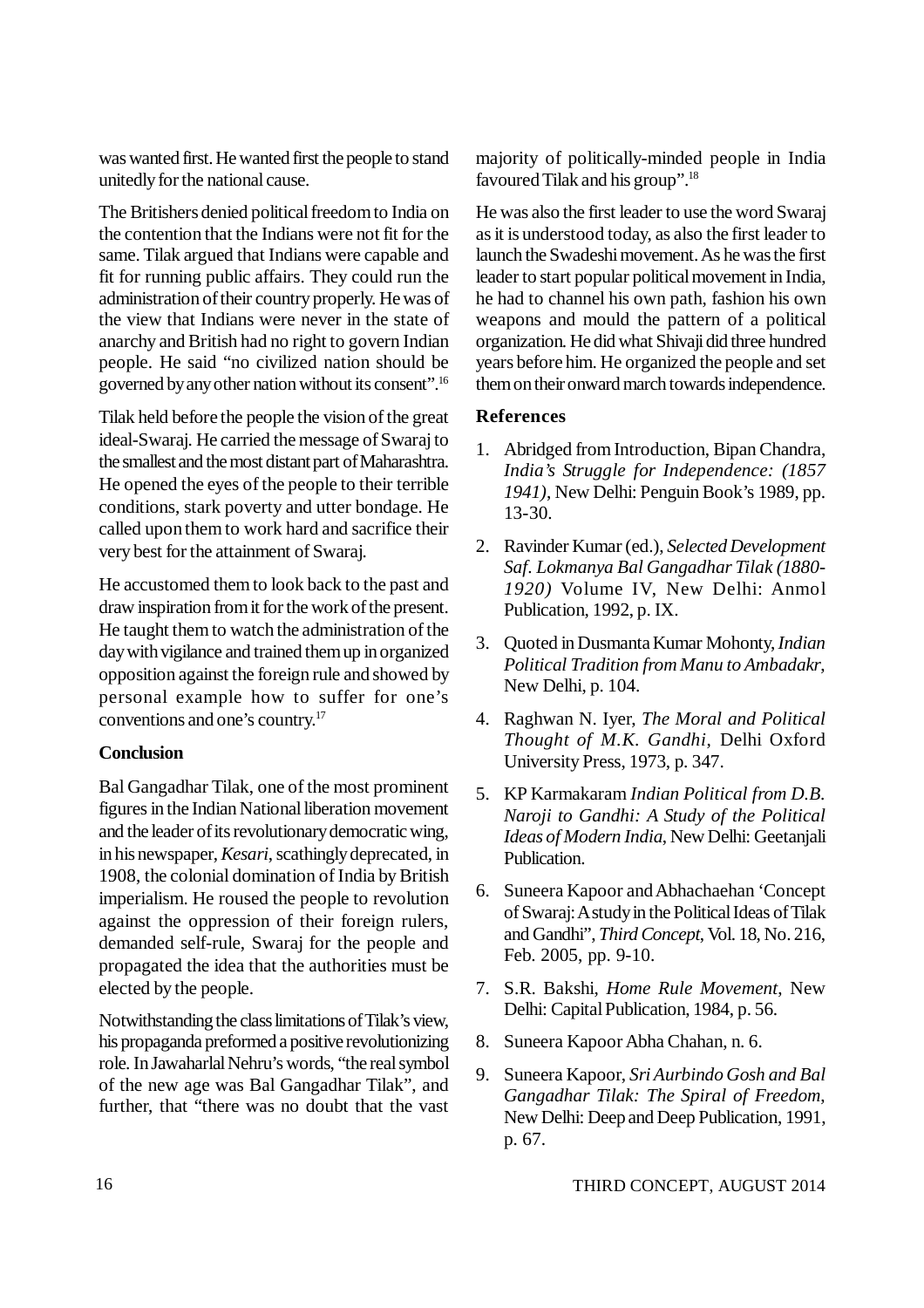10. Ibid.

- 11. H.H. Dass P.S.N. Palro, *Indian Political Tradition*, New Delhi: Sterling Publication, 1986, p. 132
- 12. V.R. Mehta, *Foundation of Indian Political Thought: An Interpretation, From Manu to the Present Day*, New Delhi: Monahar Publication, 1999, p. 178.
- 13. Shanta Sathe, *Lokmanya Tilak: His Soul and Political Thought,* Delhi: Ajanta Publication, 1994, p. 1.
- 14. Urmila Sharma and S.K. Sharma, *Indian Political Thought*, Delhi: Atlantic Publication, 1998, p. 113.
- 15. Shanta Sathe, op.cit; p. 74.
- 16. Lokmanya Tilak Samagra, vol. VII, Poona: Kesari Publication, 1976, p. 265.
- 17. Suneera Kapoor and Abha Chauchan, op. cit; p. 12.
- 18. Jawaharlal Nehru, *The Discovery of India*, New Delhi, Publication: Penguin Book, 2004, pp. 387-388.



# **California Nirvana**

Eddie J. Girdner\*

When Ted walked up to his apartment in<br>Santa Barbara, he was standing in the<br>doorway. Just off the plane from London<br>the previous day at Los Angeles International Then Ted walked up to his apartment in Santa Barbara, he was standing in the doorway. Just off the plane from London Airport, Lakshmi's uncle, had taken up residence with his family for the holidays. This meant that sex with his wife was out of the question. Meals would have to be prepared, nonstop, morning, noon and night. And to entertain him, was not easy. So, to put it briefly, it was great to be home for the holidays, but he would have to spend a lot of time entertaining uncleji, his wife's dear uncle.

V.D. Verma, who was a Hindu in his fifties, and long time bank clerk in one of the big banks in downtown London, was making his once in a lifetime pilgrimage to America. For orthodox Hindus to leave the holy land of India and cross the *kalapani*, or black waters, to the infidel West was deeply polluting.

Uncleji had no fears of that, as he had lived in England most of his life. But his trepidation and suspicion of foreign lands was not yet completely allayed. Not at all. He cast his untrusting eyes upon all things which might be sinful and polluting to his venerable Hindu soul.

\* Fethiye, Turkey.

Now he had courageously taken the ultimate plunge and ventured into the truly deeply infidel land of America. He would find out what it was all about. Live dangerously. Of course, anyone who knows only LA and Santa Barbara knows America not at all. But this was beyond his comprehension. There were many things beyond Uncleji's comprehension.

Between the heavy winter rains Ted worked to get his old Volkswagon running. It had been setting in the student housing parking left since he left to teach at his university in Mississippi. His wife, who stayed behind in California, did not drive. The battery was down along with a couple of the tires.

Ted and Lakshmi did their best to please the uncle but there were clearly a lot of things that did not go to his liking, having been immersed in orthodox Indian culture for so long, even though living outside of India. After all, west London was a little India. A ghetto. They didn't call it Little Delhi for nothing. First, his neice had married an outcast, Ted. Having not been born a Hindu, Ted had no caste at all, which rendered him an outcast. That was breach enough of the sacred Laws of Manu.

Then Uncleji was shocked at Lakshmi's shelf of Punjabi books. He asked her why she had so many.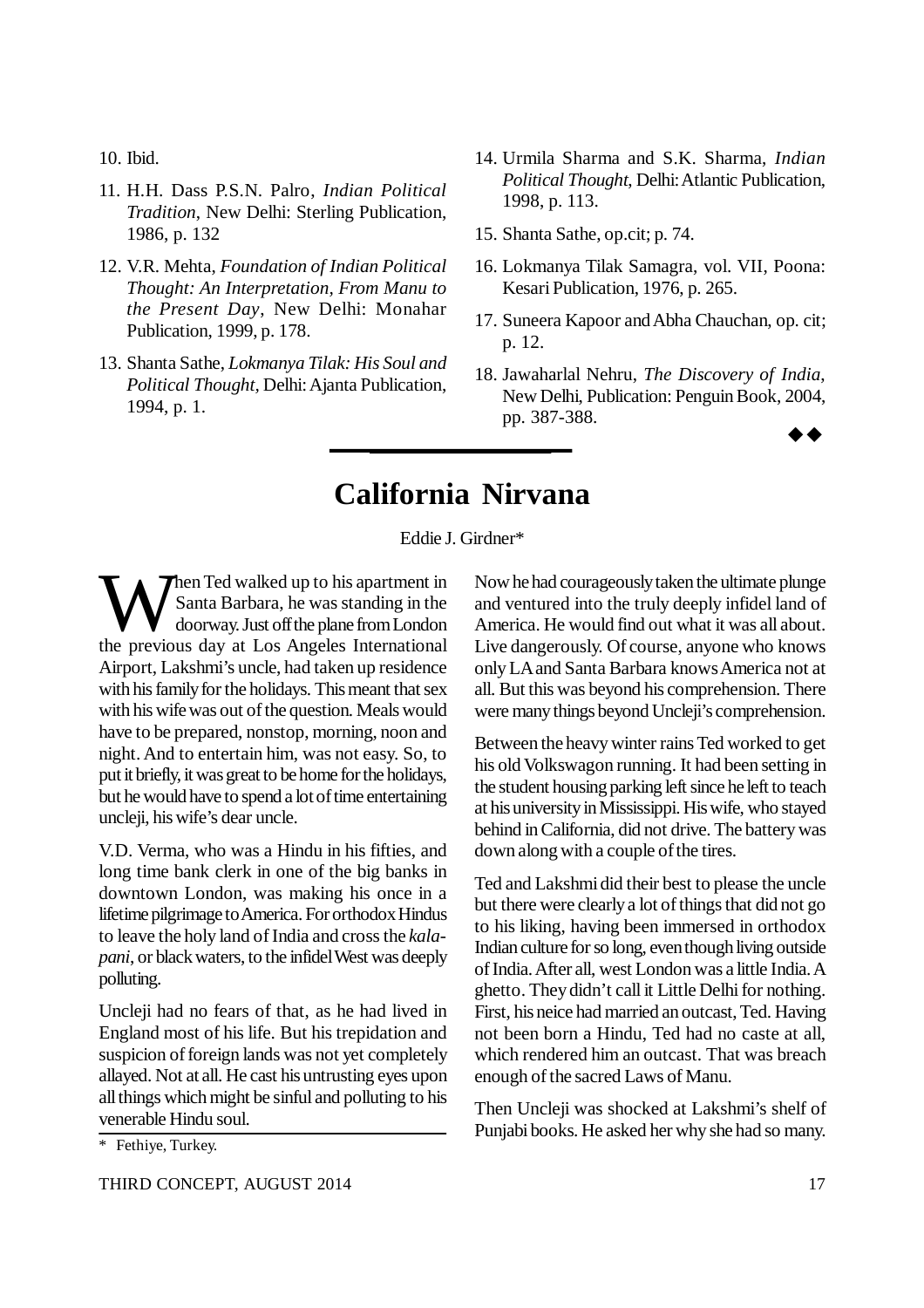"There are no use for them in this country," he said. And as a Hindu, she ought to be reading Hindi books in the Devanagri script, according to his narrow communalist thinking. In his prejudiced view, Punjabi, written in Gurmukhi script, was a language of the Sikhs, and one would never see a Sikh studying literature in Hindi. This merely exposed his ignorance of his own country, as Lakshmi pointed out to him. There were many Sikhs studying Hindi literature and even writing in Hindi.

One studied for a Ph.D only to make a better living in his view. When Ted pointed out that in America people went back to the university at all ages, just for the purpose of learning and enriching their lives, he thought it was a totally foolish thing to do. What could be the use of it? If it could not help them get a better job and earn more money, they were wasting their time.

After downing his stack of greasy prontas, or Indian bread cakes, every morning, with some mango or red pepper pickles, his stomach would blow up and stick out like a round balloon and then he would lay down and begin to emit foul smelling odors, sometimes in a quite explosive manner.

The house was always filled with smoke in the mornings like a Punjabi village, as his wife cooked breakfast for Uncleji and made cup after cup of tea to wash down all that spicy food. She had purchased a twenty kilogram sack of flour in preparation for his arrival and its replinishment would soon be necessary.

There was almost two weeks in which the burden fell upon Ted and the family to entertain their guest from the Old World and this was not easy. He was at a complete loss in America, as if his boat had capsized and washed up on some foreign shore with strange incomprehensible people.

After Christmas, Ted rented a car and took them all to Los Angeles, so that dear Uncleji could get a taste of Disneyland and the true infedility of the urban southland. They had stayed with Lakshmi's Iranian friend, Nusheen, in Glendale for three nights. Even though saved from paying for a motel, the excursion made a considerable dent in Ted's pocketbook. But

he had no choice. He dared not further antagonize the orthodox. Surely he had done enough damage already by polluting a member of the family beyond redemption.

He did his best to make amends. He had toured his guest all around the town, the mission, the Santa Barbara hills, and museums, and shopping centers, to entertain him to the best of his ability. For Uncleji, unfortunately, it meant nothing, nothing at all, all of it apparently incomprehensible, having never developed his interest in anything other than pulling down a paycheck at the end of the month to pay the bills and get on through the four stages of a Hindu's life. There was no such thing as entertaining Uncleji.

He was now reaching that final stage, where one was supposed to give up all earthly possessions and seek Truth and God, but there was no danger of Uncleji wandering off with his begging bowl to become a homeless sanyasi or truth seeker. His proclivity ran rather in the opposite direction, to plastic table cloths and cheesy Texasware.

Such pursuits were close enough to the truth for a modernized plodding upper caste Hindu, a Brahmin like dear Uncleji. His nirvana would emerge not from the infinite Brahma, the infinite soul, but from the plastic found on the shelves of shopping marts. That was the only thing that made his eyes shine, as far as Ted could tell.

"What does it mean by freeway entrance?" Uncleji wanted to know, as they, in fact, entered the freeway. To some, it would have been obvious.

"What does it mean by no littering?" Uncleji wondered.

In the food store, he had to ask: "What does it mean by key buy?" "Can I use my Master Card here?"

Ted spent his holiday explaining such mundane inquiries, resisting the temptation to ask him where he had left his dunce cap.

"My dear Uncleji, what your mastercard will not buy in America does not exist. This country is not called America for nothing. Maybe in India the sky settles everything, as E.M. Forester had it. But in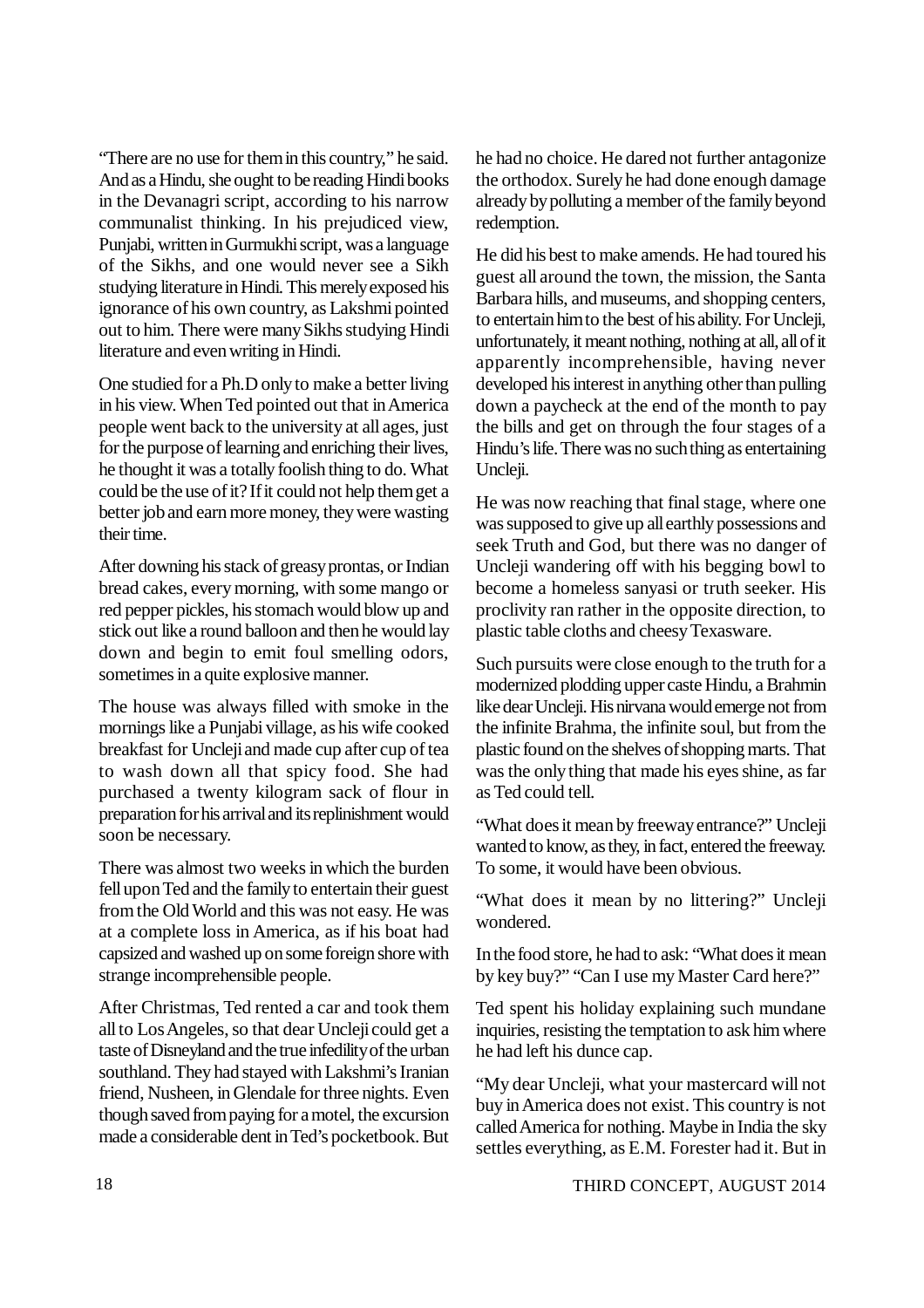America, the market settles everything," Ted wanted to say.

In the end, what turned Uncleji on, utilitarian to a fault, was the cheapest most cheesy household items in K-Mart, Walmart, Shitmart. These were his key buys warming the cockles of his post-Vedic Hindu Soul. They were commodities which could be bought at the same price around the corner from his house in London, no doubt, but then they would not have fallen from the nirvana which eminated from America in the eyes of Indian emmigrant.

Buying them in England would strip them of the prestige and aura which attached to them, having come from America. They might be polluting to his soul, but when it came to material goods, he would take a chance and live dangerously. He would lug his plastic fucking treasures all the way from America back to the Old World, which was already chock full of that shit. Most of it came from China anyway. These were considerations which did not impinge upon Uncleji's consciousness. He lived in his own little world. He was doing it his way.

When he wasn't entertaining Uncleji, Ted read stories to his young daughter, Melody, now five. The Night Before Christmas, Mother Goose, Peter Rabbit. His older daughter, Angie, fifteen, and now in high school was having trouble in her classes, having discovered many ways to have more fun than studying mathmatics. He would have to talk to her teachers before going back.

Ted talked to Uncleji about his life London. Uncleji said that it took more than an hour to get to work on the buses or tube, and most of the time, he had to stand all the way on the crowded transport. It was a grind, doing it for years. He admitted to Ted that he never read, so it was not surprising that he was rather dull mentally, his universe confined to his narrow duties in the bank.

He did have a car, but his ability to drive was so minimal that it was rather suicidal for him get out onto the roads, even for a weekend drive to the countryside. Ted remembered Uncleji's bumbling attempts to drive in London one summer when he had been there with the family on the way to India.

It was refreshing for Ted having the LA Times, a real newspaper, which was dropped every day in front of his door. The American South was vacuous in that respect. But Uncleji never looked at the newspaper. It was crowded in their small apartment. Uncleji settled down in his daughter's room, his wife and the kids got the big bed, and Ted got the cold hard floor downstairs. This was even harder and colder in the damp winter air, as the floor was not carpeted. He fought off the creeping bad cold he felt coming on.

There was a party for Indians and Iranians at the housing site just before Christmas. Ted had cooked a big turkey, upside down, as it turned out, keeping with the spirit of his holiday. But perhaps the fate of the turkey was hardly worse than that of Ted. It was readily devoured by the guests despite its seriously erroneous orientation. Just a hundred and eighty out. Roger that. In any event, a turkey is a turkey as was becoming more clear by the hour.

One morning Ted took Uncleji and Melody for a long ride up over San Marcos Pass and over into the Santa Ynez Valley. They stopped at Vista Point and made some pictures of the scenic view and the sea below. It was chilly in the pass, as if the wind was blowing off snow with the green and brown hills behind, and the blue of Cochuma Lake in the distance.

The mountains below were green with the blue sea expanding to the horizon The sun reflecting from the Pacific Ocean below left a shimmer and beyond one could see the mountains rising from the Channel Islands in the distance. Below, Goleta sprawled in the flat strip of beach land. Uncleji was lost in wonderland. Contemplating Brahma? Not likely. Looking at mountains and the sea was also a waste of time for him.

He was also not impressed with the Mission or the Nataural History Museum, which had exhibits about the California Chumash Indians.

After coming back to the apartment, Ted felt tired and feverish. The damp weather was catching up with him and his shoes, his only pair, had become soaked in the frequent rains. He lay down in his old

#### THIRD CONCEPT, AUGUST 2014 19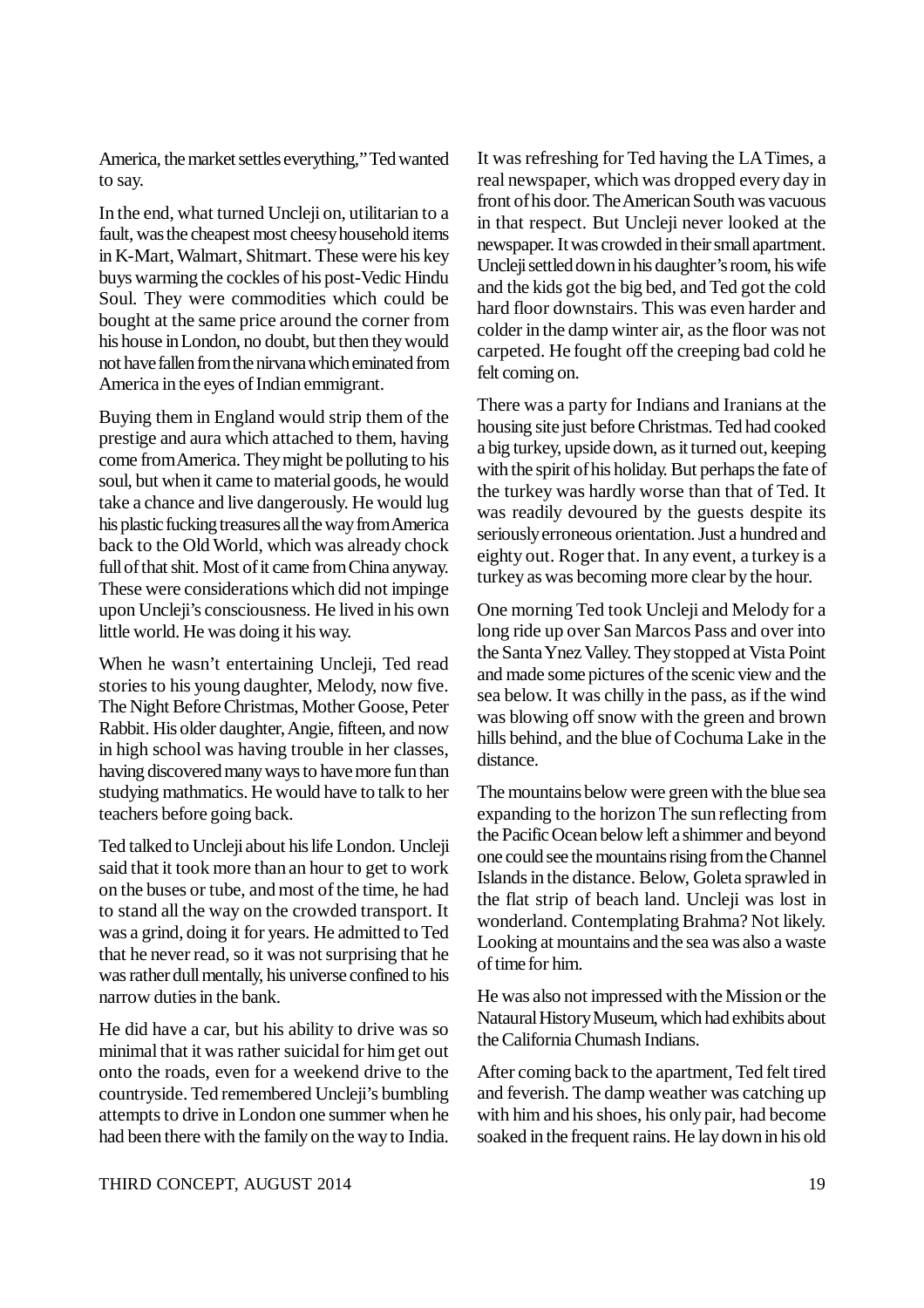bed upstairs and listened to Beethovan, which seemed a welcome break from all things Indian. Looking across to the adjacent apartments, he felt a sense of deja vu, after being away, and a sense of loss.

It would soon be over for his California residency. He would never really make it in California. He had come to understand that. The place had turned off too yupieish for him. The cutting edge of America. They only had need of the new generation of youth with ideas quite different from his. His mind drifted back to winter days in Punjab when he was in the Peace Corps, when he would catch a cold and have to rest up.

And then he thought of his childhood on the farm in Missouri. He saw a field of golden ripe corn in the river bottom on the farm in Preston. It was a bright Fall day. His father was there in his overalls holding the reins and driving the old wagon with high side boards and wooden wheels, pulled by two big brown horses.

Now stopped in the field, the wagon was filling up with a heap of long fat ears of ripe yellow corn, as his father shucked the ears off the dry stalks and tossed them into the pile. The pungent smell of ripe ragweed and horseweed filled the clear sunny air. It was a pleasant and homely fragrance. A cool breeze stirred with the bite of frost. An Indian summer day, before the bitter cold and snow of a North Missouri winter.

The last rays of sun disappeared behind the tops of the red tiled apartments and the evening began to fall quickly. He had come a long way from Missouri.

And then there was the dinner at Harban Singh's place in Goleta. He and his young wife were Punjabis from Hoshiarpur. They were treated to a video of their wedding in Punjab. Uncleji quickly grabbed the opportunity to gobble down some bacon, another serious sin. But what the hell. His family back in England would never know. He even wet his lips with a glass of California wine. His gluttony, not surprisingly, brought on another round of gaseous explosions in the small car as the family made its way back to the apartment.

This outing was followed by the New Year's get together of local Indians, where the men absorbed themselves in a mindless Amitabh Buchchan film and the women from West Bengal sang hymns from Rabindranath Tagore. Amitabh crooned Hindi songs while dancing across the tops of cars in a parking lot. The film props included enormous goggles or sunglasses, a staple of popular Indian films. Ted soon had his fill of that, but his karma was to endure the torture. He fled for relief to Rabindranath's odes but that too left something to be desired.

Then there was the visit to the enormous ostentatious Hindu temple in Malibu and blessings from the pundit. Ted could have used them if they had cut any ice.

In Los Angeles, they went to the Krishna Temple. There was a vegetarian meal in the evening after the chanting of Hare Krishna, Hare Rama. The guests sat down on small mats on the floor with just a small platform in front of them and then simple vegetarian food was served, lentils, rice, vegetable, coconut juice, and a sweet dish. A young woman sat in front and gave a talk, admonishing the devotees to be more fervent in their worship of Krishna, to "let Krishna come into your life if you believe that Krishna is God."

"Live your lives in Krishna Consciousness," she admonished them.

Ted thought about what that would entail down in the Mississippi Delta.

"It is very unfortunate that chidren are being given a materialistic education in the public schools," she asserted in forboding tones. "What the world needs is more religion."

It was a rejection of secularism. Substitute Jesus Christ for Krishna, and one would have a typical Christian sermon. Ted thought. How many times Bible thumping preachers had bent his ears with that torturous and inane clap-trap when he was a kid and then made him think he was going to drop into hell for his grevious sins against God before the end of the night. The Christianization of Vedic religion had almost reached this level. Was it a result of the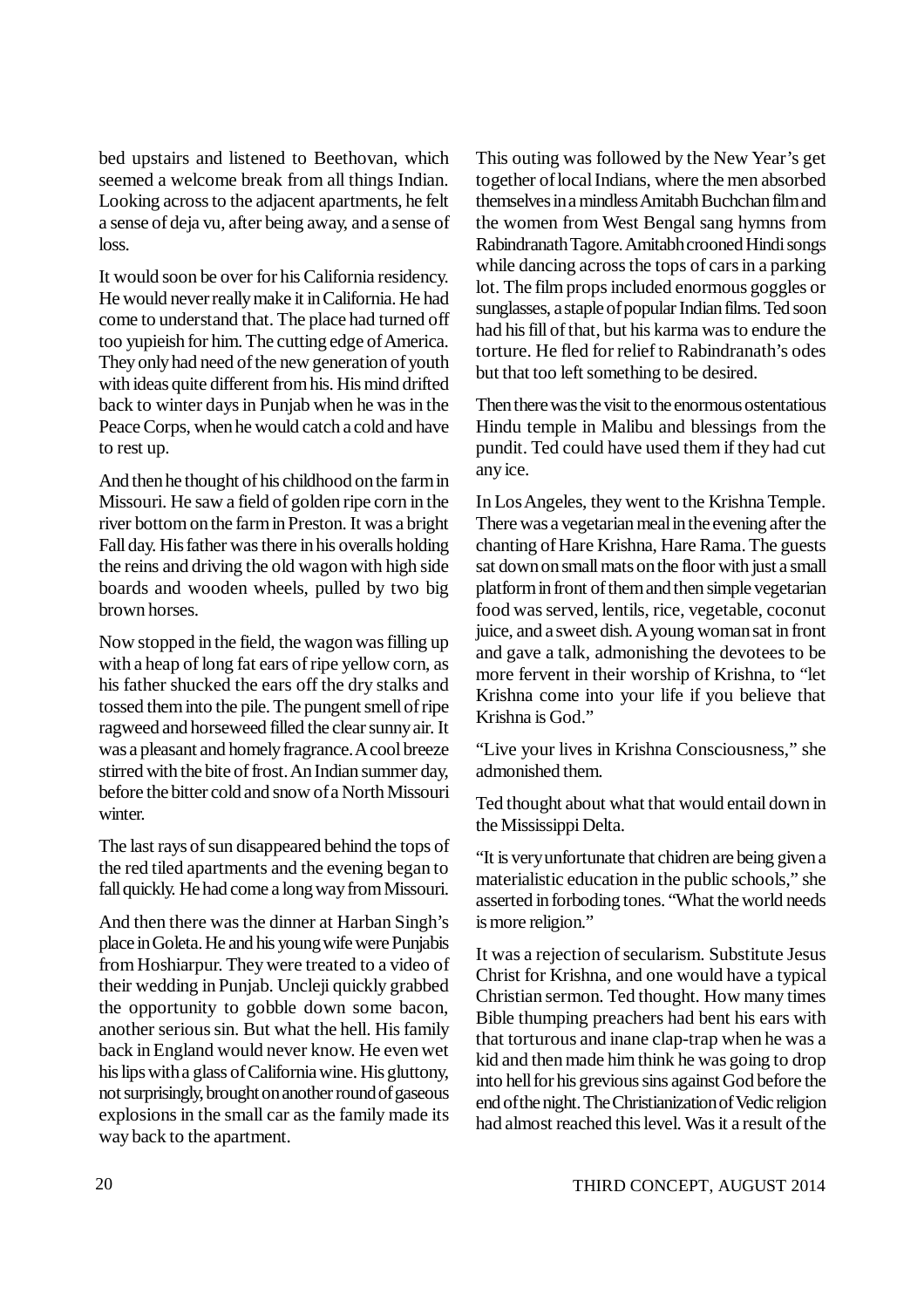Ramakrishna Mission as Agahananda Bharati, that Austrian who became a Hindu Monk, thought?

It grated on Ted's nerves. He knew what was going on in India. There was no shortage of religion. Was it what they needed? Coals to Newcastle. They had religion dripping out their ears and everywhere else. Not only was it often dogmatic and reactionary, but it often produced communal riots. Now it had entered the heart of politics itself. The rabid communalization of politics. All of these devotees seemed to be very naive indeed about Indian society.

Where were people more materialistic than there? Why did Indians rush to America except to get rich. It was a Yankee go home, but take me with you mentality. They found their Nirvana in Silicon Valley. These young white devotees were a group of Indian lovers who knew what the books and the pundits said about India, but did not know India. Did not go to the roots. They had not endured the heat and filth and degradation, the ruined lives, in the hundreds of thousands of rural villages. They knew nothing about it. They had not seen the reality. It was instructive. He pointed this out to them, but they rejected it totally. There was no bursting their big pink Hare Krishna baloon. They were true believers.

That is dangerous, Ted thought. Just as dangerous as any other dogmatic ideology, and rather blind in asseretions cut from whole cloth, rather than based upon sociological analysis. The opiate of the people, recycled.

Back home, relations between Uncleji and Lakshmi were becoming more icy. They had already had several fights. He began to ignore her. Sometimes he talked to Ted, but mostly to his older daughter. He reminded him of Lakshmi's mother, who had died some years before. Exact same face, in essential features.

In his room, he continued to let his roaring farts, periodically. Indeed, what could prevent it after all those buttered up prontas and belly tickling Indian pickles, even though he spent long and frequent periods in the bathroom. Ted sometimes wondered of he had indeed merged with Brahma, the infinite soul, never to emerge again.

Fixing Uncleji up with tea, was a major headache when they stopped at McDonalds. It had to be made with a bag, so un-Indian. First the water would not be hot enough, so Ted would have to truck back and buck the line for another hot water. Then Uncleji would want a spoon to stir the tea and Ted would have to make another trip back up the line for that.

Back and forth, and the dear man so helpless. Why was he so incompetent? Why couldn't he get it for himself for once? And why did he never spring for anything? Stoicly, Ted endured until time to head back. Carrying his Christian cross was not enough. He had to bear up this Hindu one too.

As it turned out, the Pundit's blessings at the Temple were not completely in vain. One morning Uncleji boarded the bus for LA Airport. Ted carried Uncleji's bags out and bid him farewell. Half an hour later Ted got a ride with his wife's friend down to the train station to start the long trip back to the Mississippi Delta. Ted had survived and performed his filial duties but at the expense of his holiday.



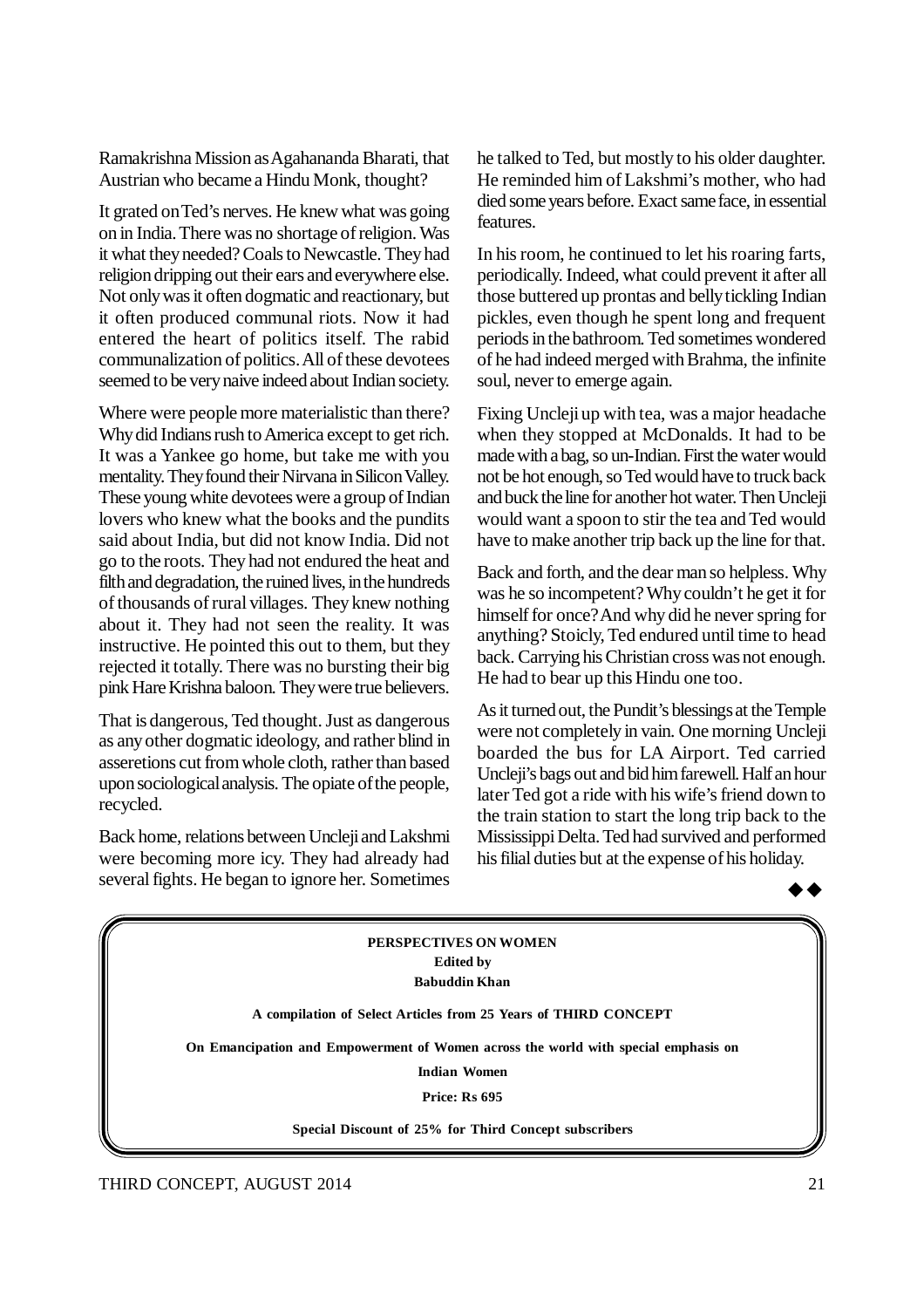# **Islam and United Malay National Organization in Malaysia**

## Dr. Sneha\*

[*In this article, the author deals with the impact of Islam in Malaysian politics with specific reference to the United Malay National Organization (UMNO) and tries to demonstrate as to how this party is faced with challenges of governance from other rival parties, specifically Parti Islam. The author also offers some suggestions. Ed*.]

I slam has been a major influence on political life<br>in Southeast Asia, especially after it gained a<br>foothold in the region around the thirteenth<br>century. The main factor behind this tendency was slam has been a major influence on political life in Southeast Asia, especially after it gained a foothold in the region around the thirteenth the pervasive role played by Muslims in the propagation of Islam in Southeast Asia (Ahmad Fauzi 2002). Islam has always been a mainstay in the politics and culture of Malaysia. It plays a role in the identity of Malays in Malaysia (Leigh, 2009).

Under the national constitution, Islam is the national religion and 'Malay' means a person who professes the Muslim religion, habitually speaks the Malay language, and conforms to Malay custom (Fernando, 2006).

According to Esposito and Voll, religious resurgence and democratization have been two of the most significant developments of the last quarter of the twentieth century. In Muslim world this relationship is of special importance because of the strength of the Islamic resurgence and the intensity of Muslim demands for greater popular participation in political processes.

In Malaysia, however, the new movements have been legally recognized and made part of the political process. The assertiveness of the Islamic ethos in many parts of the world since the 1970s is a reality witnessed in many countries particularly those with sizeable Muslim populations and Malaysia is no exception.

One scholar has assessed the Islamisation process in Malaysia with special reference to two key issues, i.e., firstly whether contemporary Islamic developments are responsible for Malaysia becoming an "Islamic state" and secondly the relevance and feasibility of such a political option for governing Malaysia (Mutalib, 1993).

The United Malay National Organization (UMNO) has always sought to emphasize development issues and the economic benefits of its leadership of the Malay community, whereas the opposition Parti Islam (PAS) has taken the high moral ground stressing Islam as the key to unity and progress of the Malay community.

Islam was politically marginalised in Malaysia under the country's founding father Tunku Abdul Rahman. Then his successor Tun Abdul Razak Hussein saw an outpouring of petro-dollars from friendly Middle Eastern states which helped to fund a cornerstone of Tun Razak's domestic policy and the formulation of a National Cultural Policy of which Islam became an integral part (Mandal 2008:277-278).

Mahathir's successor Abdullah Ahmad Badawi promulgated Islam Hadhari or 'civilisational Islam' as a fundamental tenet of his administration. By this time, how-ever, the wheels of Islamic bureaucracy were already prepared to act in adherence to politically slanted *fatwas* (Ahmad Fauzi 2009: 181- 183). Since its implementation Islam Hadhari became a repressive mechanism and which effectively legalized abuse of power against both non-Muslims and unorthodox Muslims. *Barisan Nasional* (National Front) and UMNO's disastrous

<sup>\*</sup> Researcher, SIS, Jawaharlal Nehru University, New Delhi.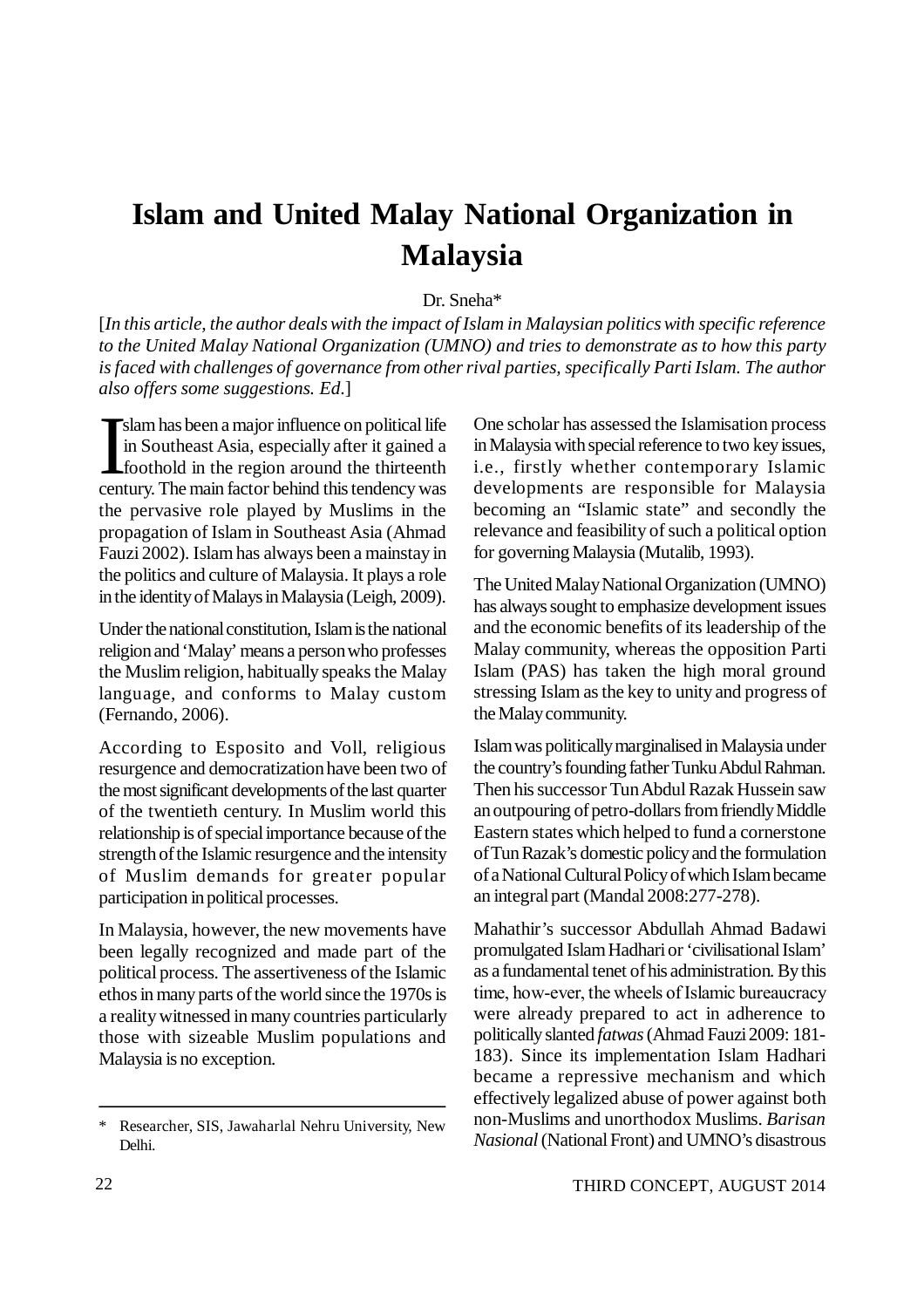election results in 2008 effectively ended the Islam Hadhari programme.

In the view of Joseph Chinyong Liow, Malaysia is often held up as a model of pro-Western Islamic nation. Moreover, the author showed that Malaysian politics has taken a strong turn toward Islamism. He also offered a comprehensive analysis of the growing role of Islam in the last quarter century of Malaysian politics. The conventional approach suggests that the ruling UMNO party has moved toward Islamism to fend off challenges from the more heavily Islamist opposition party PAS.

Liow, however, has argued that UMNO has often taken the lead in moving toward Islamism and that in fact PAS has often been forced to react. Moreover, the result is the game of "piety-trumping" that will be very difficult to reverse and that has dire consequences not only for the ethnic and religious minorities of Malaysia but for their democratic system as a whole (Liow, 2009).

UMNO was formed as a communal party and its object being to protect and promote an ethnically defined community. The principal challenge to UMNO has come from Parti Islam, which asserts the primacy not of race but of religion. Parti Islam has succeeded in its efforts to steadily shift the political discourse toward religion where it took the high moral ground, rather than being on the defensive when UMNO stresses the more tangible benefits of economic improvement. These two parties have different interpretations on Islam (Ratnam,1969).

UMNO's position on Islam has always been one of detachment and defensiveness. It has done what is necessary to uphold the constitutional provision that Islam is the national religion. UMNO has responded to the PAS challenge by building Islamic institutions throughout the country and implementing a policy called the Islamisation of the government apparatus.

However, UMNO has never been fully recognized by Malays as the champion of the religion, but rather as the champion of Malay rights, uplifting the economic and societal status of Malays. The dismissal of Anwar Ibrahim, a symbol of Islamic resurgence within UMNO further eroded the

party's reputation as the upholder of Islam (Maznah, 2010).

According to Vidhu Verma the Islamic resurgence of the late 1990s was different from earlier incarnations (Verma, 2002). It was brought about by the authoritarian politics practiced by Mahathir, changes in Malay identity, and popular views. It is viewed as an appropriation of political space within the arena of institutionalized repressive tolerance.

Dr. Mahathir's politics provided psychological unity, not only to Muslims in Malaysia but all over the world. In the *Borneo Post*, Mahathir had also loudly proclaimed that Malaysia is not just an Islamic nation but an Islamic fundamentalist state. Islam therefore becomes a greater factor of identity to the Malays and the Muslims.

Moreover, Shanti Nair is concerned over the Malaysian foreign policy and how the policy is shaped by a domestic Islamic agenda. She has examined the relationship between Islam, development and economic growth, the problem of extremism and relations with other countries and also addresses the real and imagined significance of Islam as a force in contemporary global politics.

#### **Conclusion**

PAS has already visualized that Islam will remain as the pillar of its hegemonic discourse and political strategy. In fact, Islamisation in Malaysia has shown restraints within UMNO and the main target would be UMNO's "weak Islamic credentials" (*Straits Times*,2002).More importantly while UMNO has passed on a range of rumours in order to demonise PAS and the Islamists' version of political Islam as a result of which some scholars of Islam in Malaysia have perceived that, "as the two parties continue to up the stakes in the Islamisation race between themselves, they have effectively blurred the distinction between their respective approaches and interpretations, leading to a fusion of visions and objectives where PAS and UMNO's stand on Islam seem almost identical" (Farish Noor 2002:15).

In a way this inconsistency has placed UMNO in a position of disadvantage in the face of the apparent fidelity of PAS toward political Islam.

## THIRD CONCEPT, AUGUST 2014 23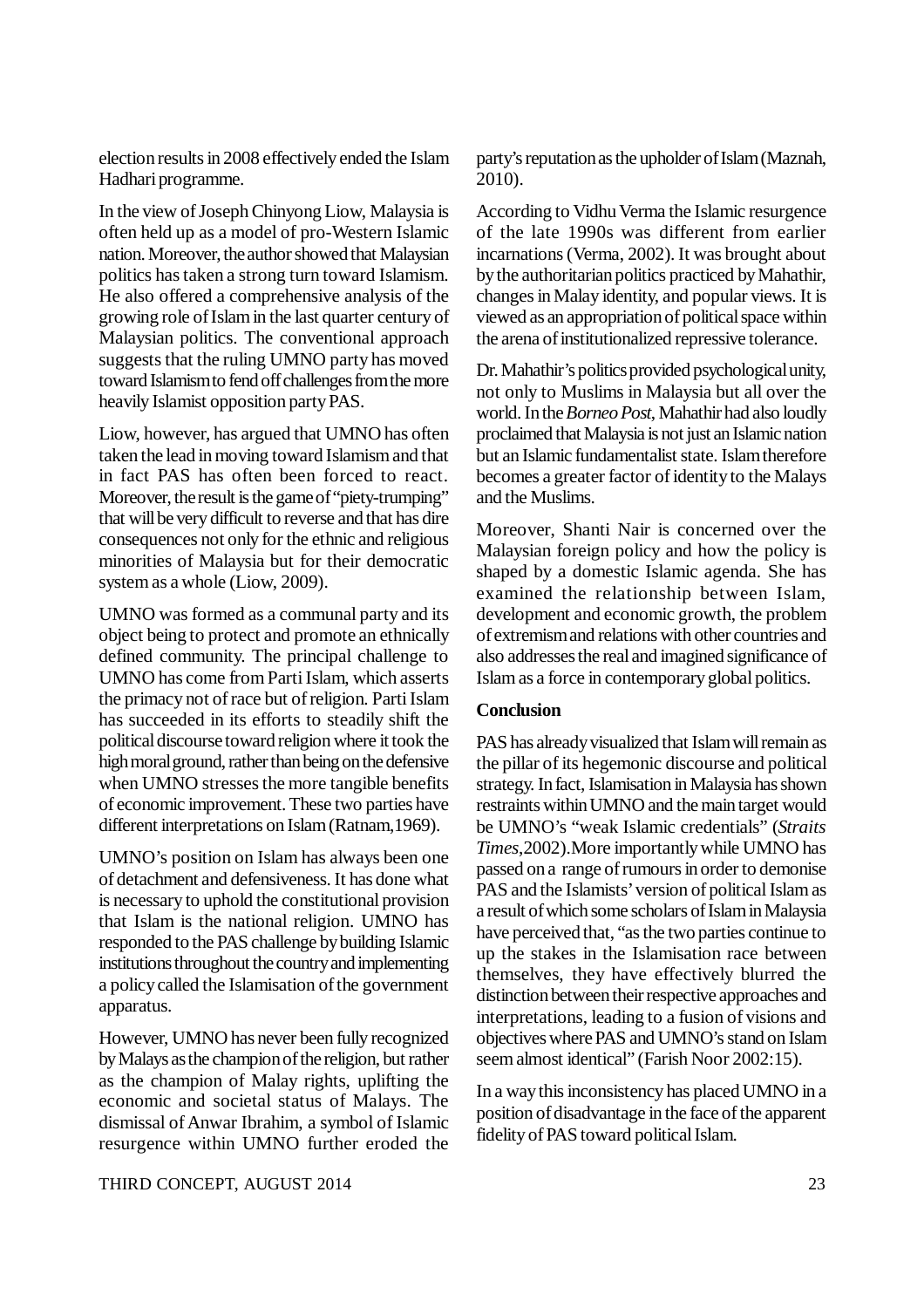By virtue of historical antecedents which led to unique constitutional arrangements since independence in 1957, the place of Islam in Malaysian poli-tics has been and will continue to play its role. Successive Prime Ministers have managed Islam in the way they feel best reflect the constitutional provisions per-taining to it. In order to counter the challenge from the Islamists, the UMNO leadership will have to deprive PAS of ideological fodder for its political cannons.

On priority UMNO must realize that whatever the ideological polemics involved, PAS has in effect profited from UMNO's increasing alienation from its main support-base related to Islam (Chin,2013). Religious education will have to be carefully monitored and if necessary re-monitored in order to reconfigure the ideological underpinnings of politicised Islam in Malaysia.

The General Elections of 2013 have given a strong opposition as political Islam is ultimately as much a political as it is religious and doctrinal phenomenon. Finally, on the foreign policy front the UMNO-led Malaysian government will have to tread carefully the ground between overt support for the global war on terrorism.

# **References**

- 1. Ahmad Fauzi Abdul Hamid (2002), "The Impact of Sufism in Pre-colonial Malaysia: An Overview of Interpretations", *Islamic Studies*, vol. 41, no. 3, pp. 467-493.
- 2. Ahmad Fauzi Abdul Hamid (2009), 'Implementing Islamic Law within a Modern Constitutional Framework: Challenges and Problems in Contemporary Malaysia', *Islamic Studies*, vol. 48, no. 2, pp. 157-187.
- 3. Chin, James (2013), 'Umno relies increasingly on rural Malay support', *The Straits Times*, 14 May.
- 4. Esposito, John L. & John Obert Voll (1996), *Islam and Democracy*, New York: Oxford University Press, pp. 201-219.
- 5. Farish Noor (2002), "PAS post-Fadzil Noor: Future Directions and Prospects", Singapore:

Institute of Southeast Asian Studies, Trends in Southeast Asia, July 2002, p.15.

- 6. Fernando, Joseph M. (2006), 'The Position of Islam in the Constitution of Malaysia', *Journal of Southeast Asian Studies*, vol. 37, no. 2, pp. 249-266.
- 7. Hussin Mutalib. (1993), *Islam in Malaysia: From Revivalism to Islamic State*, Singapore: Singapore University Press, 209-265.
- 8. Leigh M.(2009), "Transitions in Malaysian society and politics: towards centralizing power",www.apcss.org.
- 9. Liow, Joseph Chinyong, (2009), *Piety and politics: Islamism in contemporary Malaysia*, New York: Oxford University Press, pp. 82- 90.
- 10. Mandal, Sumit K. (2008), 'The National Culture Policy and Contestation over Malaysian Identity', in Nelson, Joan M.; Meerman, Jacob and Abdul Rahman Embong (eds.), *Globalization and National Autonomy: The Experience of Malaysia*, Singapore and Bangi: Institute of Southeast Asian Studies and Institute of Malaysian and International Studies, pp. 273-300.
- 11. Maznah Mohamad (2010), 'The Ascendance of Bureaucratic Islam and the Secularization of the Sharia in Malaysia', *Pacific Affairs*, vol. 83, no. 3, pp. 505-524.
- 12. Nair, Shanti (1997), *Islam in Malaysian Foreign Policy*, London and New York: Routledge.
- 13. Ratnam, K.J. (1969), 'Religion and Politics in Malaya', in Tilman, R.O. (ed.), *Man, State, and Society in Contemporary Southeast Asia*, New York: Praeger, pp. 351-361.
- *14. Straits Times* (2002), "PAS endorses vision for an Islamic Malaysia", June 3rd.
- 15. Verma, Vidhu (2002), *Malaysia, State and Civil Society in transition*, New Delhi: Lynne Rienner Publishers, pp. 117-164.

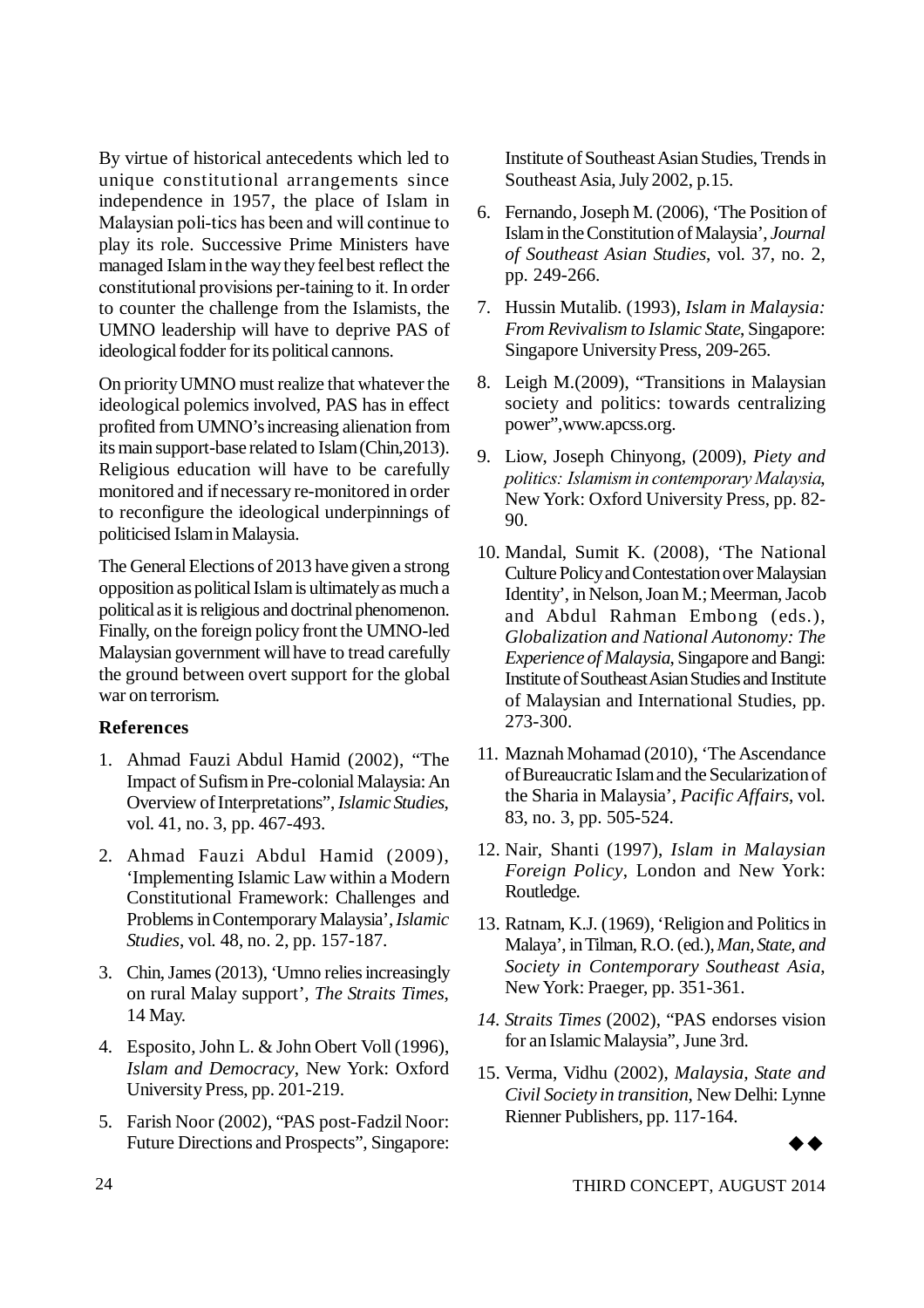# **Plight of Rural Female Migrants in China**

Amarendu Jyoti\*

*[In post-Mao era a significant number of rural women have migrated to the SEZs (the Special Economic Zones) and the big cities to take up various kinds of jobs. The era of economic reforms has accelerated the pace of migration of young women from rural areas. These young rural women migrants are absorbed in different kinds of jobs in urban cities. The state restrictions on migration are no longer stringent. Rural women work in cities for some years and contribute to family income back home in countryside. They also contribute to Chinese economic growth and development. Thereupon, they retire to their native countryside, marry and have families.]*

Ultimation has contributed remarkably to rapid industrial development so far as China is concerned. These rural females have migrated to uring the period under review, female migration has contributed remarkably to rapid industrial development so far as China urban areas with a view to acquiring wealth and freedom. No wonder, they have played a very solid role in the development and industrialization of the Chinese economy.

Since the 1980s we observe that some unavoidable and lucrative causes are responsible for rural-urban female migration. Their migration has influenced Chinese economy, in general and industry in particular a great deal. Moreover, rural female migration in China has been a pivotal component to China's rapid economic development. Furthermore, their migration has also had a tremendous impact on them (women) socially politically and economically.

The post-Mao economic reforms together with agricultural under-development paved the way for rapid female migration. It resulted in affecting Chinese industrial labour force. Guangdong province in China has witnessed migration of many young women from countryside to take up some work. Usually they get employment in clothing and electronic factories. Such a migration has had a favourable impact on the economy of the towns.

However, we find glaring inequalities with regard to income between urban coastal and rural inland

provinces and several other socio-economic issues. Henceforth, young rural women leave countryside and migrate to urban centres.

In China, economic reforms have encouraged increased commodity production and a more open market. It has had both direct and indirect impact on the lives of young rural female migrants.

Chinese industries have affected the rural economies. And the migrant women experience globalization on local levels. Rapid industrialization in the free trade zones and Special Economic Zones has rendered ample opportunities to work. Such opportunities are rendered for young single Asian women and this is how a female industrial force is created. Such young rural migrants are regarded as the backbone of industrial development in particular and economic growth in general. Migration has witnessed both rural and urban economies being affected favourably.

Significantly, Chinese economy relies remarkably on industry and interestingly industry is vitally dependent upon rural women migrants. Moreover, we also observe that globalization and industrialization affects young rural women. Thus, their migration is an indispensable and basic ingredient of China's expeditious urbanization and development.

It is interesting to note here that female migration to big and industrial towns and cities has contributed to expeditious economic development of China and

<sup>\*</sup> Academic Counsellor, IGNOU, New Delhi.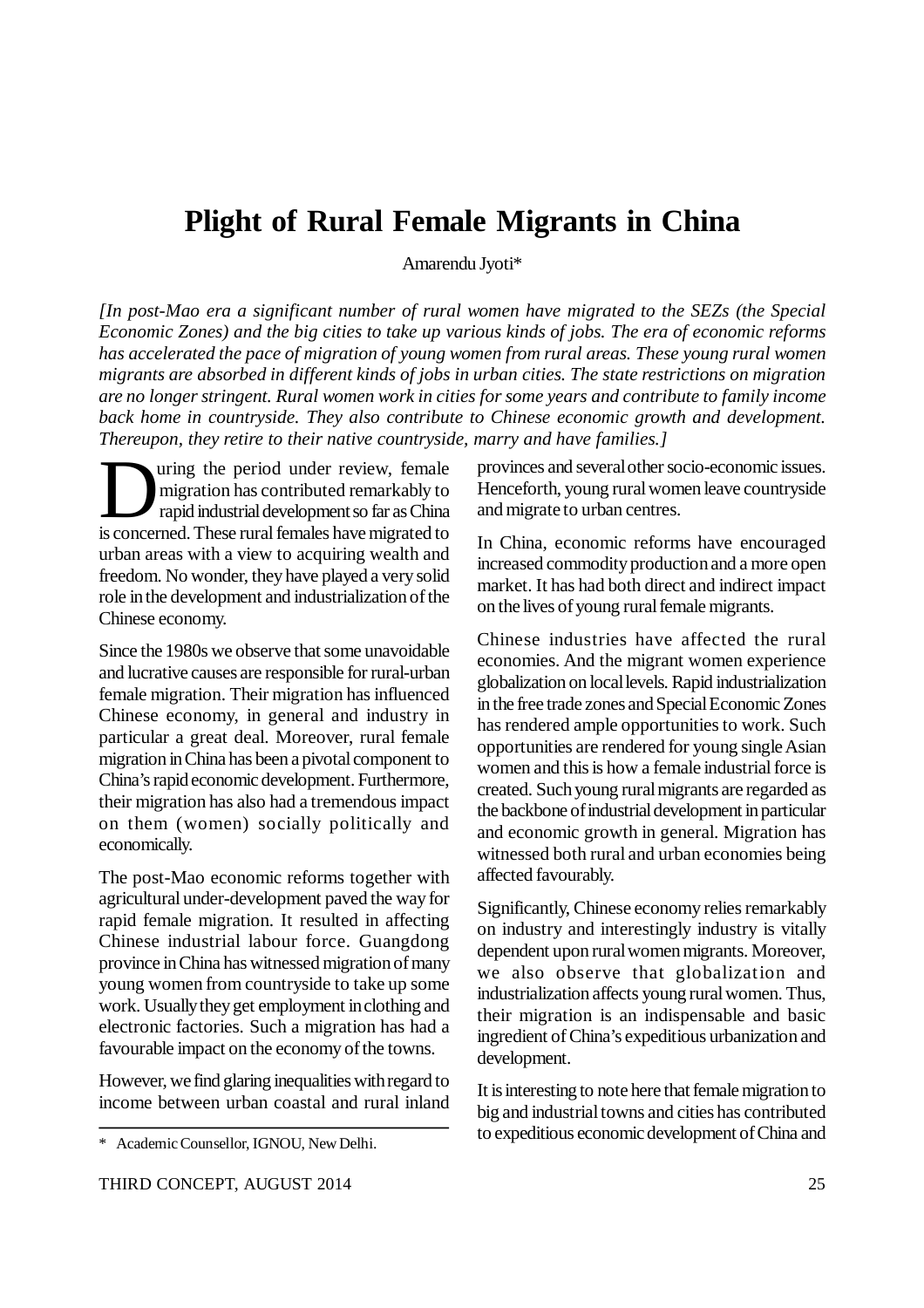consequently China is ranked among the world's fastest growing economies.

In the early 1980s, China started getting foreign investment. It resulted in flourishing of rural as well as urban economies as a result of which job opportunities for poor young females increased in cities, in industrial and manufacturing sectors.

Deng Xiaoping's economic reforms policies in 1980s resulted in accelerating the pace of development in some regions in China, the coastal towns in particular started becoming rich quickly. As a result of this, many rural females migrated to the urban centers.

Furthermore, it is also observed that New Free Trade Zones (FTZs) and Special Economic Zones (SEZs) have paved the way for foreign investment and jobs for rural migrant women. FTZs stood for those areas which had extra freedoms and tax breaks and they in turn encouraged foreign trade and investment. SEZs have also given greater advantages.

Opening reforms of foreign investments led the rural areas to compete with rapid industrialization. Consequently, young women arrived in urban sectors to offer their labour in mostly domestic and factory work. In these sectors these women were regarded as physically and mentally congruent to the job.

On the other side, we find many rural parents sending their young daughters to the city with a view to taking up some jobs. These young females work in the cities, earn money and send money back home in countryside. Subsequently, foreign-invested industries employ young females at low wages.

Rural migrant women take up factory work, usually foreign-invested clothing, electronics, toys and footwear factories. They also work as bar-girls and sex-workers. Foreign investors employ them because of their reputation of being docile, 'nimblefigured' and obedient workers. These women are crucial to the development of global capital and industrial growth.

However, these rural migrants are treated most unfairly and at the cost of their work, global firms increase profits and facilitate a quick turnover of capital. It is a matter of sorrow that migrant women whose labour is remarkable and vital to the economy are usually marginalized from society and stripped of their dignity and rights by permanent urban residents.

Thus, we find that rural-urban women migration has given a powerful and positive thrust to Chinese industrial economy. We cannot ignore female migrants who have played significant roles in the process of individualization and urbanization.

Some scholars are of the view that migrant women do so primarily for the economic reasons and often endure the social injustices. They are employed by their employers as they are said to have patience and hardly complain about the work. Moreover, they are also said to have fast fingers, good eyesight and the passivity to withstand low-skilled, unstimulating work. Women's hands are smaller and can more quickly and swiftly finish the work. They are easily controllable, less confrontational, willing to work & make money, tolerant and obedient.

No wonder, the large influx of young women migrants who seek employment are provided with jobs by the foreign-investor companies and they are given low wages and exploited. Through the columns of newspapers and other media reports we are made aware of the plight of migrant rural women workers. They are sometimes verbally abused, raped and/or compelled to work for long hours.

Besides, working conditions in many work places are unsafe, detrimental and unhygienic. Chemical fumes, unbearable heat and long hours of standing may prove harmful to women health wise. Culturally and socially, young unmarried rural woman who work poses a threat to the established social order.

Rural women who migrate feel that they have to improve the standard of their lives and do away with rural hardship. At the same time their migration to cities affects economic growth in both rural and urban sectors. Young rural women migrate and make money in urban centers and money sent home by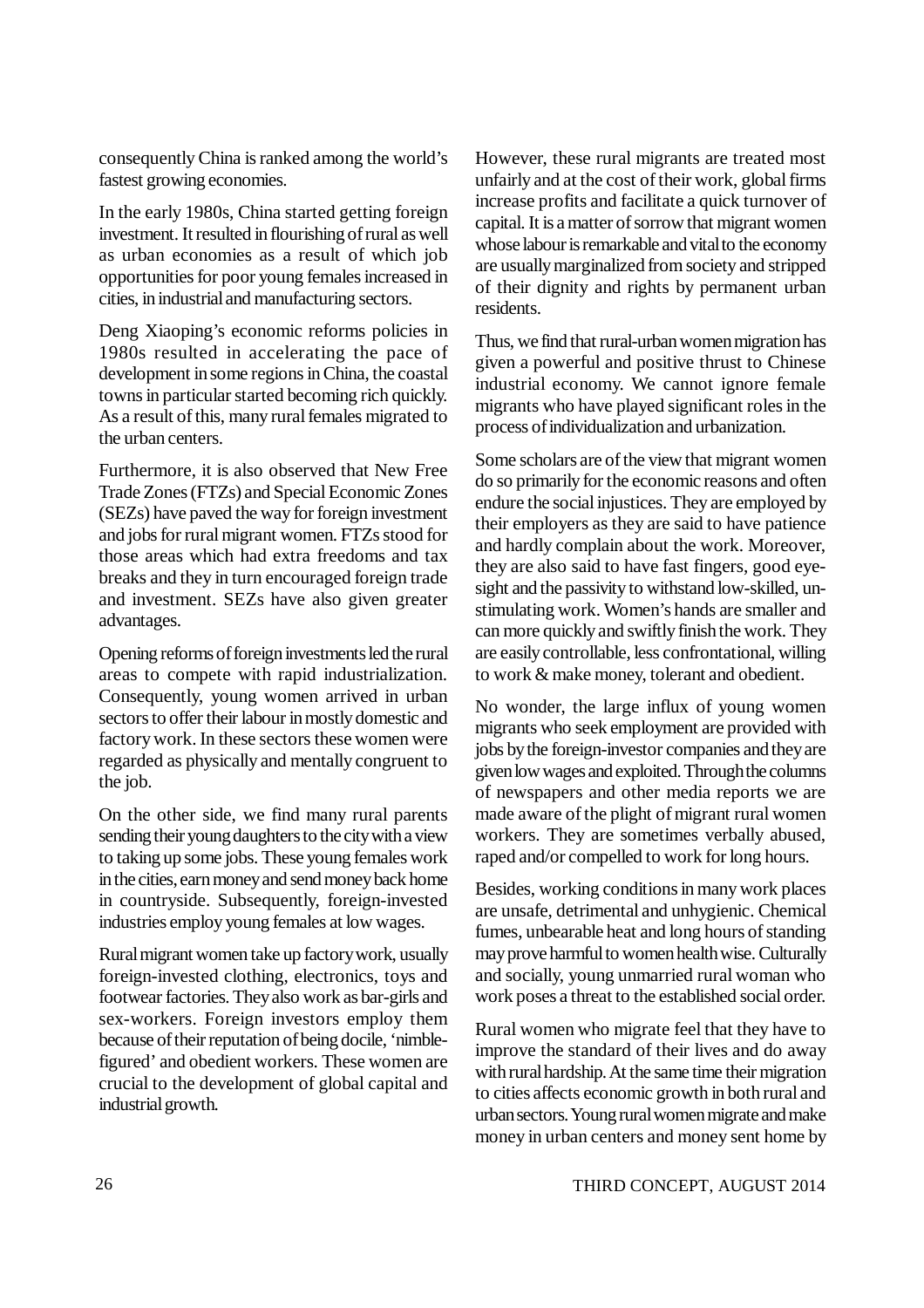them is often the main source of earnings and support for family expenses such as housing, parents medical treatment, siblings education or marriage.

Although these young migrant rural women engineer the industrial growth, yet they face difficulties in workplaces and the local government fails to redress their grievances or do away with their problems and difficulties.

The rural migrant women usually do not have contracts with their employers, or otherwise they have to agree to the terms and conditions offered by the employers. Secondly, these women have to work for long hours, averaging 11 to 12 hours every day. Many factories do not observe weekends and work seven days a week. Although Chinese labour law guarantees workers 8-hour workdays, 40-hour work-weeks and at least one day off every week.

Thirdly, migrant women often get wages below the local legal minimum wage and sometimes factories compel these women to pay fees to the government which is, in fact, meant by the factories to pay.

Fourthly, rural migrant women usually do not enjoy any benefits such as medical insurance and social welfare services. Fifthly, supervisors infringe upon migrant women's personal rights and dignity. Sometime they assault them physically and humiliate them personally.

Sixthly, migrant women are susceptible to workplace injuries as factories do not meet safety standards. So, such women workers are exposed to industrial hazards & pollution.

Seventhly, non-state owned factories have not organized labour unions and that is why migrant women workers have no appropriate channel through which they may raise their voices.

Thus, we see that rural women migrants decide to work and live in cities regardless of hardships, social discrimination by urban residents and exclusion from certain benefits of urban life. They decide to live in cities to work and earn money with a view to improving their families' economic condition.

A young woman's life in the rural areas is economically worse and so they migrate to cities, despite acute hardships and problems. No doubt, they experience terrible working and living conditions, however, when the decision-making crops up, the expectations and the importance of earning money prevails.

Thus, we see that industrialization and urbanization have given birth to the rise of migration of rural labour into non-agricultural industries. No doubt, it is imperative for a developing country to grow. We observe that migrant women workers are absorbed in heavy, dirty and unpleasant work. Moreover, they are denied urban political, cultural, educational and social benefits by local government. Consequently, they are confined to secluded factories and industrial complexes.

We find that in the process of modernization the Chinese Government has failed to recognize women's roles and rights in a labour-intensive economy. On the basis of our above-mentioned facts, we observe that migration of rural women to city is imperative. Howsoever, in the process of modernization and industrialization, women's exploitation and violation of their rights should be given proper thought and their grievances should be redressed adequately.



 *To our Contributors.....................*

**& Original articles are welcome.**

**& Only Original copy of the manuscript, neatly typed in double-space should be sent. Please do not send carbon, cyclo-or photo-copies.**

- **& Please check up grammatical & typographical mistakes before sending. Editor will not be responsible for these lapses.**
- **& Editor reserves the right to reject/ modify / edit an article without assigning any reason.**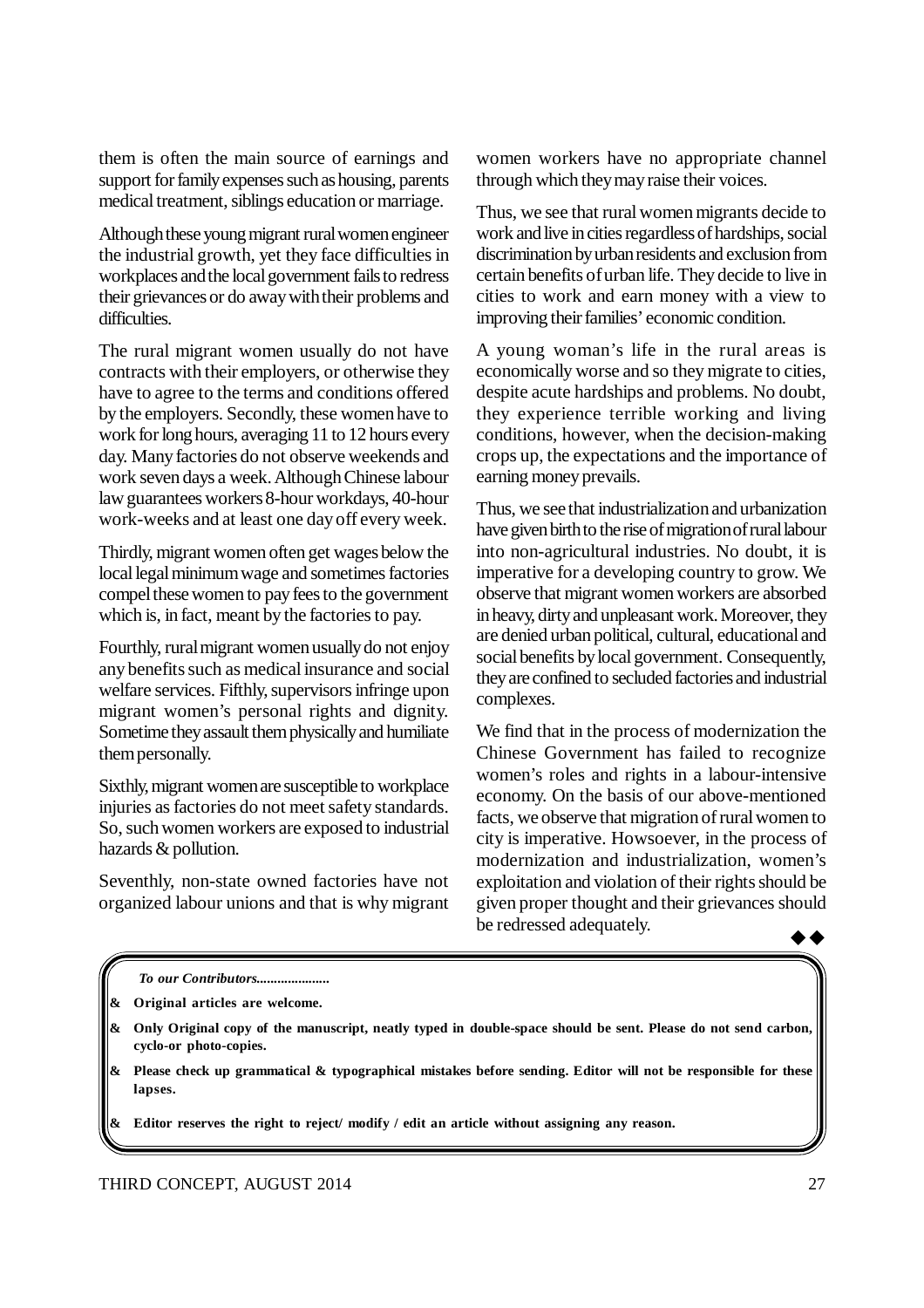# **NABARD's Role in Agriculture and Rural Development**

### Dr. P.Chinnachamy\*

[*The need for strengthening the institutional arrangements for the supply of credit to the rural areas was being felt for quite a long time in the past and with the implementation of the integrated rural development programmes of the rural sector this requirement became still larger. The necessity for augmenting the flow of rural credit and giving it a proper direction became all the more imperative to achieve success in rural development. ]*

The RBI appointed in March 1979 a<br>committee as Committee for Reviving<br>Arrangements for Financial Institutional<br>Credit for Agriculture and Rural Development The RBI appointed in March 1979 a committee as Committee for Reviving Arrangements for Financial Institutional (CRAFICARD) to go into the whole gamut of rural credit and to make recommendations for recognizing and strengthening it. The Committee in its report submitted in March 1981 recommended among other things, setting up of National Bank for Agriculture and Rural Development. To fulfill this objective National Bank for Agriculture and Rural Development (NABARD) was, therefore, set up in July 1982, by an Act of Parliament to take over the functions of ARDC.

### **Functions of NABARD**

NABARD is the apex organisation with respect to all matters relating to policy, planning and operational aspects in the flow of credit for the promotion of agriculture, small-scale industries, cottage and village industries, handicrafts and other rural crafts and other

allied activities. NABARD has continued to follow the policy earlier laid down by the RBI in regard to sanction of medium credit limits for approved agricultural purposes. It also grants long-term credit to State Governments for contribution to the share capital of co-operative credit institutions.

NABARD's refinance is available to state cooperative agriculture and rural development banks (SCARDBs), State Cooperative Banks (StCBs), Regional Rural Banks (RRBs), Commercial Banks and other financial institutions approved by RBI. NABARD provides two types of refinance. The first is extended to RRBs, Apex Rural Credit Institutions such as, State Co-operative Banks, and State Governments for their short-term and medium-term credit requirements.

The second type of refinance is extended to provide resources for ground level deployment of rural credit is meant to increase ground level credit to finance to short-term seasonal agricultural operations through co-operatives.

| anı |  |
|-----|--|
|-----|--|

| Sl.No | Agency                  | <b>Credit Facilities</b>                                                                                                                                                        |
|-------|-------------------------|---------------------------------------------------------------------------------------------------------------------------------------------------------------------------------|
|       | <b>Commercial Banks</b> | Long-term credit for investment purposes Financing<br>the working capital requirements for Weavers' co-<br>operative Societies and State Handloom Develop-<br>ment Corporations |

## **Types of Refinance Facilities Offered**

\* Head, Dep't of Commerce, Madurai University College, Madurai.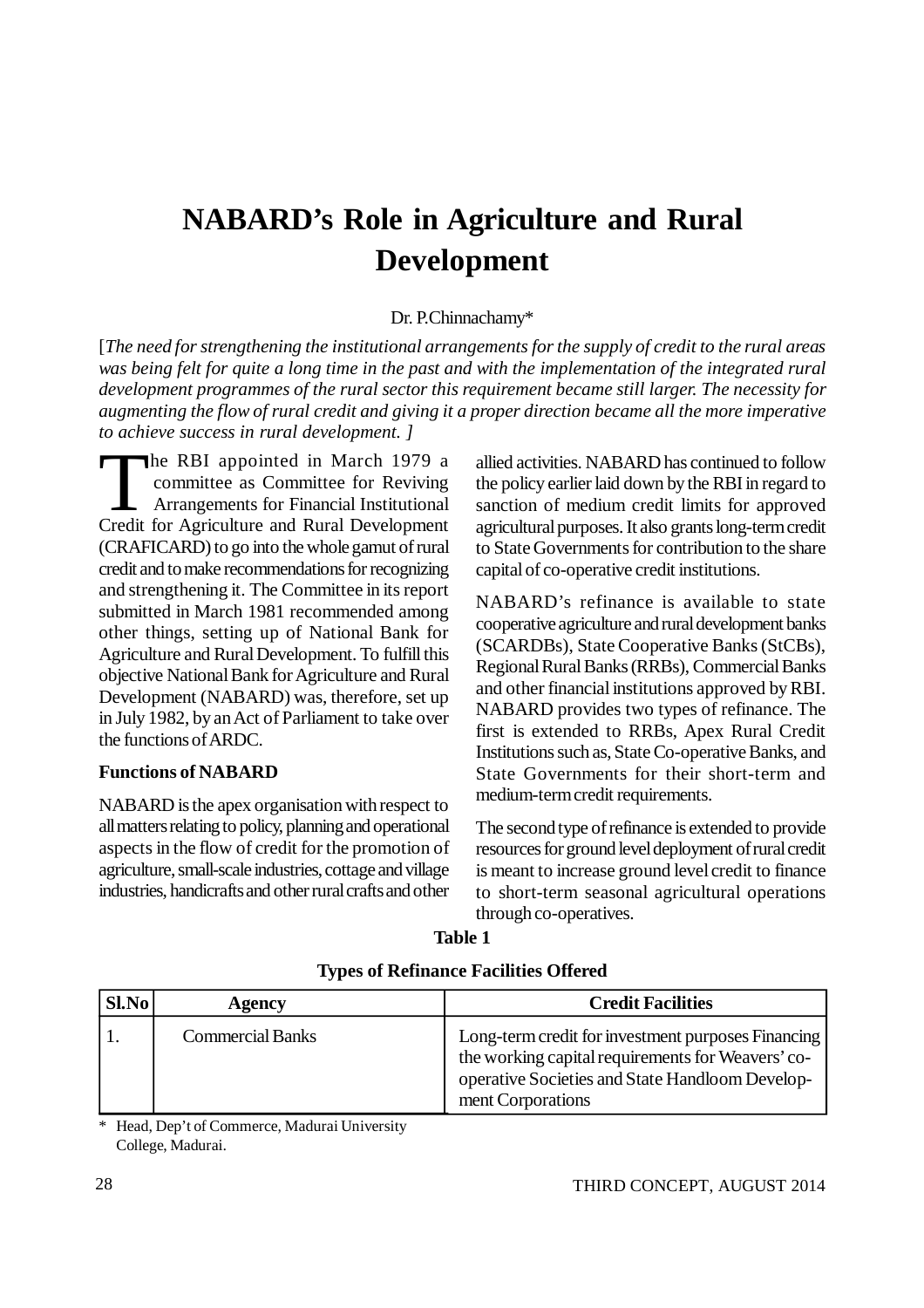| 2              | Short-term Co-operative Structure (State<br>Co-operative Banks, District Central Co-<br>operative Banks, Primary Agricultural Credit<br>Societies)                    | Short-term (crop and other loans) Mediumterm<br>(conversion) loans Term loans for investment<br>purposes Financing WCS for production and<br>marketing purposes Financing State Handloom<br>Development Corporations for working capital by<br><b>State Co-operative Banks</b> |
|----------------|-----------------------------------------------------------------------------------------------------------------------------------------------------------------------|--------------------------------------------------------------------------------------------------------------------------------------------------------------------------------------------------------------------------------------------------------------------------------|
| 3.             | Long-term Co-operative Structure (State Co-<br>operative Agriculture and Rural Development<br>Banks, Primary Co-operative Agriculture<br>and Rural Development Banks) | Term loans for investment purposes                                                                                                                                                                                                                                             |
| $\overline{4}$ | Regional Rural Banks (RRBs)                                                                                                                                           | Short-term (crop and other loans) Term loans for<br>investment purposes                                                                                                                                                                                                        |
| 5.             | <b>State Governments</b>                                                                                                                                              | Long-term loans for equity participation in co-<br>operatves Rural Infrastructure Development Fund<br>(RIDF) loans for infrastructure projects                                                                                                                                 |
| 6              | Non-Governmental Organizations (NGOs)<br><b>Informal Credit Delivery System</b>                                                                                       | Revolving Fund Assistance for various micro-credit<br>delivery innovations and promotional projects under<br>Credit and Financial Services Fund' (CFSF) and<br>'Rural Promotion Corpus Fund' (RPCF) respect-<br>ively                                                          |

Source: NABARD *Annual Report*.

Agency-wise Refinance Disbursed by the NABARD

To ensure the timely availability of the credit to the farmers for taking up their seasonal agricultural operations, banks had started to follow the production-oriented system of lending. The assessment of credit requirements was based on the area under the different crops and the scales of finance according to the various types of crops the raised.

The NABARD provided refinance facilities to the direct lending institutions by way of fixing credit limits for financing the Seasonal Agricultural Operations (SAO) at concessional rates of interest to the State Cooperative Agricultural and Rural Development Banks (SCARDBs), to the State Cooperative Banks (SCBs), to the Commercial Banks and to the Regional Rural Banks (RRBs) according to the term loans extended by them in the rural areas.

This refinance facility was provided for a period varying between 3 and 15 years, depending upon the purposes for which the loans had been provided. Table-2 below depicts the refinance provided by the NABARD to the various categories of Banks.

| וחו<br>я<br>ı |  |
|---------------|--|
|---------------|--|

# **Agency-wise Refinance Disbursed by NABARD**

| <b>Year</b>    | <b>SCARDBs</b> | <b>StCBs</b> | <b>Commercial Banks</b> | <b>RRBs</b> | Total  |
|----------------|----------------|--------------|-------------------------|-------------|--------|
| $12001 - 2002$ | 2732           | 1089         | 1608                    | 1178        | 6607   |
| 2002-2003      | 2853.5         | 1783.7       | 1241.5                  | 1538.6      | 7417.3 |

THIRD CONCEPT, AUGUST 2014 29

*(Rs.in Crore)*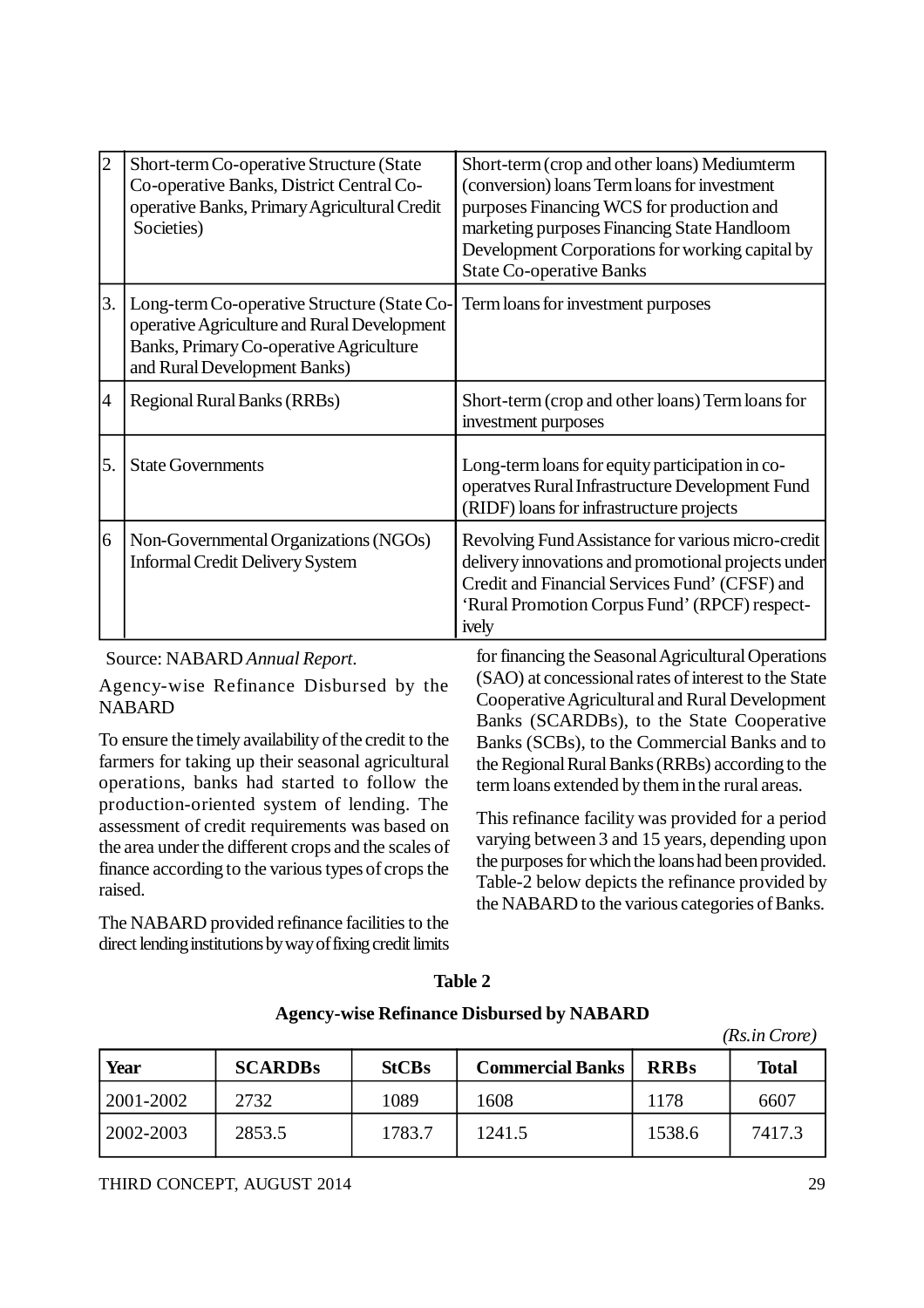| 2003-2004 | 2544.14             | 1736.5              | 1713.6              | 1589.35             | 7583.59             |
|-----------|---------------------|---------------------|---------------------|---------------------|---------------------|
| 2004-2005 | 2703.98             | 1243.92             | 2569.56             | 2049.11             | 8566.57             |
| 2005-2006 | 2082.47             | 1173.72             | 4027.74             | 1332.4              | 8616.33             |
| 2006-2007 | 1742.72             | 1130.67             | 4568.82             | 1352.81             | 8795.02             |
| 2007-2008 | 1950.58             | 826.55              | 3951.73             | 2313.99             | 9042.85             |
| 2008-2009 | 1986.54             | 802.52              | 5867.19             | 1879.04             | 10535.29            |
| 2009-2010 | 2221.30             | 1251.95             | 6057.19             | 2478.65             | 12009.08            |
| 2010-2011 | 2351.85             | 1356.62             | 7348.49             | 2428.91             | 13485.87            |
| Total     | 25509.08<br>(25.82) | 13118.15<br>(13.28) | 41154.82<br>(41.66) | 19008.86<br>(19.24) | 98790.9<br>(100.00) |
| C G R     | $-3.24$             | $-.3.34$            | 21.65               | 6.92                |                     |

Source: NABARD *Annual Reports*–Various Issues. obtained 25.82 per cent of the refinance provided; It is observed from above Table-2 that the refinance facilities provided by the NABARD to the banks had significantly increased from the level of Rs.6, 607 crore in 2001-2002 to the level of Rs.13, 485.87 crore in the year 2010-2011. Only the commercial banks had availed themselves of significant shares (41.66 per cent) of the refinance facilities provided in the successive years, followed by the State Cooperative Agriculture Rural Development Banks (SCARDBs) which had

and the RRBs to the extent of 19.24 per cent of the refinance and the State Cooperative Banks (StCBs) had accounted for only 13.28 per cent of the refinance amounts received from the NABARD.

It had become clear that the Compound Growth Rates of refinance obtained by the commercial banks was found to be higher than RRBs. With regard to SCARDBs and StCBs secured the negative Compound Growth Rate for the refinance facilities received from the NABARD.

### **Agency-wise Ground Level Credit Flow from NABARD**

| lable |  |
|-------|--|
|-------|--|

| <b>Year</b> | <b>Co-operatives</b> | <b>Commercial Banks</b> | <b>RRBs and Others</b> | <b>Total</b> |
|-------------|----------------------|-------------------------|------------------------|--------------|
| 2001-02     | 23524                | 33587                   | 4934                   | 62045        |
| 2002-03     | 23636                | 39774                   | 6150                   | 69560        |
| 2003-04     | 26875                | 52441                   | 7665                   | 86981        |
| 2004-05     | 31231                | 81481                   | 12597                  | 125309       |
| 2005-06     | 39404                | 125477                  | 15605                  | 180486       |
| 2006-07     | 42480                | 166485                  | 20435                  | 229400       |
| 2007-08     | 48480                | 181088                  | 25312                  | 254658       |
|             |                      |                         |                        |              |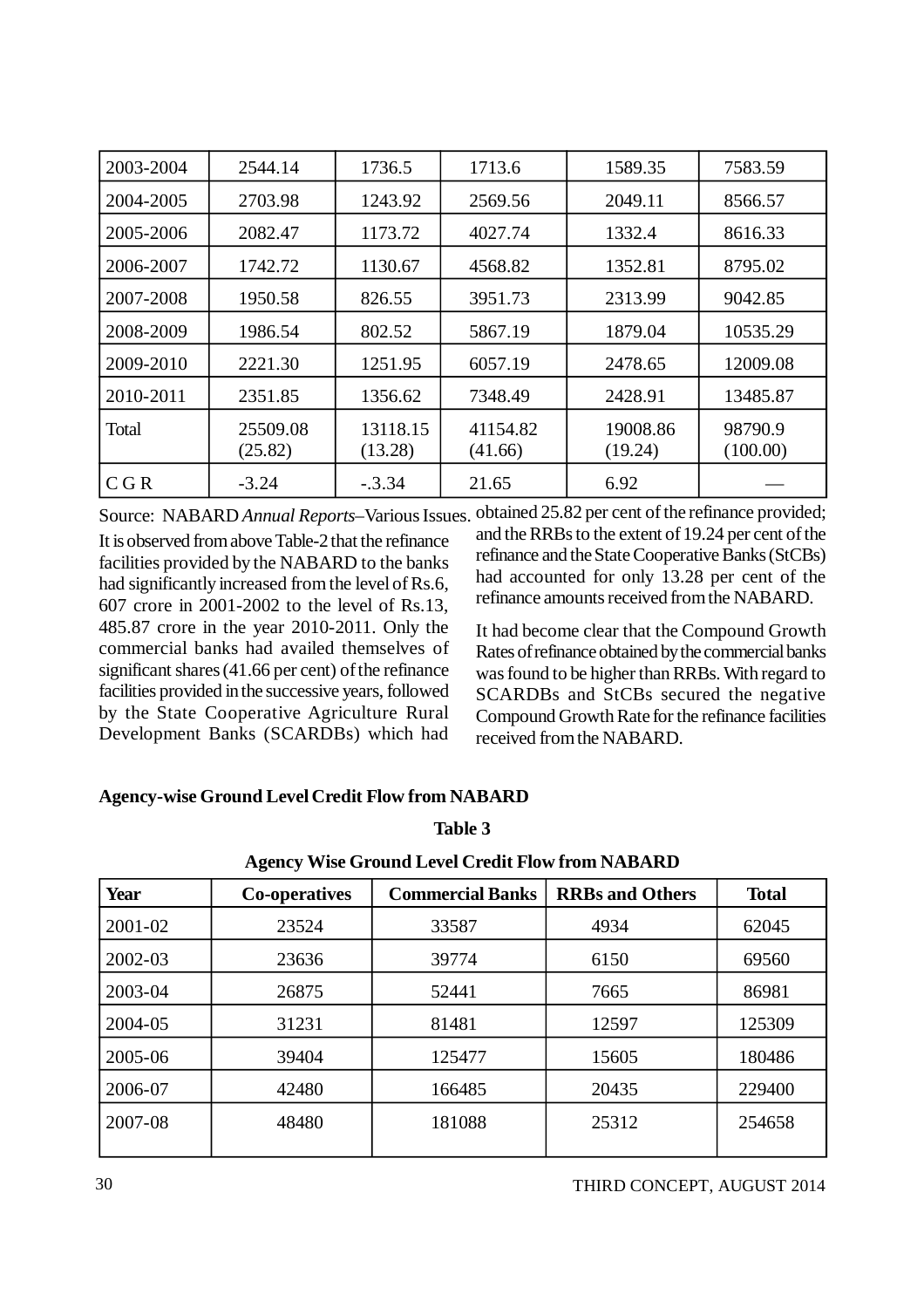| 2008-09 | 36762                    | 223663             | 26724            | 287149              |
|---------|--------------------------|--------------------|------------------|---------------------|
| 2009-10 | 285800<br>63497<br>35217 |                    |                  | 384514              |
| 2010-11 | 78007                    | 345877             | 44293            | 468291              |
| Total   | 413896<br>(19.26)        | 1535673<br>(71.48) | 198932<br>(9.26) | 2148501<br>(100.00) |
| C G R   | 13.31                    | 31.12              | 28.88            |                     |

Source: NABARD *Annual Reports*–Various Issues. improves the resource base of institutions providing credit to the rural sector.

Table had shown that the ground level credit from the NABARD to the banks had significantly increased from the level of Rs.6, 2045 crores in 2001-2002 to the level of Rs.4,68,291 crores in the year 2010-2011. During study period, the Ground Level Credit flow for agriculture and allied activities the Commercial Banks have availed the highest Compound Annual Growth Rate of 71.48 per cent, followed by Cooperatives and RRBs and other agencies was 19.26 per cent and 9.26 per cent.

# **Conclusion**

For over two decades, NABARD as a national Apex institution has been playing a pro-active role in addressing important issues of the rural economy. With its presence on the boards of all RRBs and co-operatives, NABARD is fully equipped to emerge as a strong player in the rural credit system. To conclude, NABARD has thus been playing a pivotal role in the channelisation of bank credit to the rural sector way of providing refinance and

# **References**

- 1. National Bank for Agriculture and Rural Development (NABARD), *Annual Report 2007-08*, Head Office, Mumbai.
- 2. Karmakar, K.G. (2008) "Trends in Rural Finance", *Indian Journal of Agricultural Economics*, January-March, Vol. 63, No.1.
- 3. Kumar, Sandeep and Smitha Anand. (2007) "Changing Face of Rural India: Journey of Rural Credit in India over the Past Sixty Years", *Kurukshetra*, October.
- 4. Patel, Amrit. (2007) "Changing Face of Rural India: Rural Financial Institutions in India
- 5. Touching the Lives Of Millions", *Kurukshetra*, October.
- 6. Bankshi. (2004), *Banking Law and Practice in India,* 20th Edition. New Delhi: India Law House.



**THIRD CONCEPT***welcomes your valuable comments on articles published in each issue. Suggestion to further improve quality and get up of your favourite magazine, which has a record of uninterrupted publication since 1987 are also solicited...............*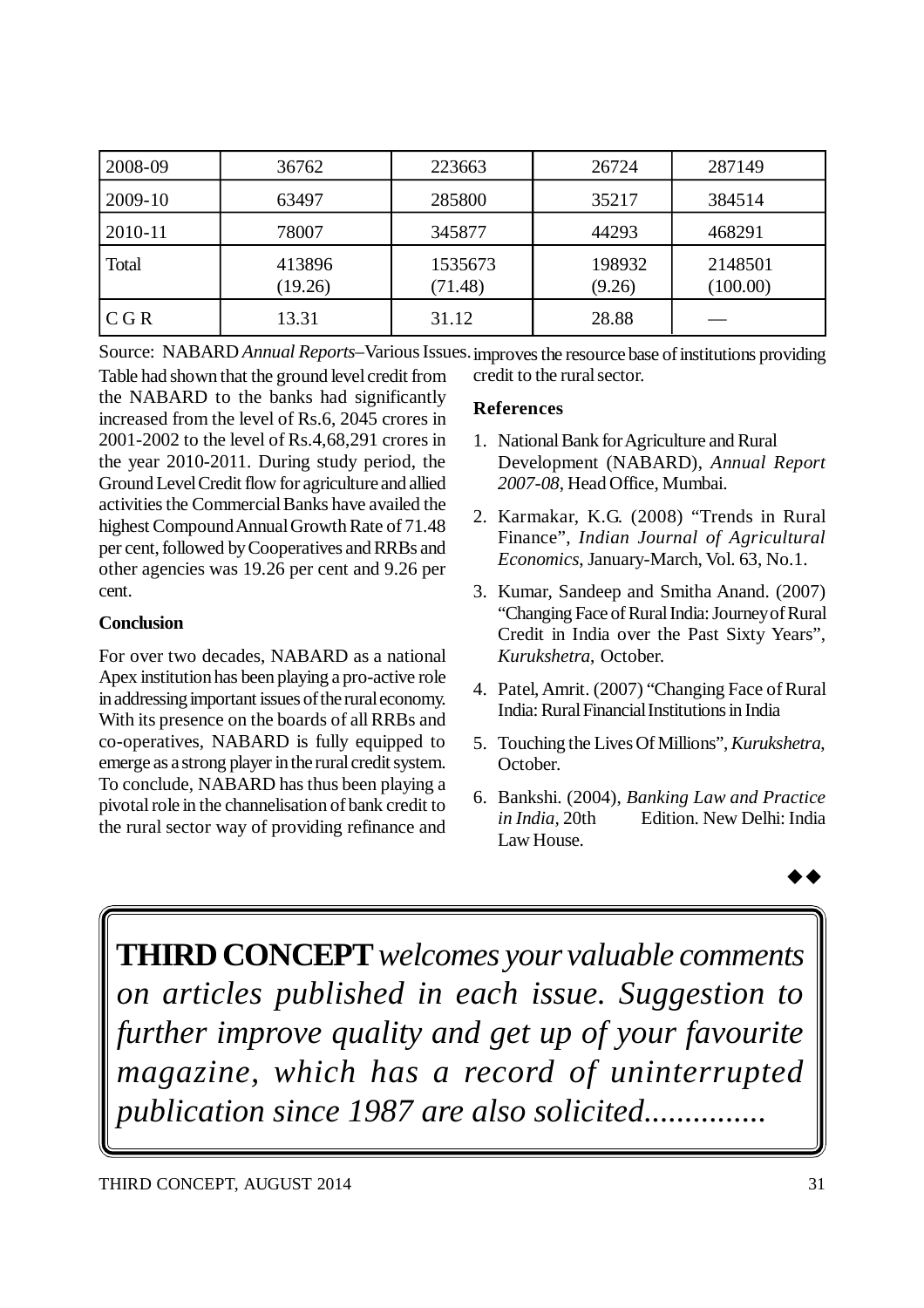# **Impact of Urbanization on Rural-Urban Fringe Areas**

Monica Dahiya\* and Himani Dahiya\*\*

*[Past has witnessed urban and rural communities as physically and economically separate and distinct entities. However, the coming of industrialization led to a large scale expansion of urban areas into the countryside and this distinction between rural and urban areas is becoming increasingly blurred. Today, the increasing rural-urban interdependence and the development of transportation and communication binds the rural communities more closely than ever with their urban counterparts that in its wake has generated a zone of transition, known as 'rural-urban fringe', between the rural and the urban landscape.]*

In this 'rural-urban fringe' zone, the most significant and widespread effect of this process is the intensification of typical urban behaviour in rural communities, which is highly dependent on n this 'rural-urban fringe' zone, the most significant and widespread effect of this process  $\overline{\phantom{a}}$  is the intensification of typical urban behaviour the proximity/accessibility of rural community to its urban counterpart. Therefore, the emergence of the fringe zone in India with its complex problems of adjustment of rural communities to its location with respect to the neighbouring metropolis and the changing socio-economic environment poses new challenges to the planners as well as academicians.

## **Review of Literature**

There is a paucity of literature in this field. A review of the few studies, which have appeared in this field, brings out the following facts: (1) an overwhelming number of contribution centre on the identification, definition and delimitation of the zone, rather than the dynamic process of the rural-urban fringe; and (2) a sociological study provides valuable facts but it is merely a descriptive raw inventory of sociological events in a single fringe community rather than a formal analysis of fringe communities in general or with reference to their locations or accessibilities with respect to a city.

Thus, improvements in the existing literature are not likely to be made by assigning more competent persons to the task but a new study is required to reveal the changing economic and commercial activities in response to urbanization. The present research paper is a modest attempt towards this direction.

## **Hypothesis**

The present study is based on a broad hypothesis, which has seemingly remained neglected till date, is that 'inter-village differences in economic characteristics in response to urbanization in the rural-urban fringe are significant.

Thus, it has been assumed that being other things equal, location or accessibility of the 'fringe community' to a city play a significant role in the process of urbanization and consequently, in changing economic and commercial activities.

## **Study Area**

The Metropolitan City of Delhi, i.e. National Capital of India, has experienced growth on a mammoth scale, resulting into a dynamic and fast growing ruralurban fringe around it. Keeping in mind other things, e.g. physical conditions and type of urbanization, should be equal, the villages were selected in the same direction, i.e. in the northwest district of Delhi.

## **Data and Methods**

The study is based on empirical data obtained from households through a stratified random survey of the population of three selected villages (Fig. -.1): Badli, Khera Khurd and Holambi Kalan. All these villages have sufficient number of households of

Asst Prof., Dep't of Commerce, College of Vocational Studies, University of Delhi, New Delhi

<sup>\*\*</sup> Asst Prof., Dep't of Commerce, Shri Ram College of Commerce, New Delhi.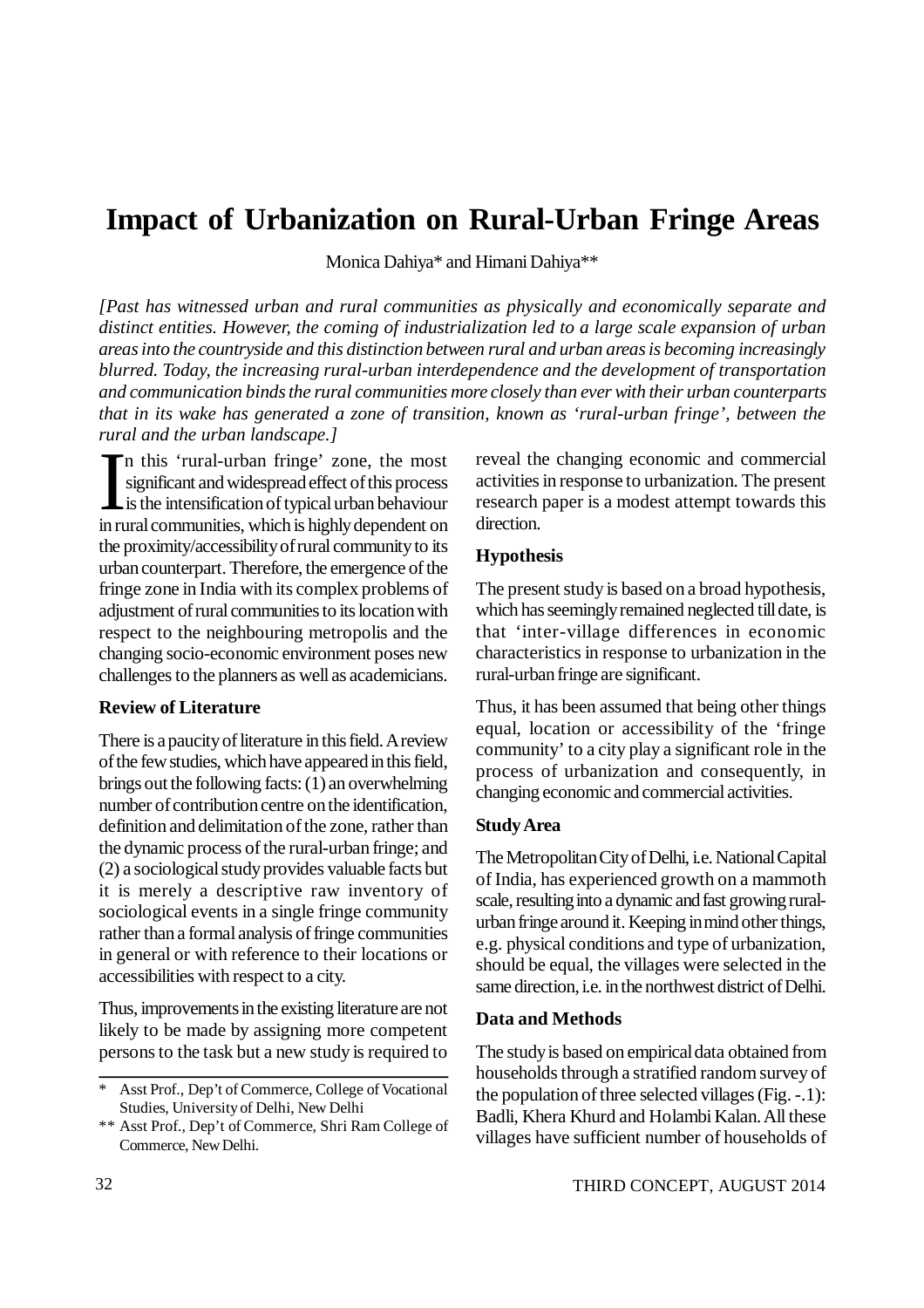different strata viz. peasants, artisans and landless labourers. At the time of survey, Badli was in close proximity of the city of Delhi and its whole of agricultural land was acquired for urban land-uses. Khera Khurd was about one and a half kilometer away from the geographical city and its half of the agricultural land was acquired.

The third village, Holambi Kalan, was about six kilometers from Delhi and its agricultural land was being cultivated. Thus, all three villages were well within the rural-urban fringe of Delhi as delimited by Nangia (1976). Further, according to Srivastva (1976) these villages were in different stages of urbanization.

The sample consists of 180 households – 60 from each village – 20 from each occupational category; namely, peasants, artisans and landless labourers, on the basis of traditional household occupation during 'Jajmani System' – caste ridden service system. Basic statistical techniques like Chi-square have been applied to understand various aspects. The significance of inter-village differences has been tested using Chi-square at 95 per cent confidence level.

## **Analysis of Results**

The analysis indicates that metropolitan influence on fringe dwellers depends on their location. A city's proximity to the village on the rural-urban fringe envisages radical change in the behaviour of the local people in terms of their household and their personal characteristics, economic and commercial activities as well as their socio-economic linkages and values. Thus, there are significant inter-village differences in economic and commercial activities in response to urbanization in the rural-urban fringe.

### **Occupation and Occupational Changes**

The most inevitable and direct outcome of urbanization is the change in occupation of the work force in the rural-urban fringe, which triggers many other changes.

### **Place of Work**

Inter-village differences in the place of work were significant. Table 1 reveals, as expected, that as the city comes closer to the village, greater number of respondents seek job in the nearby city. However, during the survey it was observed that till the conversion of land-use from rural to urban sets in, a greater proportion of landless respondents seek job in the nearby city. Closer to the city this difference was not observed to be significant.

A similar tendency has been recorded in case of inter-generational changes in the place of work. It was found that grandfather of almost all the respondents were employed in their respective villages. Closer to the city, changes in the place of work started, though not significantly, during the generation of fathers of respondents.

However, in comparison to the respondents, a greater proportion of their second generation starts work in their village, particularly when the agricultural land has been acquired for urban-uses. This may be due to increase in threshold for nontraditional occupations, which in turn is on account of influx of outsiders and proximity to the city.

| <b>Village</b> | <b>Place of Work</b> |                                   |    | <b>Total</b>     |                |
|----------------|----------------------|-----------------------------------|----|------------------|----------------|
|                | Home                 | <b>R-U Fringe</b><br><b>Delhi</b> |    | <b>Elsewhere</b> | <b>Village</b> |
| Holambi Kalan  | 87                   | 55                                |    |                  | 159            |
| Khera Khurd    | 51                   | 58                                |    |                  | 114            |
| Badli          | 40                   | 57                                |    |                  | 104            |
| Total          | 178                  | 170                               | 16 | 13               | 377            |
|                |                      |                                   |    |                  |                |

**Table 1. Place of Work and Home-Village of Workers\***

THIRD CONCEPT, AUGUST 2014 33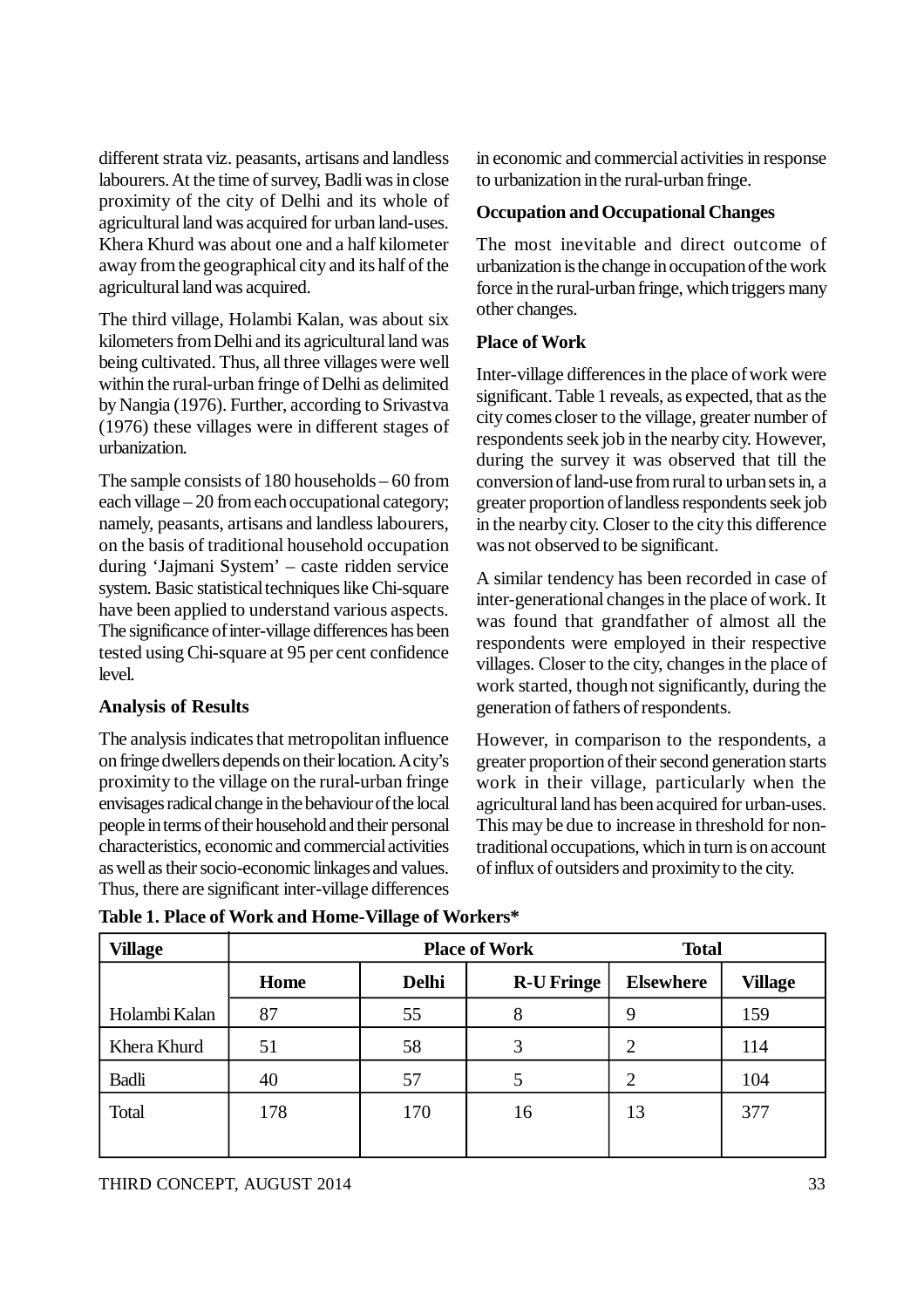The data refer to the number of workers from 60 households from each village.

Thus, initially all these villages had subsistence economy when almost all the villagers used to work in their villages under 'Jajmani System – caste ridden service system'. However, in the process of urbanization inter-village differences become significant because a village passes through three different stages in respect of place of work. In the first stage, more landless respondents seek employment in the nearby city or elsewhere. This may be due to decreasing threshold in agricultural sector owing to mechanization in agriculture and increasing population.

In the second stage, particularly after acquisition of agricultural land, work force of all the categories seeks jobs in the city or elsewhere. However, at this stage unemployment is the maximum, mainly among peasants as they lose their agricultural land. The third stage is the next generation stage, when some dwellers, particularly, artisans start their work (mostly their traditional ones) in the village and sell their products or services to the villagers or in the city. Landowners are laggards in this respect and they depend on increased rental income for a long time.

## **Nature of Employment**

In response to urbanization, 'Jajmani –System' starts vanishing because of the adaptation of the modern technology and increasing population in the same area. Therefore, many villagers, particularly casual and semi-skilled labourers seek employment in the city. Some peasants stop farming and give their land on rent. Some landless respondents had availed this opportunity.

Hence, transaction in cash substitutes the barter system – prevalent feature in 'Jajmani-System'. This cash transaction gives rise to opening of many additional shops in the village. Some artisans modify their traditional work, for example, some potters start selling their potteries, barbers set their hairsaloons, blacksmiths start mini-workshops, and the carpenters become self-employed in carpentry. Further, immigrants increase threshold for more establishments and the landless labourers also start some small shops.

Table 2 reveals this sequence as with the decrease in 'Jajmani-System' greater proportion of respondents were self-employed or in salaried jobs. However, this inter-village difference is not significant at 95 per cent confidence level.

| <b>Village</b> |                 | <b>Nature of Employment</b> | <b>Total</b>                          |                           |                |     |
|----------------|-----------------|-----------------------------|---------------------------------------|---------------------------|----------------|-----|
|                | <b>Salaried</b> |                             | <b>Self Employed   Work for wages</b> | <b>Partly</b><br>employed | Un<br>employed |     |
| Holambi Kalan  | 168             |                             | 65                                    | 21                        |                |     |
| Khera Khurd    | 59              | 42                          | 12                                    |                           | 10             | 124 |
| <b>Badli</b>   | 59              | 37                          |                                       |                           |                | 113 |

**Table 2. Nature of Employment and Village of Workers\***

\* The data refer to the number of workers from 60 households from each village.

It was also observed that the next generation tends to opt for the same nature of employment and work, if available, though in a modified form. After acquisition of land it is not possible for peasants, who either purchase land elsewhere or seek salaried job or depend on rental income. This finding is supported by Table 3. However, inter-village differences in the nature of work are significant as there is substantial decrease in primary sector.

# **Table 3. Nature of Work and Village of Workers\***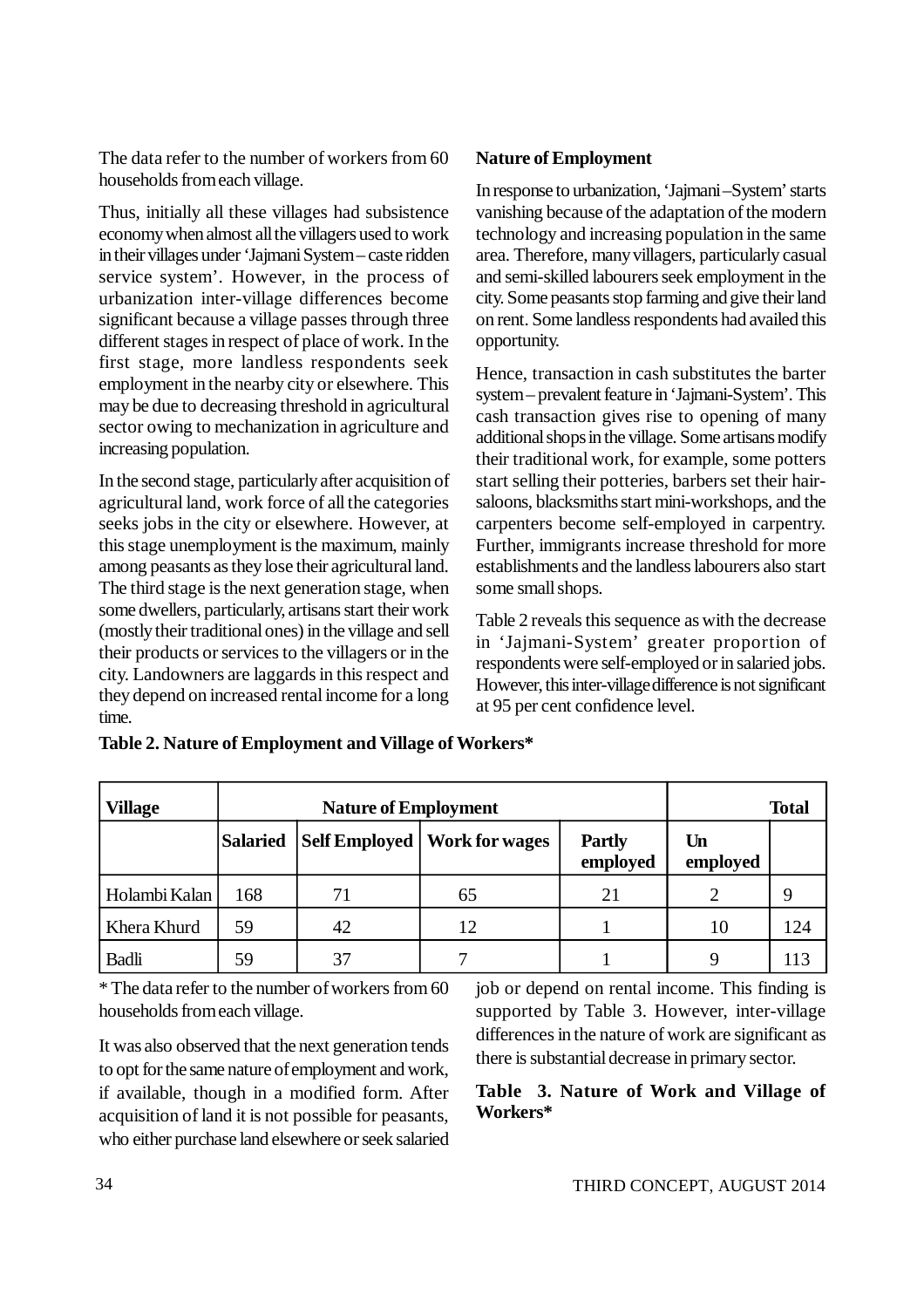| Village       | <b>Nature of Work</b>            |                  |                 | <b>Total</b> |
|---------------|----------------------------------|------------------|-----------------|--------------|
|               | <b>Primary</b><br><b>Village</b> | <b>Secondary</b> | <b>Tertiary</b> |              |
| Holambi Kalan | 67                               | 24               | 68              | 159          |
| Khera Khurd   | 33                               | 15               | 66              | 114          |
| Badli         | 17                               | 28               | 59              | 104          |
| Total         | 117                              | 67               | 193             | 377          |

\* The data refer to the number of workers from 60 households from each village.

## **Satisfaction with Occupation and the Idea of Change**

When asked about the satisfaction with their present employment, it was found that the per cent of satisfied respondents increased from 50 per cent in Holambi Kalan to 70 per cent in Badli (Table 4). This is due to the higher preference to urban jobs over rural jobs, and the number of persons in urban jobs was being higher in Badli.

**Table 4. Village and Number of Satisfied Heads of Households with Occupation.**

| Village<br>Heads Satisfied with Their Occupation |               |        |  |  |  |  |
|--------------------------------------------------|---------------|--------|--|--|--|--|
|                                                  | <b>Number</b> | In $%$ |  |  |  |  |
| Holambi Kalan                                    | 31            | 19.50  |  |  |  |  |
| Khera Khurd                                      | 37            | 32.46  |  |  |  |  |
| Badli                                            | 43            | 41.35  |  |  |  |  |
| Total                                            | 111           | 29.44  |  |  |  |  |

The intention to change greatly depends on the capacity to change for betterment and satisfaction with the present job (Table 5). Although it is difficult to generalize these responses but salient features can be drawn on the basis of direct interaction with the respondents:

About 25 per cent of the respondents are satisfied, but still want to change. Most of them are incapable to change for betterment. So, they are satisfied on the basis of their capabilities. There are very few who are satisfied, want to change and also capable to change. They are young and educated.

About 37 per cent of the respondents are satisfied and do not want to change. Seventy-two per cent of them are not capable to change. So, they are satisfied because they cannot change. Remaining 28 per cent are those who are satisfied but do not want to change, however, they are capable. They are mostly the older or most satisfied ones.

A little more than 25 per cent of the total respondents are not satisfied and intend to change. Fifty-six per cent of them are capable to change. Hence, they are not satisfied according to their capabilities. Other 44 per cent do not have capability for betterment. They are mostly engaged in petty jobs.

About 11 per cent are miserable, who are dissatisfied and still do not want to change. They are mostly older landless labourers.

Highest preference to change for betterment is for business followed by service. But as the city comes closer to the village, preference for business over service increases.

## **Economic Linkages**

Urbanization not only increases the frequency of economic interaction, but also causes shifts in economic linkages. Inter-village differences in this regard reveal that such responses to urbanization depend largely on the proximity to the city as stated herein.

## **Nature of 'Jajmani-System'**

Jajmani-System was a caste-professed service system wherein even households among different occupational categories were well defined for mutual services (Jajmani-patronage) on barter-system. In the process of urbanization these 'Jajmani-linkages'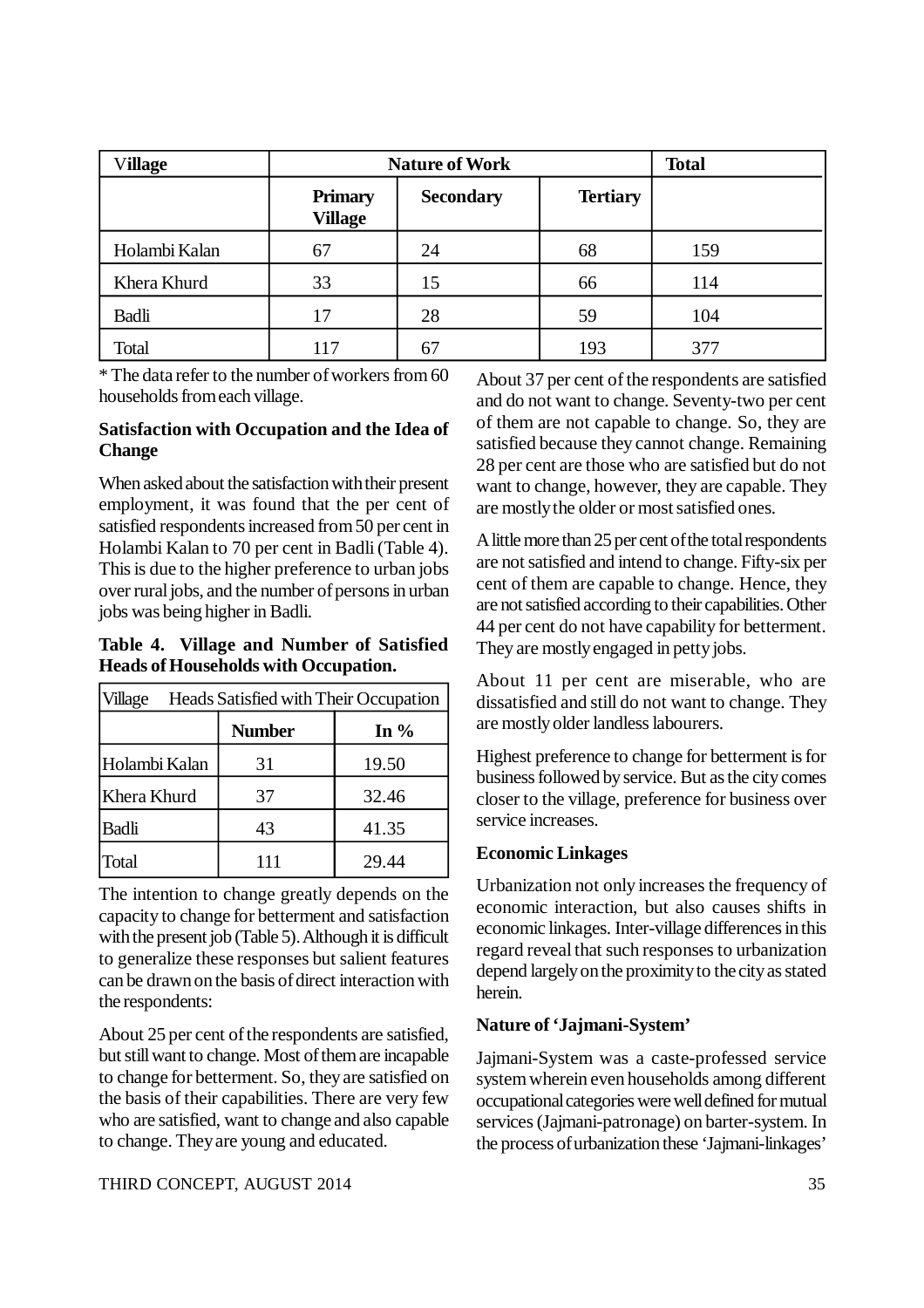are substituted by open-market linkages, when one can go to anyone and anywhere for services. In other words, village economy becomes liberalized and sphere of interaction goes on increasing with urbanization.

Landless labourers are first to come out of the 'Jajmani-System' as they stated that modernsalaried jobs are better than 'jajmani-salaried' ones. Artisans leave the 'Jajmani-System' because of the lack of threshold for their increasing population, on the one hand, and decreasing business due to the introduction of modern technology, on the other.

Secondly, in the process of urbanization selfsustained village economy is being transferred into market economy and the barter system is substituted with cash transactions because many persons, particularly those who are employed in modern salaried jobs elsewhere, receive in cash and pay in cash. Thus, with the introduction of modern technology, market gardening and modern salaried employment in the process of urbanization, intravillage linkages are decreasing.

#### **Rural-Urban Linkages**

Even a cursory study of reveals an overwhelming attraction of Delhi for the vast majority of its fringe dwellers. Every respondent visits Delhi, although frequency of visit varies from daily to monthly. But inter-village differences are significant in this respect. This differentiation may be due to the following reasons: (i) Introduction of market gardening and its increasing trend need frequent visits to the city for marketing. (ii) Introduction of modern technology and increasing population has decreased per capita opportunities for employment in the villages.

On the other hand, increase in the employment opportunities in the city has attracted many fringe dwellers for modern salaried system. Such employees visit the city daily. (iii) Among the peasants, who have got modern salaried employment and who have nuclear families give their agricultural land on rent.

In this process the landless become the leading tenants and start market gardening, which increases their visit to the city. Further, as stated by the landless labourers, even petty jobs offered in the city are better paid than their services in the 'Jajmani-System'. So, they are most attracted to the city.

(iv) With urbanization, demand increases not in quantity but also for more variety of goods and services, particularly higher order goods, which are not available in villages. (v) After acquisition of agricultural land demand for higher order goods and services increases rapidly, for which visit to the city increases. Lower order goods and services become available in the village due to increase in demand owing to increase in cash flow and a rapid increase in the number of lower income immigrants.

The ultimate result is that the frequency of visits to the city for higher order goods and services increases but the total number of visits decreases as in the case of Badli. In this support it was found that awareness of higher order markets goes on increasing as the city comes closer to the village. Thus, in the process of urbanization not only 'Jajmani-System' gets changed into rural-urban economic linkages but frequency of interaction also goes on increasing.

Village has frequently been characterized as a place where there is not only a strong sense of "community" feeling, but also a high degree of interaction among its dwellers. However, in the present study it was found that as a result of metropolitan influence such a pattern of relationship rapidly breaks down.

Degree of social linkages can be measured in terms of consumption of sugar in one male's marriage (in female's marriage "baraat – bridegroom and his guests" also attend the function but does not constitute one's social circle.

It is evident from that on an average 141 kilograms of sugar are consumed in the marriage of a male. But there are significant inter-village differences in this regard.

It has been greatly argued that "keeping yourself to yourself" is urban way of life. In villages reciprocal relations are most required because of poor marketing facilities. Secondly, every household in the village cannot have sufficient quantities of implements, which are not required frequently. In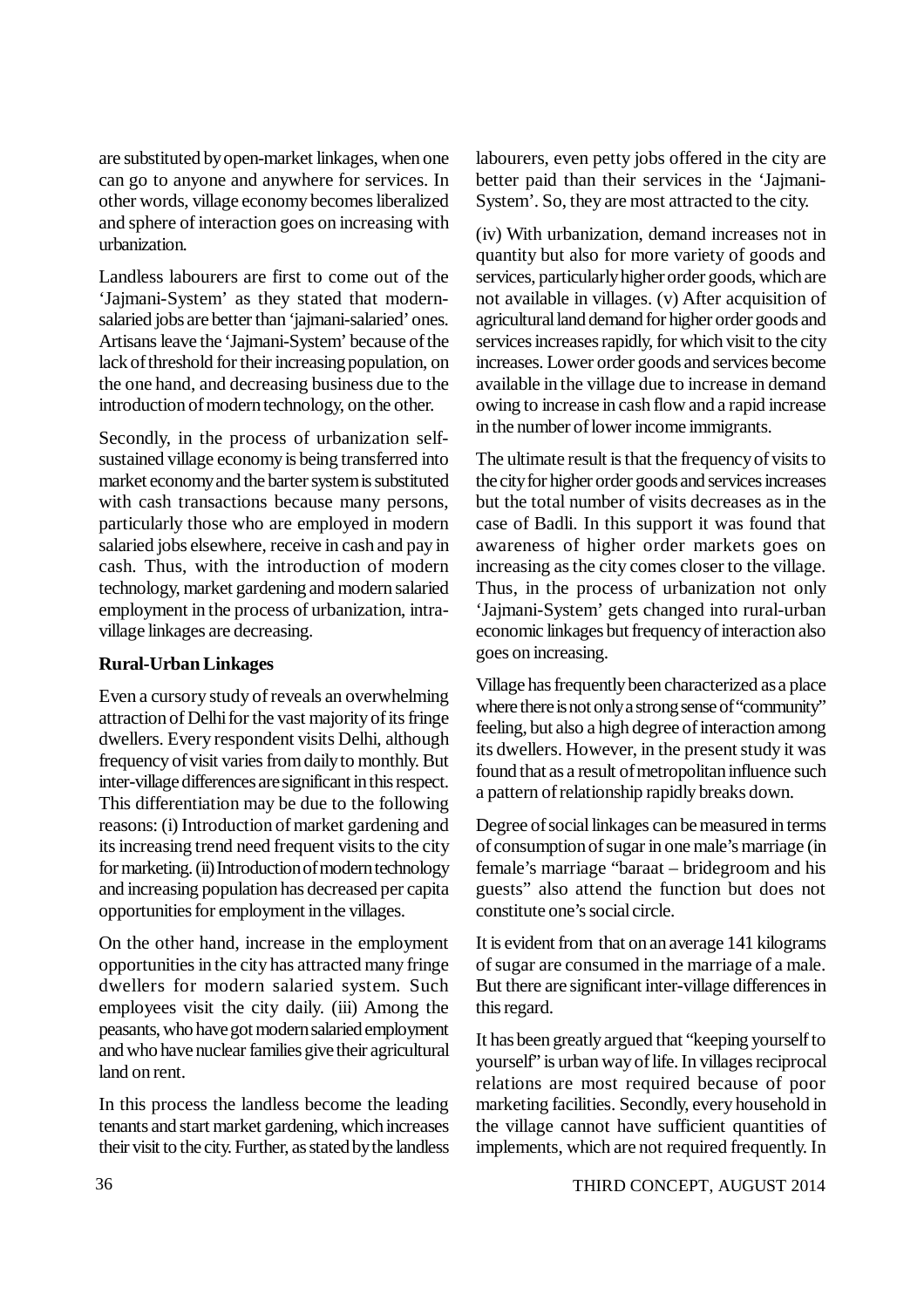this respect, depicts typical way of life in fringe communities and its changing pattern in response to urbanization. Explicitly, in a metropolitan fringe as the city comes closer to the village the number of households, having no reciprocal relation with neighbours increases significantly. This conclusion is further justified.

The inter-village differences in neighbourly relations are significant at Chi-square test. A close comparison between Holambi Kalan and Badli reveals that as the city comes closer to the village, more and more households become indifferent to their neighbours. However, during this process there exists a stage of greater deterioration in social relations, when agricultural land is acquired and people receive compensation, for example, in Khera Khurd. This deterioration ultimately leads to indifferent attitude.

#### **Household and Personal Characteristics**

One of the major responses to urbanization was recorded in the form of changing types of households. It is pertinent to point out that no extended household was found in the sample. Therefore, it may be assumed that this rural-urban fringe consists of only joint and nuclear households.

Depicts significant inter-village differences. As one moves closer to the city (Holambi Kalan - Khera Khurd - Badli), the per cent of nuclear households goes on increasing. It means that in response to urbanization joint households break up into nuclear households.

Such a discussion calls for further explanation as to the changes in the popularity of nuclear household as well as degree of jointness in joint households. The degree of jointness can be measured by the average number of married couples in a joint household. This average is found to be decreasing closer to the city.

This idea is further corroborated in Decreasing average age of the heads of nuclear households from Holambi Kalan to Khera Khurd and Badli demonstrates the fact that breakup of joint households into nuclear ones takes place at younger age in villages closer to the city.

Thus, it can be concluded that by being closer to the city not only proportion of nuclear households goes on increasing but nuclearization of households takes place at younger age. Secondly, the degree of jointness in joint households is found to be decreasing. This is due to many social and economic factors. For example, introduction of market gardening and modern salaried employment instead of 'Jajmani linkages', led to independent earners in cash, which in turn has decreased inter-dependence among members of a household.

Empirically, very high positive relationship was found between workers engaged in tertiary activity and nuclear household. Further, with the advent of modern technology village activities (mainly primary) have become less labour oriented.

### **Conclusion**

From the foregoing analysis it is concluded that metropolitan influence on the rural-urban fringe dwellers depends upon their location. A city's proximity to the village envisages radical change in the behaviour of the local people in terms of occupation, economic characteristics as well as household and personal characteristics.

In the process of urbanization, some sort of reshuffling takes place in inter-generation nature of employment. Joint households break up into nuclear ones due to decreasing requirement of large household for agriculture as well as decreasing interdependence among family members. As the city comes closer to the village, market economy substitutes the subsistence village economy. Consequently economic values surpass the social values and some sort of 'bad politics' is started and the social linkages/cohesiveness suffers greatly.

Subsequently, the behaviour of the native people is radically metamorphosed. Therefore, the research hypothesis; 'inter-village differences in response to urbanization in the rural-urban fringe' is accepted.

#### **References**

1. Bentinck, J. (2000). *Unruly Urbanization on Delhi's Fringe: Changing Pattern of Land*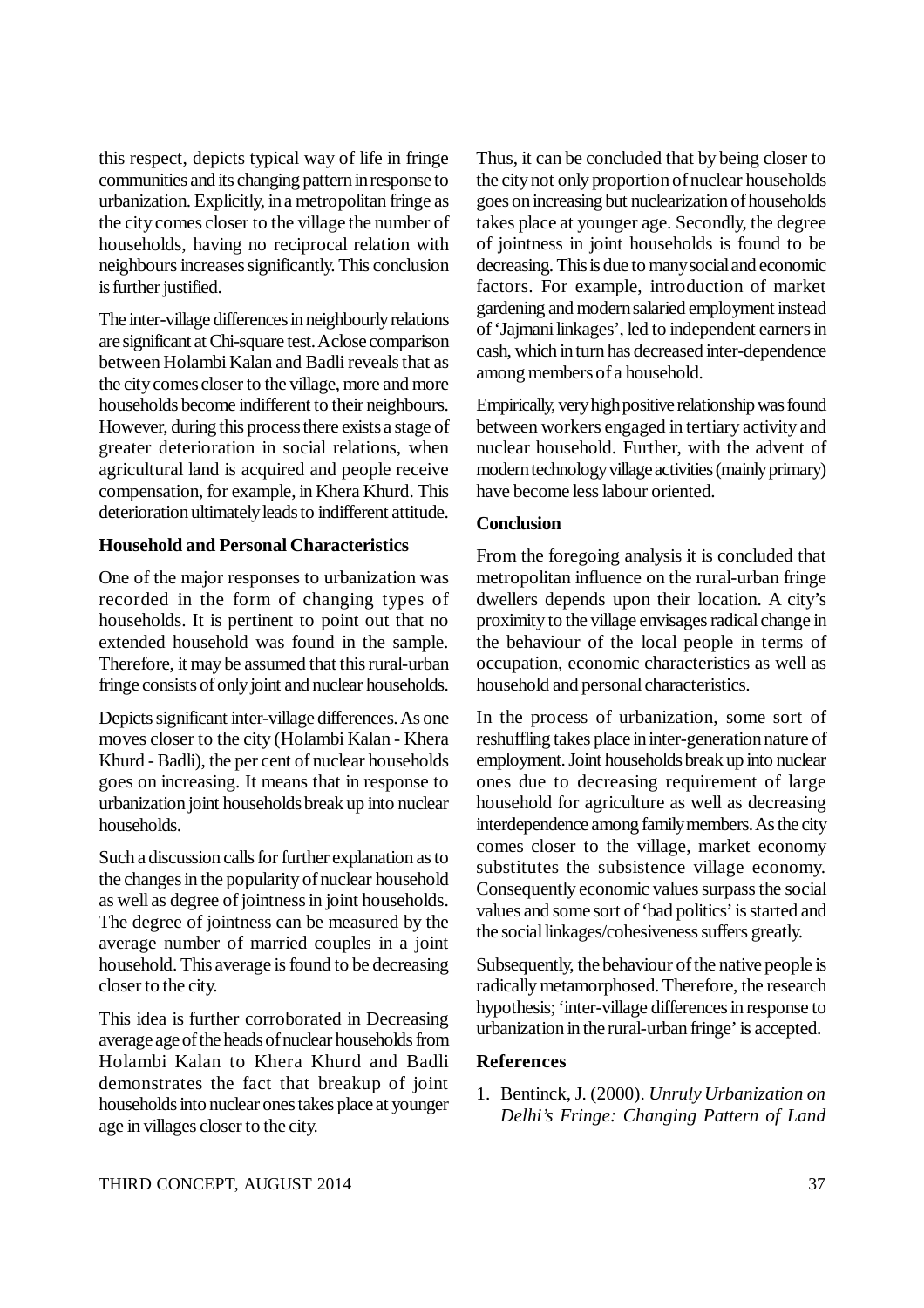*Use and Livelihood*, Uttrecht/Groningen: Netherland.

- 2. Champion, T. and Hugo, G. (2004) "introduction: Moving beyond the urban-rural
- 3. dichotomy" in T. Champion and G. Hugo (eds.) *New forms of Urbanization: Beyond the Rural-Urban Dichotomy,* Aldershot: Ashgate, pp. 3-24.
- 4. Dupont, V. (2004). "Urban Development and population redistribution in Delhi: Implications

for categorizing population", in T. Champion and G. Hugo (eds.) New forms of Urbanization: Beyond the Rural-Urban Dichotomy, Aldershot: Ashgate, pp. 171-190.

- 5. Nangia, S. (1976), *Delhi Metropolitan Region: A Study in Settlement Geography*, Delhi: Rajesh Publications.
- 6. Srivastva, B. (1976). The Rural-Urban Fringe of Delhi: Structural and Functional Patters. Ph.D. Thesis, Delhi School of Economics, Delhi University, Delhi.  $\rightarrow \rightarrow$

# **Youth Participation in Indian Elections**

P.Sobha\*

India gained Independence on 15 August, 1947.<br>Since then our country has been recognized as<br>the largest democracy in the world. Unlike many ndia gained Independence on 15 August, 1947. Since then our country has been recognized as newly independent states in Asia and Africa, like Pakistan, Myanmar, Egypt, Liberia, etc., where democracy was repeatedly eclipsed, or not allowed to strike roots at all, India has remained a vibrant democracy since Independence. One reason for this vibrancy of Indian democracy is the legacy of the Indian Freedom Movement.

The Indian Freedom Movement witnessed mass participation in various political agitations. Even before the Freedom Movement took shape, enlightened British rulers, like the British Viceroy Lord Ripon, took steps to train Indians for selfgovernment. Later, Indians were granted limited autonomy in the Government of India Act (1919) which introduced the concept of 'dyarchy' or dual government.

Under this act, certain departments were to be governed by Indian ministers while the major ones were kept by the Viceroy. Under the Government of India Act (1935), elections were held and the Indian National Congress formed governments in the majority of the provinces.

The adoption of the new Constitution of India on 26 November 1949 and the proclamation of India as a Republic on 26 January 1950 heralded the age of Universal Adult Suffrage in India. By 'suffrage' is meant the right to vote and by 'Universal Adult Suffrage' it is meant that an adult person is entitled to vote without any consideration of wealth, class, religion, race, or gender. The evolution of the concept of suffrage, took place for centuries.

It was only in the sixteenth century that the idea of suffrage developed. But till the middle of the nineteenth century some sort of property qualification was there. The French introduced 'Universal Male Suffrage' in 1793.In Great Britain it was introduced in 1918.But women had to struggle relentlessly for getting the right to vote. Universal Adult Suffrage was introduced in Great Britain in 1928, in USA in 1965 and in Switzerland in 1971. Thus, as far as Universal Adult Suffrage is concerned, India was far in advance of some of the modern democracies, like Switzerland and United States of America.

<sup>\*</sup> PDF (ICSSR), Dept.of Sociology, S.V.University, Tirupati.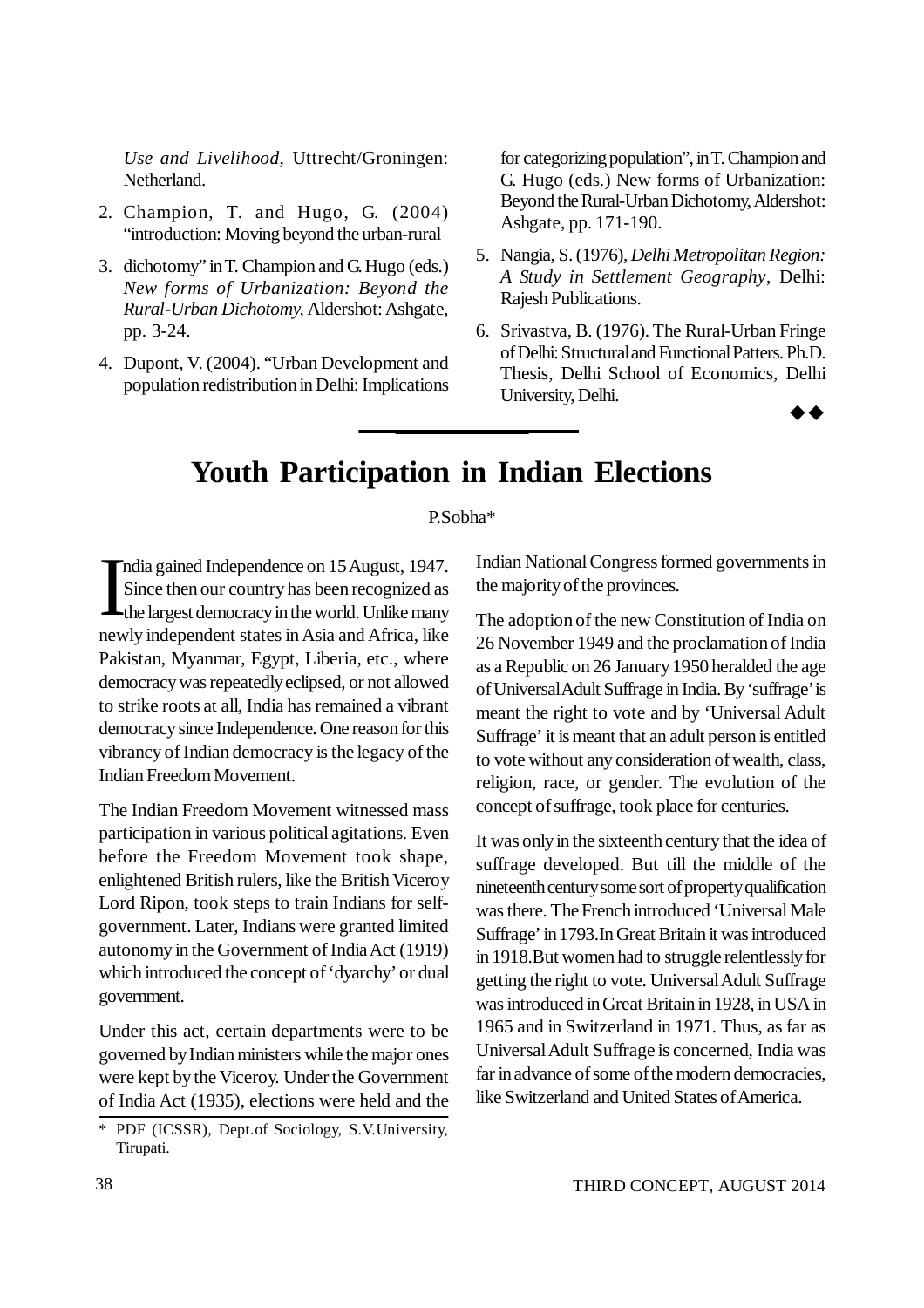## **Profile of youth**

The objective of the present paper is to discuss the role of Indian youth in the electoral process. Prior to this discussion, let us first examine the characteristics of Indian youth today. Youth may be defined as people aged between 15-24 years. India is a young nation. Median age of Indians is 24.1years.

## **Youth Participation in Politics**

Some political observers are of the view that youths are not participating in politics to the desired extent. Noted sociologist, Y.B. Damle, distinguished between 'student youth' and non- student youth. He noted that for the student youth, the pressure of career and the desire for prestigious jobs make them impervious to an ideology which requires understanding and action. The non-student youth are so much preoccupied with making a living that for them also ideology based political action is not possible.(Damle, 1989).

Many political observers in the 21st century would agree with Damle's assessment. Thus Latha Narayan, an academician, holds that "The youth have opted to compromise rather than fight injustice. Their energies are mainly spent in the 'self-survival' process rather than in building the nation." She further observes that politics is equated with unfair power games, and hence, a significant number of the youth shun it. In the broadest sense of the term, political action is the process of change being guided by a political understanding of social realities.

Imran Khan, a popular actor in Bollywood, virtually echoes her. "Young people want to bring in change but they feel their voices are bound to get lost in the political rhetoric. They prefer to opt out rather than be a part of the same structure." All observers, however, do not agree with the view that youth are politically apathetic.

Thus, Manisha Natarajan claims that in the 5.5 lakh panchayats in rural areas , several lakh young men

and women are serving as office bearers in various capacities like panch, sarpanch, etc. Seventy percent of them are below the age of 35.so, there is no substance in the allegation that youth are apathetic to politics. She further observes: "Surely that is evidence enough to show that the young are interested in entering the system to change their village communities? If the urban young ones are apathetic about politics it is largely because of the system's penchant for political institutions, the closed- door functioning of political outfits and the special status given to politicians. These are all negative factors and breed revulsion among ordinary people.

## **The Reality of Educated Unemployment**

The literature reveals that the problem of educated unemployment is not only intense but also widespread across India. If we are to apply the theoretical link between unemployment and youth politics (which will be discussed later in the section on alienation), it would suggest that the former plays a large and highly pervasive role in pushing young people towards politics.

In the case of Kerala, the mismatch between the "excess supply of educated" youths and "the small size and low growth of the organized sector" has resulted in large numbers of educated unemployed youths in the state. In Bangalore, IT institutes and private industrial institutes have "led to an oversupply in technically trained workers and inflation in entry level requirements for basic jobs".

Since liberalization, Andhra Pradesh's local labour market has witnessed "decreasing opportunities for recruitment into the public sector and few prospects of anything other than insecure, flexible, temporary and poorly remunerated work".

## **Increasing youth participation in elections**

Faced with the declining participation of youth in the electoral process, an effort is now being made by the Election Commission of India and the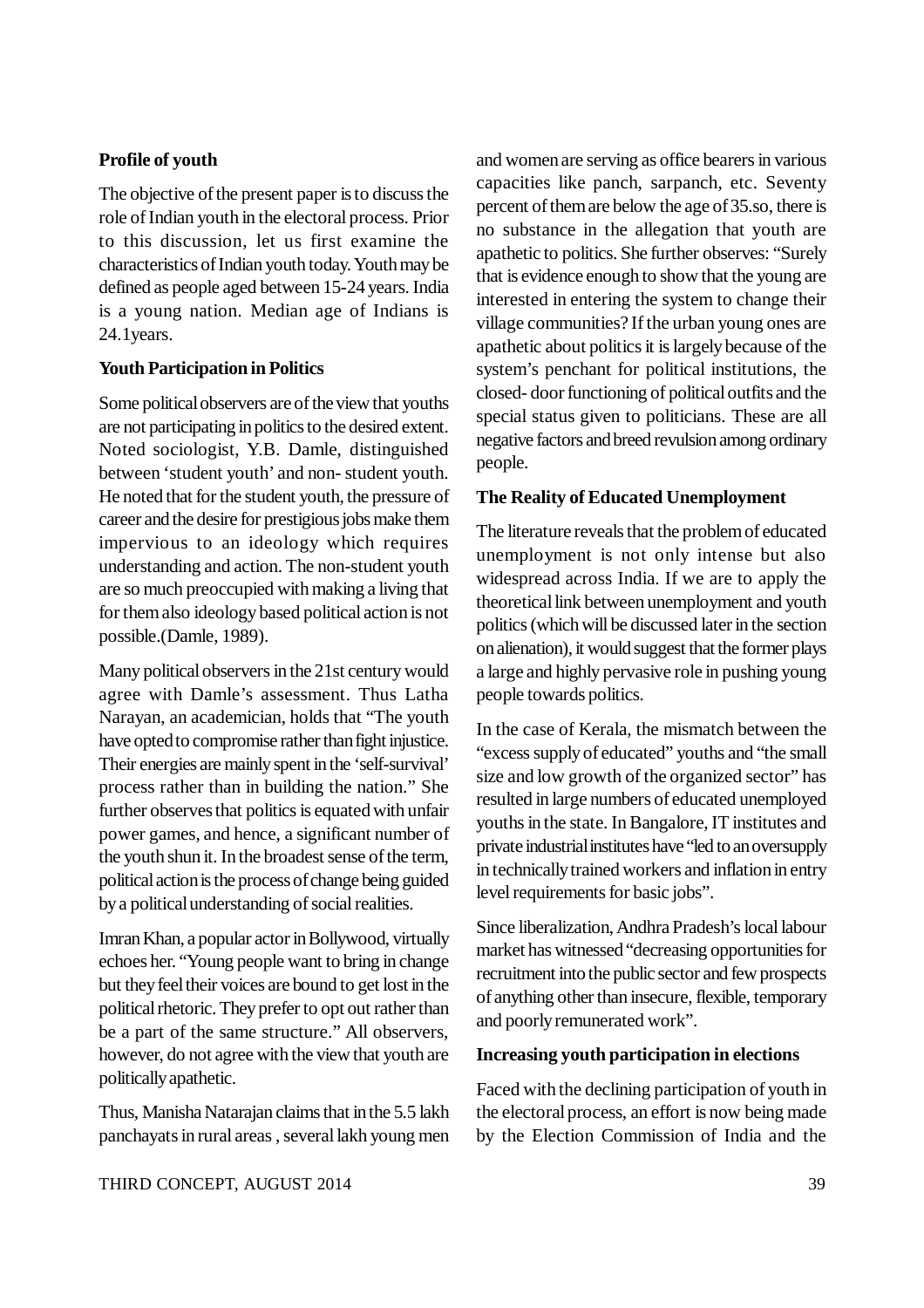government, educational institutions and civil society groups to increase youth participation in elections. The Election Commission has taken the following steps.

- $\Box$  The Election Commission is proposing to reduce the voting age from 18 to 16 years.
- $\square$  The Election Commission has also distributed Form 6 among students in schools and colleges for enrolling first time voters. On National Voters Day(25th January,2012),the Chief Electoral Officer of West Bengal, Sunil Gupta said that forms for voter registration in schools and colleges will be available for one month from 1st February, 2012.The aim of the Election Commission is to enroll more young voters.
- $\Box$  The Election Commission has also decided to reach out to young voters through social networks like Facebook and Twitter.
- $\Box$  The Election Commission has decided to observe January 25 each year as National Voters Day. On this day, new voters will be felicitated and given a badge containing the message "Proud to be a voter. Ready to Vote". Voters will also have to take the following pledge:

"We, the citizens of India, having faith in democracy, hereby pledge to uphold the democratic traditions of our country and the dignity of free, fair, and peaceful elections and to vote in every election fearlessly and without being influenced by considerations of religion, race, caste, community, language, or any inducement".

To impress upon voters the need to vote, for the first time in its history, the Election Commission participated in the Republic Day Parade on 26th January, 2012 with a float that depicted its 63 year old journey from a fledgling panel under the leadership of noted mathematician, Sukumar Sen to the present day. The tableau depicted the entire voting process with the Parliament in the background

and voters queuing up to vote through the electronic voting machine. It may be noted in this connection that the Election Commission does not merely organize elections in India. It also offers its expertise to several countries.

The Central Government is asking the states to introduce online voting in municipal elections. This is a new procedure, which was tried out, in the municipal elections in Gandhinagar.Here1500 voters registered to vote via the Internet and 1000 voted.

Corporate houses are also making an effort to politically socialize the youth. We may mention the "Jagore- One Billion Votes campaign" by Tata Tea, which is mainly targeted at the youth. It aims at nationwide registration of voters, especially youth and makes them participate in the electoral process.

The website, www.jaagore.com, is designed to be a portal which facilitates free flow of information and resources and organizations by bringing together, into a common platform those who possess information and those who need them. The website has two key sections-Jaago and Jaagao. Jaago is the information section. It contains information related to elections, political parties, etc. Jaagao is the engagement section of the website. Here individuals and organizations can register and create a profile.

Voluntary organizations are contributing their mite. Society for Participatory Research conducted a preelection awareness campaign in India in 2006. The aim of a pre-election awareness campaign is to sensitize voters about the importance of participating in the electoral process as a way to ensure a responsive, accountable, and a democratically elected government.

The anti-poverty network, 'Wada na Toro Abhiyan' organized a 'People's Manifesto' campaign on the eve of the 2009 elections. They published an All India People's Manifesto. "We will not support any candidate who comes to us only for votes and is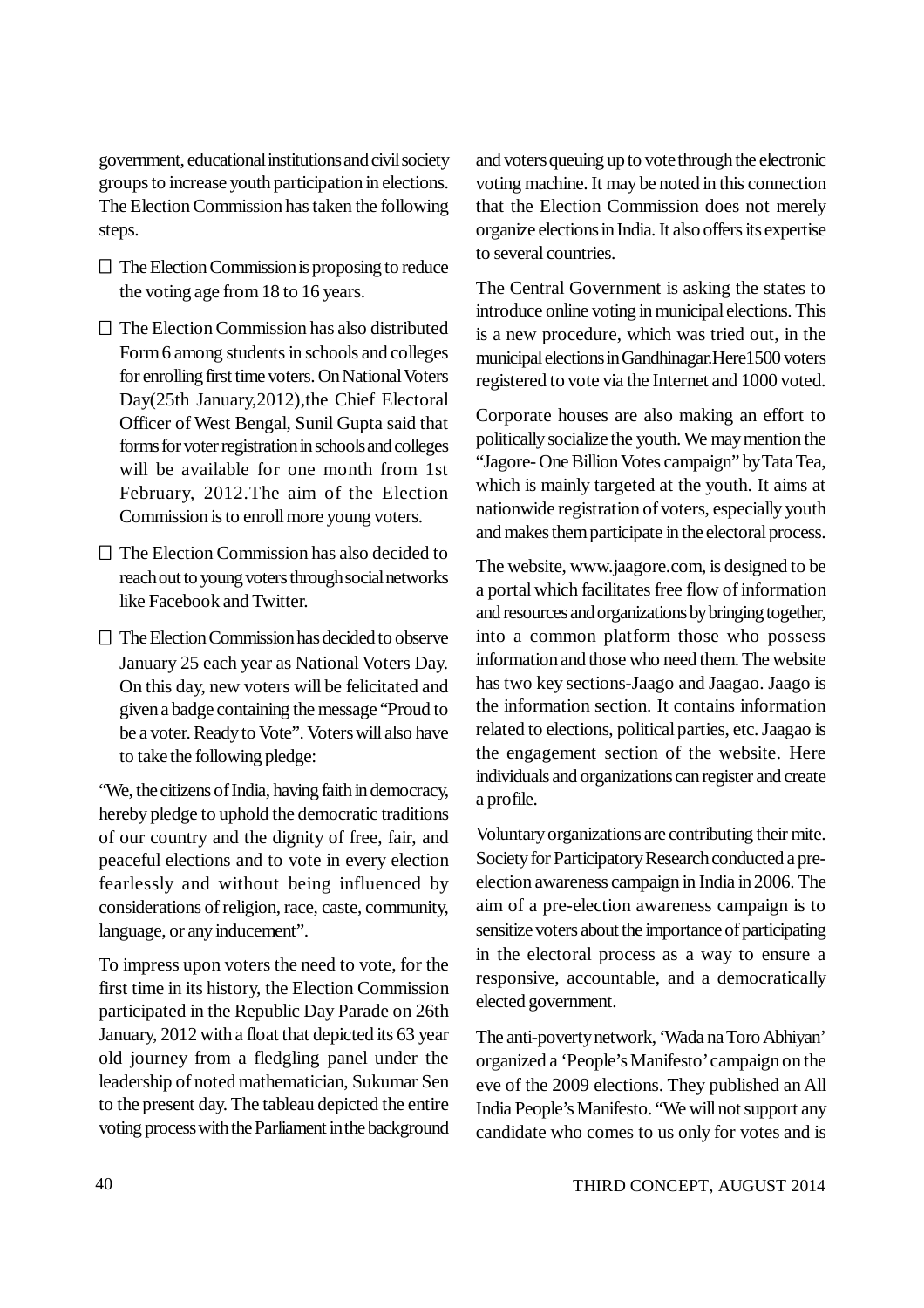not seen for the rest of the term. We want a Member of Parliament who will walk alongside the people and is recognized by at least 50% of the constituency," states the Local Manifesto from Mirzapur.

### **Suggestions**

Youth are the future of our nation. We found that youth participation in Indian elections is lower than normal. To improve participation, the Election Commission, governments, educational institutions, the corporate sector, and NGOs have taken some steps. These are laudable steps in the right direction. It is suggested that some additional steps should be taken to ensure better youth participation in elections. The Election Commission has rightly decided to recommend reduction of the voting age to 16 years. But mere reduction of the voting age is not enough. As we have seen, some first time voters are a confused lot. To get them to participate, it is important to impart political education to them.

## **Conclusion**

To conclude, the right to vote is a precious political right that has been won through generations of hard struggle by millions of Indians. It is our responsibility to ensure that we judiciously exercise this right to strengthen Indian democracy. Many countries still do not have a representative democracy. The "Arab Spring" (2011-12) brought into sharp focus the spread of democratic consciousness in the Arab world.

It is only in January 2012 that they voted in the historic first elections to the Egyptian parliament. But the new government did not last beyond a year because the Egyptian President, Mursi's misrule resulted in another popular uprising which ultimately led to a military coup.

While the "Arab Spring" showed that there is increased awareness of the need for democracy in today's world, in India, political apathy, especially of the youth, is worrying everybody. Political apathy is dangerous for any democracy as it may strength the forces of fascism.

In fact the recent Panchayat elections in West Bengal have revealed fascist tendencies in the ruling establishment which the State Election Commission has failed to curb. Opposition parties alleged attacks on them by the henchmen of the ruling party. Motorcycle rallies to intimidate candidates and voters alike, have been reported despite the ban on such rallies by the State Election Commission. But the masses, in many places, put up stiff resistance to such politics of intimidation.

### **References**

- 1. See "Suffrage", "Suffragette", in Iain Mc Lean &Alistair Mc Millan :Concise Oxford Dictionary of Politics).
- 2. *India Today*, 10 April 2009.
- 3. T. Vasundhara: "First time voters look forward to making their mark" *The Times of India*, 13 April 2011.
- 4. Sanjeev Shivadekar and Hemali Chapia: "198 cr first time voters register in Maharashtra" in *The Times of India*, Mumbai, 22 April 2009.
- 5. Suchishmita Chakraborty: "Call for youths to vote more in number", *The Telegraph*, Calcutta, India, 12 January 2012.
- 6. *Society Today*, Vol. 1, No. 1, September, 2012, ISSN (online) 2319-3328.
- 7. Nijassha Sangabddata:"School–college milbe voter abedanpatra" Report in *Ananda Bazar Patrika*, Kolkata, 26 January 2012.
- 8. Samanwaya Routray:"Mightiest weapon called ballot", in "Our Day" The *Telegraph, Calcutta*, 26 January 2011.

 $\rightarrow \rightarrow$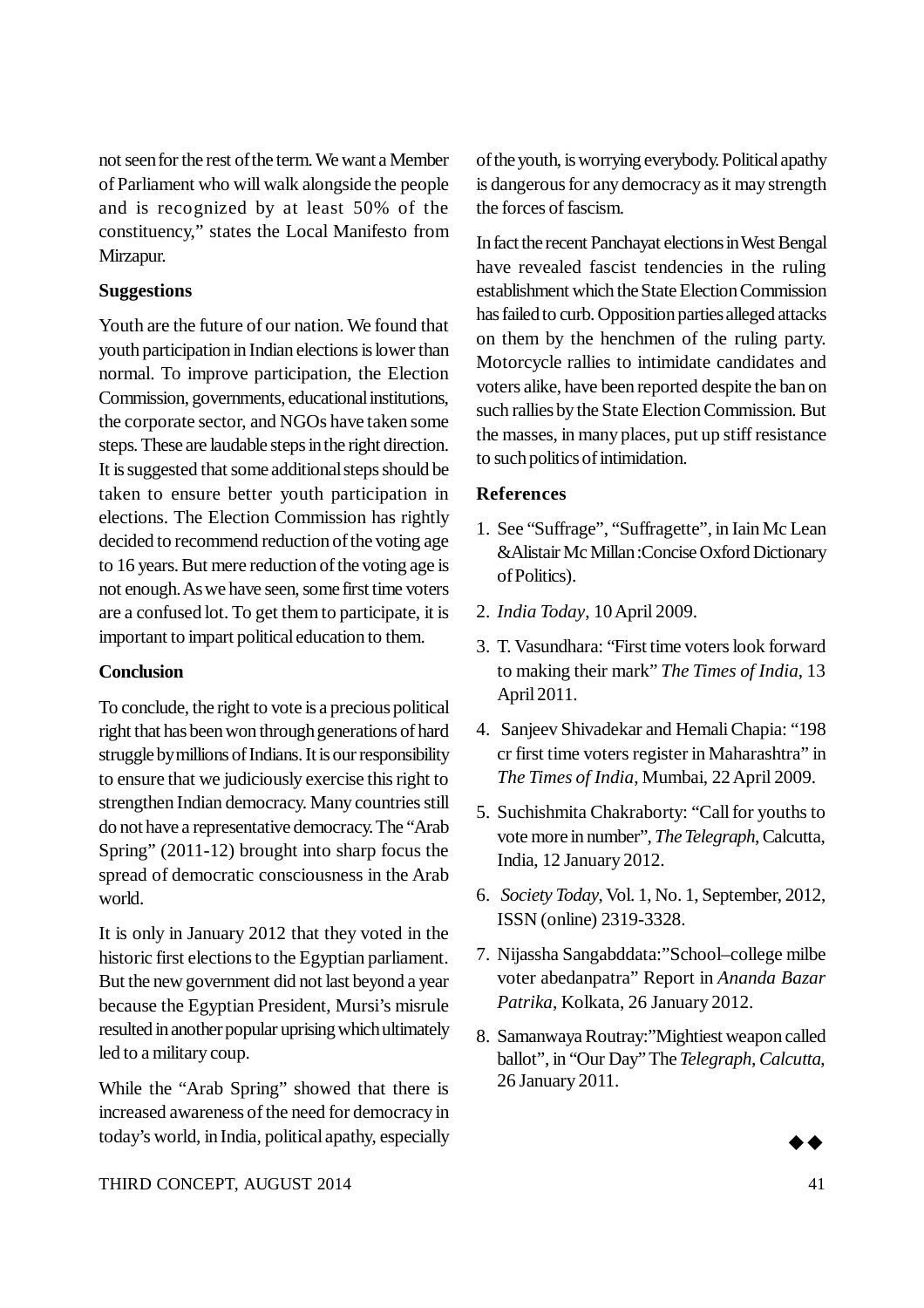# **Indira Gandhi Canal and Sustainable Development**

Dr. Ajaz Hussain\* and Dr Asif\*\*

[*Indira Gandhi Canal is not merely an irrigation project but it is anti-desertification, a rehabilitation and desert reclamation project. The canal has been transforming the western part of Rajasthan hitherto, covered with vast sand-dunes into a land of granary and greenery. Crops of wheat, mustered, paddy, groundnuts, sugarcane, cotton etc flourish with available canal irrigation in hot arid parts of Rajasthan where nothing but sand rules the root for the years. The canal project not only transforming the sand dunes into green areas but also quenching the thirst of the settlers in its command area.]*

T he Indira Gandhi Canal Project (IGCP), an engineering marvel in the desert, stretching from Ganganagar to Barmer districts along the Indo-Pak border, is fast changing the Thar Desert into an agricultural productive area and maintains the ecosystem, bringing about 80,000 sq. km. area under irrigation.

The gigantic IGCP, started in 1958 at an estimated cost of about Rs. 3,000 crore, is not only transforming the sand dunes into the green area but also quenching the thirst of settlers in its command area both rural and urban through lift canal scheme.

The canal with a capacity of more than 8.80 million cubic meter of water from the Harike Barrage at the confluence of Sutlej and Beas Rivers in Punjab to Jaisalmer district of Rajasthan covers a distance of 649 km. The construction of canal has already been completed and once the entire distributory system is completed, it will bring a total of 19.00 lakh sq. km area under irrigation, which is about 6.50 per cent of the total geographical area of the state of Rajasthan.

Agriculture in Indira Gandhi Canal Command Area (IGCCA) has gone through a revolutionary change

(particularly in stage -1) since the introduction of irrigation water by the canal project. As a result, desert landscape has been transforming into a land of new high return crops, yield per hectare increasing, area under double crop has also increasing. Rotation of crops has also been introduced.

Prior to the availability of irrigation water in this part of the Thar desert, drought-resistant crops had occupied more than 90 per cent of the gross cropped area because of the deficiency of the soil moisture had been a limiting factor for agricultural development of this region. Farmers of this area could raise crops during *Kharif* season only and a large tract of cultivable land remained uncultivated.

Introduction of the canal irrigation and modern agricultural inputs has drastically changed the traditional dry farming into commercial and food crop farming. The benefit after the completion of the main canal in 1987, in terms of agricultural production, employment generation and value addition to the local economy are:

- 1. More than two lakhs families directly benefited from the project.
- 2. More than 1000 thousand hectare land has been brought under irrigation.

Surveyor, Dep't of Geography, Jamia Millia Islamia, New Delhi.

<sup>\*\*</sup> Research Associate, Dep't of Geography, Jamia Millia Islamia, New Delhi.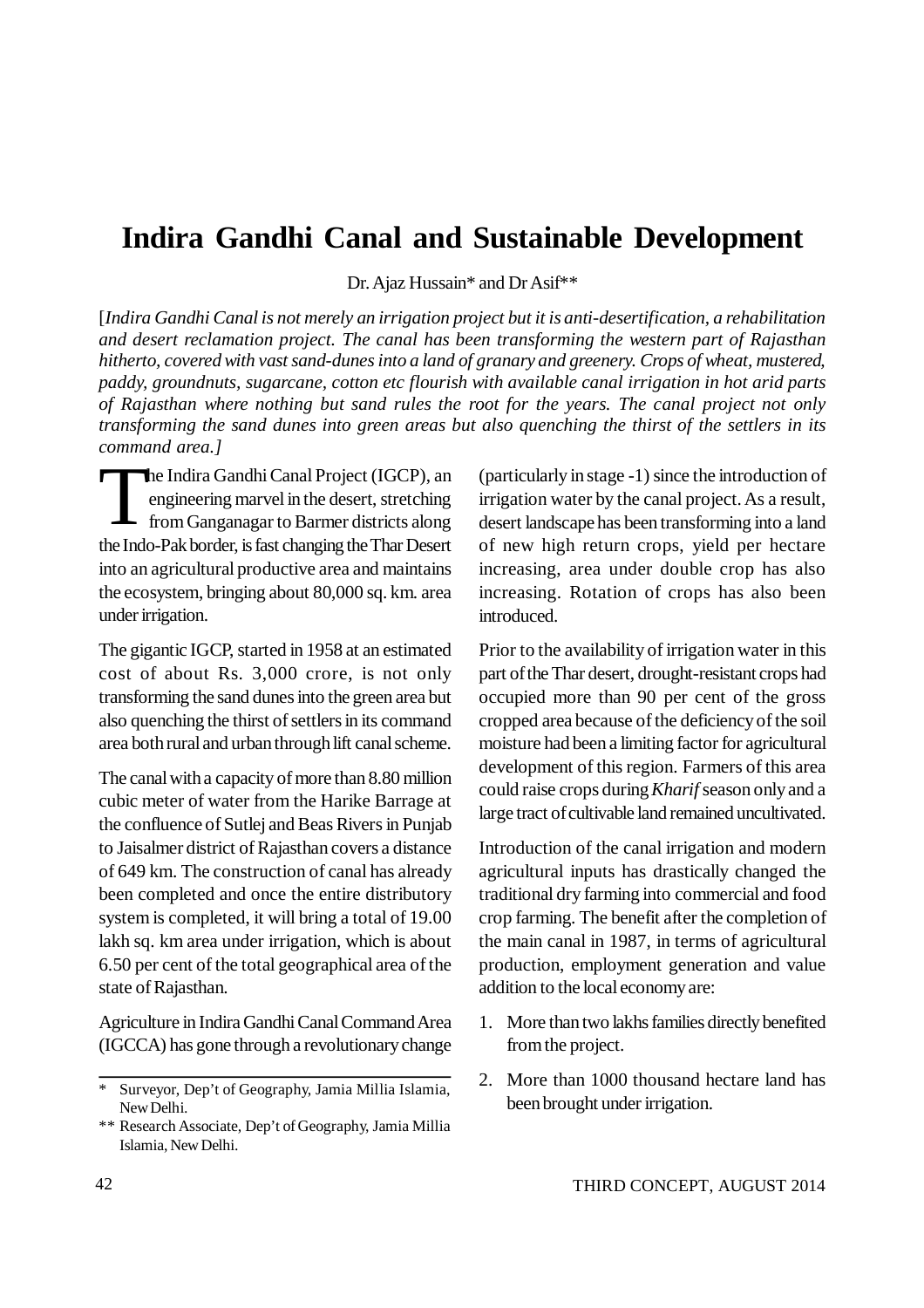- 3. Manifold increase in food and fodder crops production.
- 4. About 0.7 m/yr. rise in the ground water table.
- 5. A substantial increase in the per capita income which improved quality of life of the poor people.

Data collected during field survey (2013) of the IGCCA stage – 1, indicates that the proportionate benefits of the project have already been realized to a great extent. The benefits from the canal are more than the investment on the project. These include textile mills, sugarcane factory, plants' produce, hydrogenated oil, gum, soap, starch and glycerin, fruits, vegetable preservation, ginning and processing, vineyards and almond production etc.

The agricultural production and productivity per hectare is steadily increasing and the average in dry farming of pearl millet and sorghum is progressively declining from 90 per cent of the total sown area. The sown area under cotton, sugarcane, wheat, rice, pulses, peanuts, vegetables and fruits has increased in recent years.

According to the field survey (2013) conducting in 15 villages across different locations; more than 40 per cent of them are using hybrid seeds, 55 per cent chemical fertilizers and more than 55 per cent spray pesticides as plant protection measure.

Aeolian activities which are responsible for sand drifting and degradation of large tracts of agricultural fields are minimized and the area under degraded land has decreased particularly in canal command area of Ganganagar, Hanumangarh and Bikaner districts. The sandy hummocks and low dunes have been leveled and reclaimed for growing food and commercial crops.

The moisture regime within the soil after the canal water has improved and their erodability has decreased. These tremendous changes have also influenced the fertility status of the soil in the canal command area. The compactness and the moisture

THIRD CONCEPT, AUGUST 2014 43

retention capacity of the sandy soils have also improved.

Introduction of IGPC has resulted in minimizing the desiccating impact of temperature and strong winds on biomass production and settlements. Harsh and inhospitable climate of the Thar Desert has become milder and favorable for the plant growth and habitat (both human and animals).

Massive aforestation along the canal, road and the newly settled areas has been done with the water supply by canal leading in reducing the intensity and impact of blown sand. Pastureland development and sand dunes stabilization works have been carried out so that the supply of fodder can be made available to the livestock in the adjoining villages as well as to the migrating flocks of the animals.

To obtain fuel wood, plantation of trees has been carried out so as to meet the daily energy needs of the rural folk. Forestry, pastureland development and sand dunes stabilization have been taken on thousand and thousand hectare of land under first and second phase of the project.

Indeed, water is a basic need of the people. Availability of water for drinking purpose was a utopia in the canal command area of western Rajasthan few decades ago. However, with the constriction of canal and expansion of its distribution system it has been transformed into a reality. Now, besides quenching the thrust of the inhabitants in canal command area, many urban centers and rural villages in the district of Ganganagar, Bikaner, Hanumangarh, Jodhpur, Jaisalmer and Barmer are able to get potable water over the high bank on left side of the canal. Under the project, 900 cusecs of water is kept reserved for the drinking purpose.

The people of the area were previously leading a life of neglect and were struggling for their survival. A sizable number of people who migrated to other districts and Tehsils in search of jobs and other facilities have been rehabilitated, enabling them to be incorporated in the main stream of the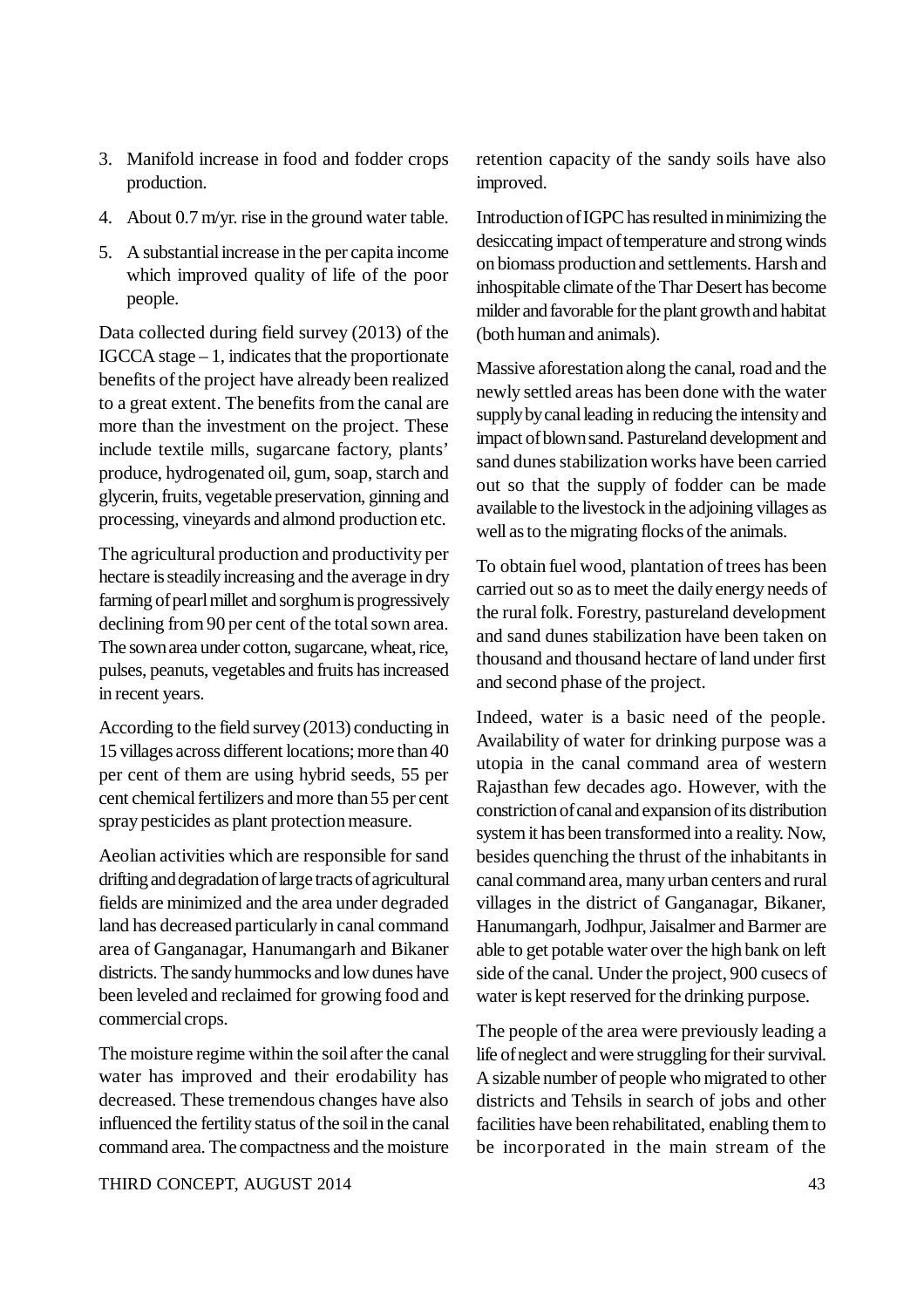development. As many as two lakh farmer families have already been settled in the project command area.

After the commencement of water in canal command districts of Thar Desert, the physical, climatic and biological conditions have improved resulting into an increase in land and labour productivity and changing the socio-economic conditions of the down-trodden people. The construction of the main canal and its tributaries network, Command Area Development Program, upcoming residential colonies, and allotment of agricultural land etc. all have led to the development of the village, towns and *Mandies*.

The people of the region are growing food corps as well as cash crop and getting good return from their agricultural and livestock produce and have become rich and prosperous particularly in Ganganagar, Hanumangarh, Bikaner and Jodhpur districts. Most of the farmers in this region have purchased tractors and modern farm inputs and are opting for mechanized farm techniques.

Availability of job opportunities and basic amenities in command area has also improved the living standard of the people. The spread of infrastructure facilities i.e. the availability of drinking water, expansion of road network, markets, hospitals and dispensaries and educational institutions, storage facilities etc. have all created a condition whereby the settlers now find more convenience and comfort to live in these colonies and planned villages.

## **Conclusion**

The above discussion can be viewed as a new paradigm shift in the life of the people living in the vicinity of the Indira Gandhi Canal Command Area. The agriculture of the region has gone through a massive transformation with the introduction of canal irrigation which leads to the development of new agricultural practices. After foregoing discussion it is to be concluded that the introduction of Indira Gandhi Canal Project has proved itself as a boon for Thar Desert and has brought tremendous positive changes in the socio-economic condition of the people of this region.

# **References**

- 1. Bithu, B.D, (1985) Environmental Impact Assessment of Water Resource Project in Arid Region, Proc. Int. Symp. On Environmental Impact Assessment of Water Resource Project, Roorkee.
- 2. Chatterji, P.C. (1984) Impact of Human Activities on the Water Resources of the Arid Zone, Proc. Development Magazine, Training Course on Integrated Agriculture in Arid Areas, Jodhpur, Rajasthan, India.
- 3. Kavadia, P.S., (1993) Problem of Water logging in Indira Gandhi Nahar Project and Outline of Action Plan to Tackle it, Changing Contours of Arid Ecology, vol. 1 Jaipur, Rajasthan.
- 4. Ansari, A.H., (1996) Ecological Impact of Indira Gandhi Canal Project in Western Rajasthan-India, Asian Profile, vol. 1.
- 5. Ansari, A.H., (2000) Changing Cropping Pattern in Thar Desert: A Case Study of Indira Gandhi Canal Command Area, Asian Profile, vol. 1, no 3.
- 6. Kapoor, A.S., (1997) Agriculture in Indira Gandhi Canal Command Area, Changing Contours of Arid Ecology (ed. 1 Pal), Jaipur.
- 7. District Census Handbook of Ganganagar, Hanumangarh, Bikaner, Jaisalmer, Jodhpur, Churu and Barmer (2011), Census Office, Jaipur, Government of Rajasthan.
- 8. Annual Progress Report of IGCPCA (2012), Head Office, Jaipur, Rajasthan.

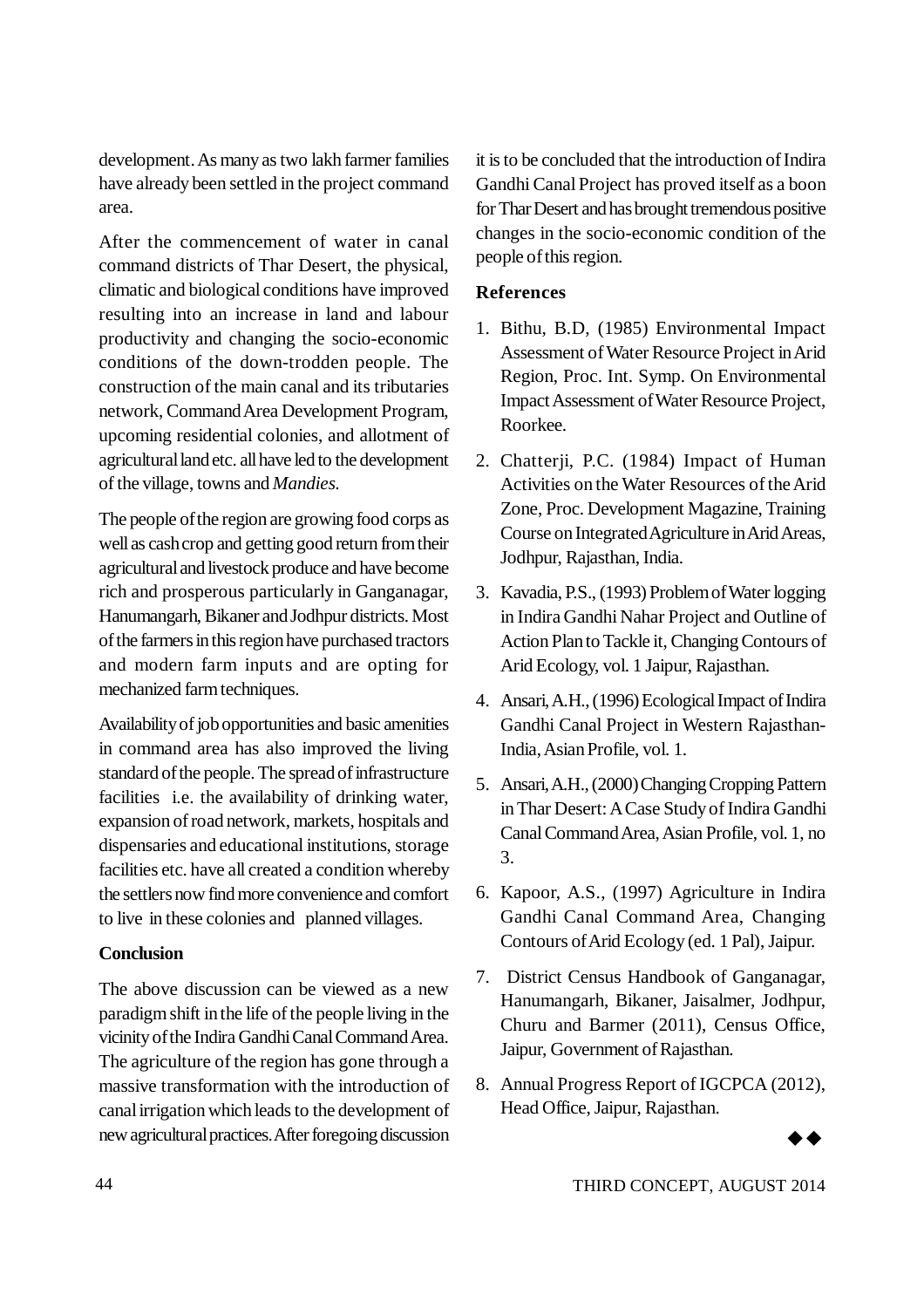# **Modern Buddhist Culture in Karnataka**

Chandrashekhar\* and Dr.Sarvodaya S.S.\*\*

[*India is the land of religions where millions of people have faith and belief in any one of the religions. Majority of the Indians are the followers of Hindu religion, which is one of the ancient and oldest religions of the world. Muslims are the major minority group of the society. Christians are in very less number. Both these religions have not originated in India. Religions like Buddhism and Jainism have originated here in the ancient period.]*

B uddhism took birth in India in 6th century B.C. India witnessed the rise of Buddha and his thoughts in the latter half of the 6th century B.C. and first half of the 5th century B.C. It was after his 'Enlightenment' in the year 528 B.C. he started the preaching of Buddhist religion to his disciples.

A large number of people had turned to Buddhism in his life time. In a very quick time, a big group of Buddha disciples had started following and practicing his preaching. It was warmly accepted by more and more people from different parts of India. Afterwards we can see clearly the influence of Buddha and his preaching in different parts of the neighbouring countries like Sri Lanka, China, Pakistan and Kandhar, the modern Afghanistan.

Buddha attained "Maha Parinirvana" in 483 B.C. at the age of 80. Just before his death, when his favourite disciple, Ananda started weeping, the Buddha said "All component things must dissolve. Buddha can only point the way, become a lamp unto yourself, work out your own salvation diligently". These were his last words.

After the "Maha Parinirvana" of Buddha, efforts were made for the growth and spread of Buddhism. But it had not taken a speed even after two Buddhist Councils in 483 BC at Rajagriha and 383 BC at Vaishali. It had grown only after the arrival of Indian Emperor, Ashoka The Great on the scene. It was Ashoka who gave Buddhism a royal patronage and sent Buddhists Bikshus to different parts of the Southeast Asia and the world respectively. He also convened the third Buddhist Council in 250 BC. In this Council he tried for the purification of the Buddhist movement by reconciling different schools of Buddhism with different thoughts.

## **Buddhism in Karnataka**

In Karnataka, Buddhism flourished under the patronage of the Mauryas and Satavahanas. Gradually, Buddhism started losing its hold on the people and lost its distinct identity due to the existence of several religions in the state of Karnataka. Among all the Buddhist places, Aihole and Badami of Bagalkot district are very important. The 'Menabasdis' of Badami and temple architects and sculptors of Aihole are famous in the country.

Aihole was considered as a workshop for temple architects and sculptors. A famous rock cut Buddhist shrine is situated in Aihole's hillock, Meguti. It is of

Research Scholar, Dep't of History, Gulbarga University, Gulbarga, Karnataka.

Research Guide, Govt.P.G.College, Gulbarga, Karnataka.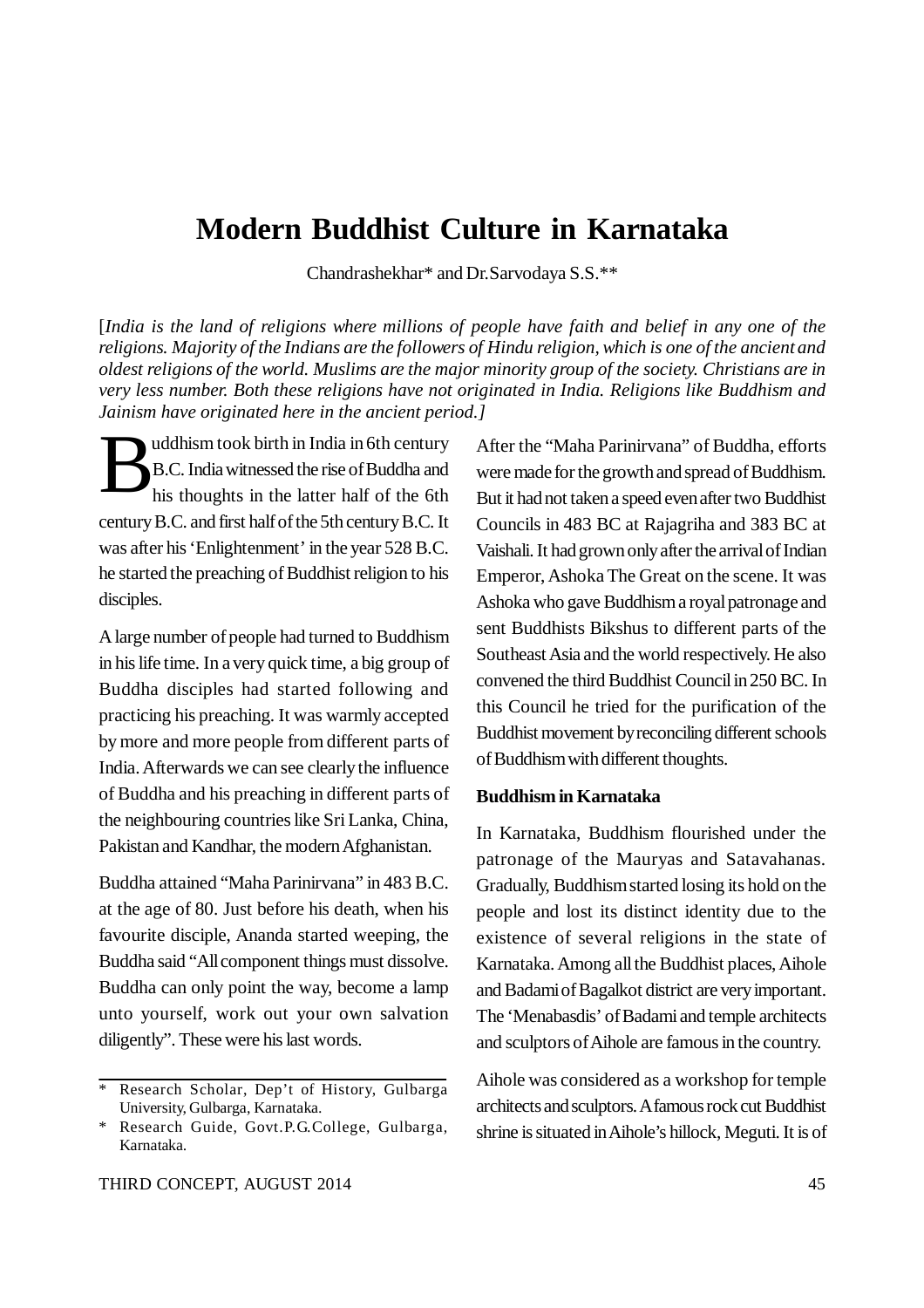special interest to us, because it is the most important surviving Buddhist temple in Karnataka. The state of Karnataka has Eleven Ashoka Edicts, four in Bellary district, three in Raichur district and three other in Chitradurga district, which are the witness to the Mauryan presence in Karnataka.

Some experts are of the opinion that such rock edicts merely prove that Karnataka was within the jurisdiction of Mauryan Kings, but not necessarily the advent of Buddhism here. But Mangaliputtatissa, a contemporary of Ashoka and a reputed emperor's teacher and mentor had sent missionaries to Mahshaka (Southern region of Karnataka) under Mahadeva, and to Banavasi (The heart of Karnataka) under Rakkhita, to preach the gospel. This would firmly indicate Buddhist prevalence in Karnataka.

After independence of India, state of Karnataka originated in 1956 when reorganization of Indian states on the basis of languages have been made. Geographically Karnataka lies in the Southern part of India which has rich natural resources like sandal wood, iron ore etc.

#### **Concept**

The word 'Culture' is derived from the Latin word 'Colere', which means 'to cultivate' or 'to till the soil'. The word specifically used by Sociologists and Anthropologists, but generally it has its own meaning in domestic life. Culture is a way of life. According to Edward B.Tylore, "Culture is that complex whole which includes knowledge, belief, art, morals, law, custom and any other capabilities and habits acquired by man as a member of society". This indicates that culture includes each and every aspect of our life. Our life is more influenced by religious beliefs and practices.

### **Modern**

Modernization is the product of industrialization which has its great influence on the minds of the people all over the world. Modernization is the acceptance of modern values or modern way of life which includes our outlook towards life, approach towards life, dress pattern, food habits, ways of greeting etc. So, in our state of Karnataka people have started modifying almost all the spheres of the life including religion in accordance with the modern values.

## **Objectives**

# *The main objectives of the present study are as follows:*

- 1. To observe the salient features of Buddhist culture in Modern Karnataka.
- 2. To measure the content of Buddhist culture in Karnataka.
- 3. To assess the elements of Buddhist culture in modern Karnataka.

The present study makes an elaborate examination of existence of Buddhism in Karnataka to fulfill above mentioned objectives. The Satavahanas ruled over some parts of Maharashtra and Karnataka up to the second century AD. It is evident from the Prakrit inscription of Vinaya Pitaka which shows that Buddhism was flourishing in Karnataka.

The Satavahanas may have been a Karnataka dynasty, as Dharwad and Bellary districts are called Satavahani Hara (Satavahana region). Some of their kings were called the rulers of Kunthala, the old name for Karnataka. At Sannati in Gulbarga district, Vadgoan Madhavpur near Belgaum and Brahmagiri in Chitradurga district, there are remains of monuments of their period. In Sannati, on both the

46 THIRD CONCEPT, AUGUST 2014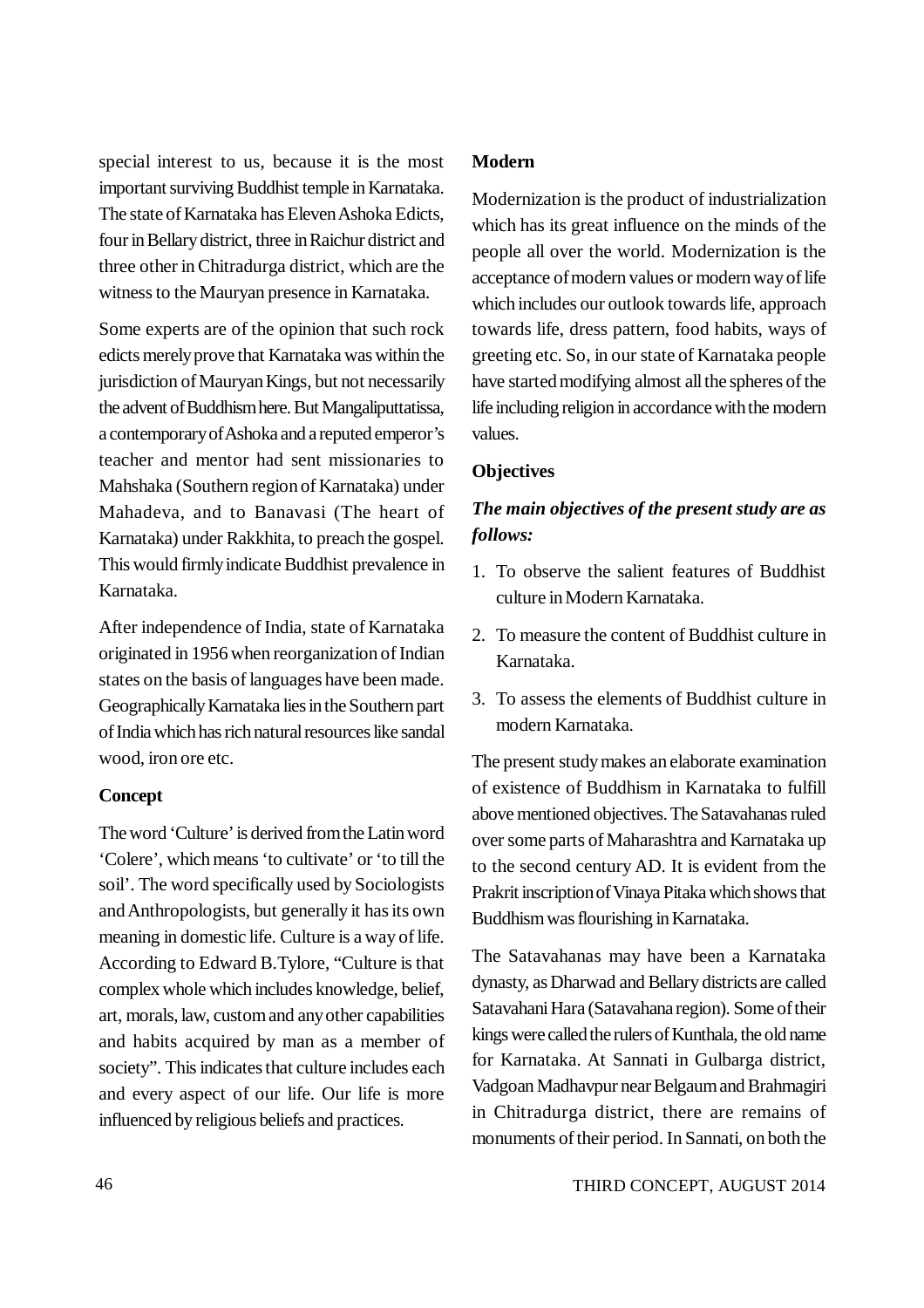banks of river Bhima, many Buddhist stupas of the satvahana times have been found.

In Gadag Taluk of Dharwad district, at Dambal, there was a Buddhist centre as late as 12th century. According to an inscription of 1095 AD, a temple of the Buddhist deity Tara and a Buddhist Vihara were built by 16 merchants during the regime of Lakshmidevi, queen of Vikramaditya VI. In Kolivada, Hubballi taluk, Dharwad district, an icon of Tara has been discovered belonging to about the thirteenth century.

The Maski edict of Ahsoka is another minor inscription quite famous because it mentions the name of the Devenampriya Priyadarshini i.e., Asoka. The village Anabi is located very near to Sannati which is known for the Buddhist Sculptures. The place in the Math of the village is an inscribed Chaya Pratima with sculptural panel which is similar to that location and even is compared to Jewargi and Sannati sculptures.

It is unfortunate and the strange phenomena of the world that, while a very large number of the people of the world follow Buddhism as a religion, at the same time it would have almost completely disappeared from India in the land of its birth. Its decline in India began after the 6th century AD when the Chinese traveler came to India in the 7th century AD. He found that Buddhism was in a state of decline in all places, except Bihar, Bengal and Orissa.

For the revival of Buddhism, spirit of renunciation, self-discipline, broad mindedness, liberality, service and sacrifice for the sake of many etc. are required. When all these above stated features become strong enough, no one can stop the revival and growth of Buddhism in India in general and Karnataka in particular.

Buddhist population in Karnataka is on the increase since 1981. Population of Buddhists was 42,225 in 1981 and it increased to 73,012 during the year 1991. It was considerably increased during the year 2001 to 3,92,300. It is the sheer influence of Dr. B.R. Ambedkar movement. As per the statistical analysis, Maharashtra is in first place and Karnataka has occupied the second place in Buddhist population in 2001. It is felt that, some political measures and strong political will is required for the growth and development of Buddhist principles and practices in the state of Karnataka.

### **Conclusion**

It is true that in Buddhism there is no God. In place of god there is 'Morality'. So, what god is to other religions, morality is to Buddhism. The inspiration behind the concept of Buddhism is still relevant in India. Similar is the plight of thousands of depressed classes and other eminent community having gained the illuminating path of Buddhist concept.

## **References**

- 1. Ahir D.L.1992, *Buddhism in South India*, Delhi, p. 1.
- 2. Basham A.L. 1967, *The Wonder that was India*, New Delhi, pp.256-261.
- 3. C.N.Shankar Rao, *Sociology*, S. Chand and Co., New Delhi, p 190.
- 4. Diwakar R.R., 1960, *Bhagawan Buddha*, Bombay, pp.9-10.
- 5. R.S.Sharma: *Aspects of political Ideas and Institutions in Ancient India*, Motilal Banarsidass, fifth Revised Edition, Delhi, 2005

 $\rightarrow \rightarrow$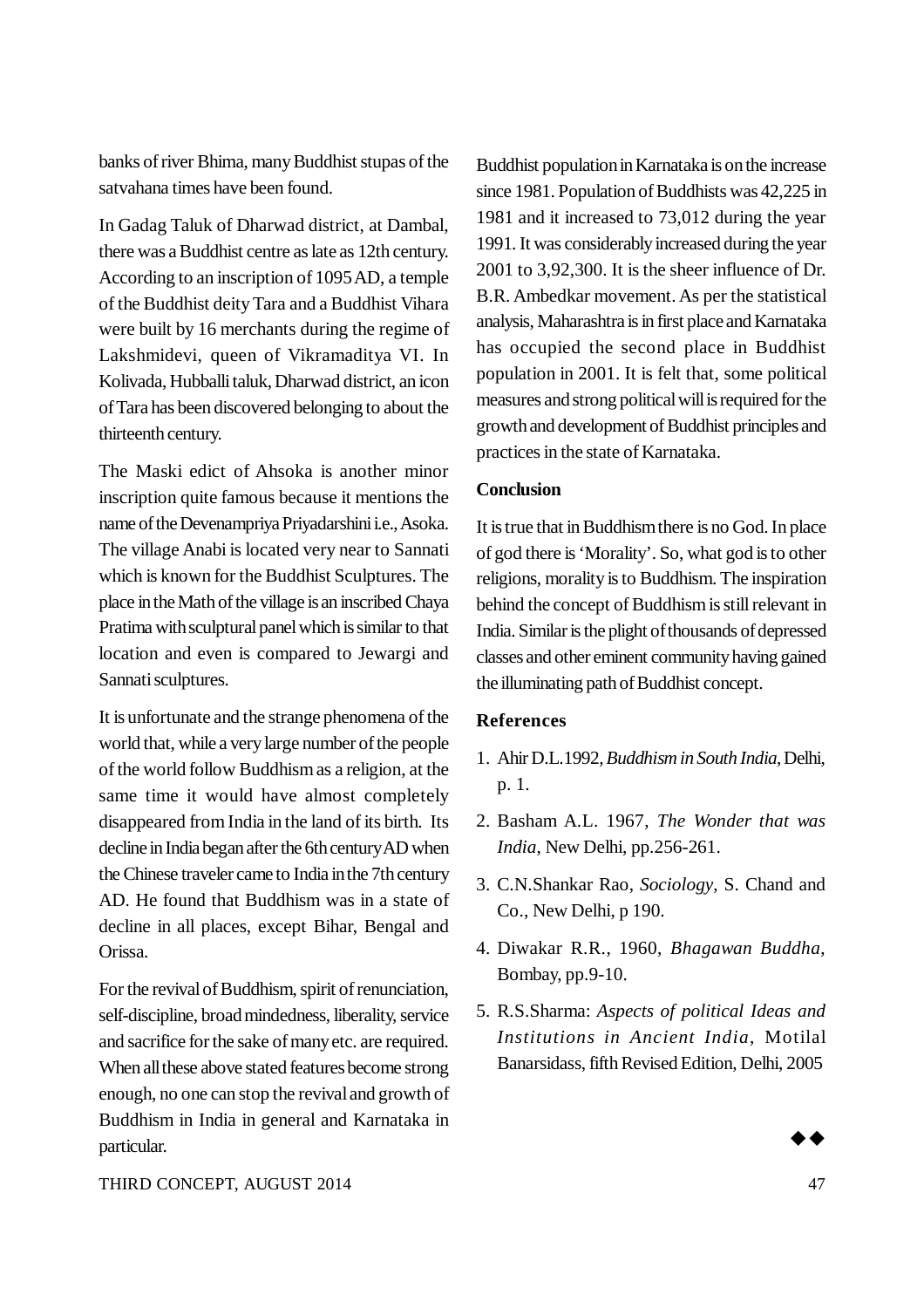# **Out-migration as Survival Strategy of Rural Poor**

Dr. Gopal Sharma\*

[*Migration in India is mostly influenced by social structures and pattern of development. Uneven development is the main cause of migration. Added to it are the disparities at inter-regional level and amongst different socio-economic classes. The internal seasonal rural out-migration is one of the very common features of Indian society. ]*

This paper specifically attempts to study the<br>causes and impacts of rural out-migration<br>based on some villages of Darjeeling district<br>in the state of West Bengal. The total number of **h** his paper specifically attempts to study the causes and impacts of rural out-migration based on some villages of Darjeeling district respondents is 100 (80 male and 20 female). Information is collected from several observations and interview schedules and to conclude, purposive and analytical methods are applied. The socioeconomic conditions of the rural out-migrated people before and after migration have been analyzed thoroughly.

## **Objectives**

#### **The main objectives of the proposed study are:**

- 1. To find out the causes of seasonal out-migration in the District.
- 2. To assess the impact of rural out-migration in the District.

## **Methodology**

This paper specifically attempts to study the causes and impacts of rural out-migration of Darjeeling district in the state of West Bengal. There are four subdivisions and twelve Panchayat Samitis/blocks in the district. From each subdivision 25 outmigrated people are selected randomly as respondents. The total number of respondents is 100 (80 males and 20 females).

# **Research Questions**

Given the aforesaid objectives, the present study has sought to answer the following questions:

- 1. What are the major causes of rural out-migration in the District?
- 2. What are the impacts of rural out-migration in the District?

## **Theoretical Framework**

Rural out-migration is one of the key issues of both developed as well as underdeveloped societies. It can be viewed as continued process which includes various interrelated and mutual reinforcing components. Therefore, it was hoped through Constitutional and legal measures the process of development would be achieved.

But despite various movements and legal supports and notwithstanding sanctioning of various development projects, the process of rural outmigration is still going on. Thus, it can be suggested in the theoretical framework that the impact of rural out-migration is not only a positive one but sometimes it can bring some positive result too. So, well managed out- migration can be encouraged.

## **Study Area**

The present study has covered the entire District of Darjeeling in the state of West Bengal. It is a frontier district, running up between Nepal and Bhutan and stretching from the plains of Bengal on the south to the state of Sikkim on the north. The Darjeeling district lies between 26° 31' and 27° 13' north latitude and between 87° 59' and 88° 53' east longitude. There are four subdivisions in the district.

Geographically the district can be divided into two particular divisions, the hills and the plains. The hill covers the three hill subdivisions of Darjeeling

Asst. Prof., Dep't of Pol. Sc., Sitalkuchi College, Cooch Behar, West Bengal.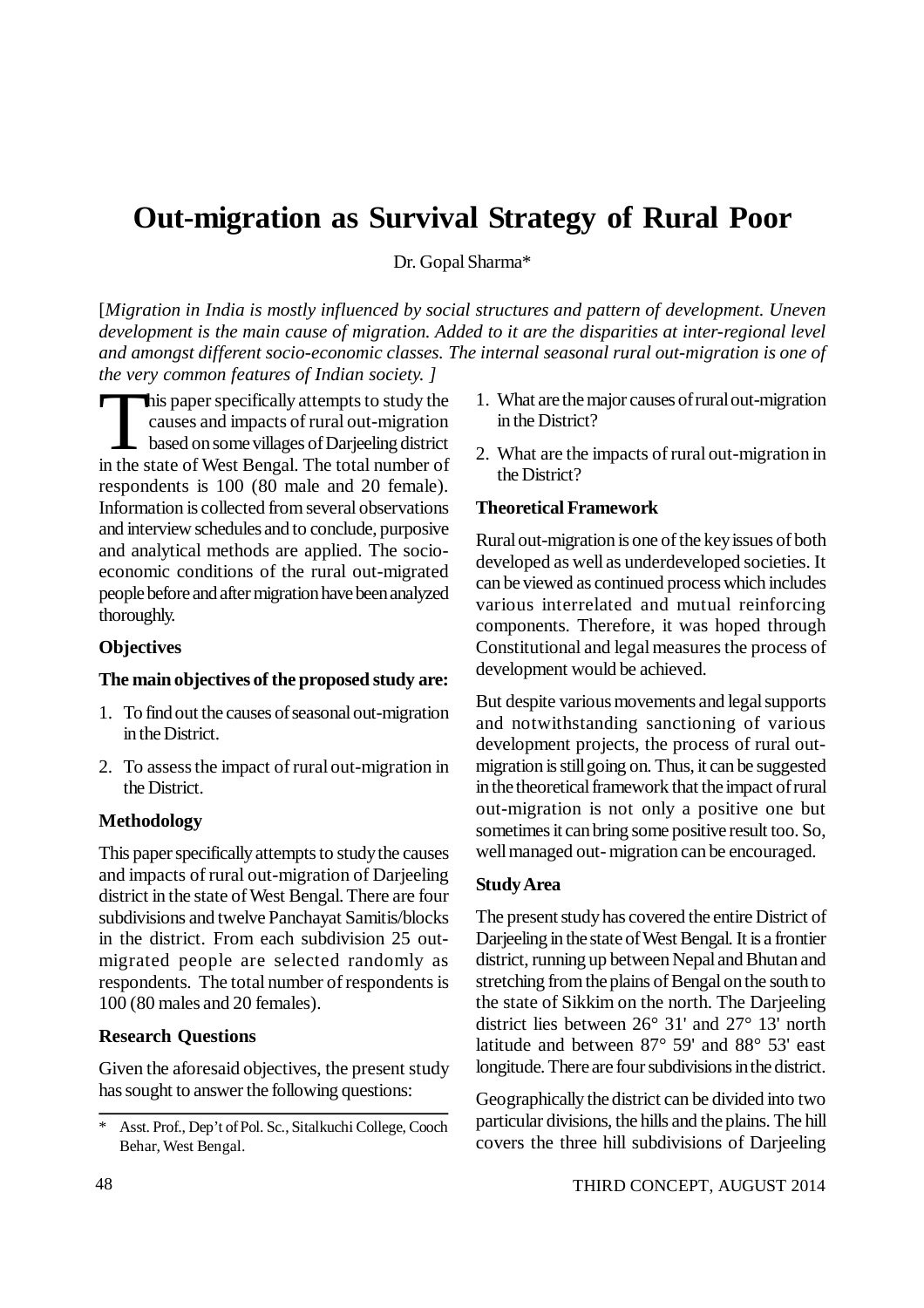District i.e. Darjeeling Sadar, Kurseong and Kalimpong. The foothills of Darjeeling Himalayas come under the Siliguri subdivision and are also known as Terrain.

### **Research Design**

The study is exploratory in nature. The present work being an empirical study, the materials were collected from different places through fieldworks in the district. For the collection of empirical and secondary data the University of North Bengal Library, District library, sub-divisional libraries of the District, etc. were used. Apart from this, structured and unstructured interviews with the rural out-migrants and intellectuals were conducted. Case studies were initiated in some households in the district. Thus, the present study used both the exploratory and analytical design.

## **Causes of Rural Out-migration**

There are many reasons that can be identified as factors of rural out-migration. In general, both push and pull factors play an important role in these cases of migration. The push factors include the uneven values of land properties and the low daily wage rate which force the migrants to leave their birthplace. While comparatively high wage rates, better employment opportunities and gimmicks of the urban places are the pull factors which attract the migrants to move to the urban centres.

### **Table- 1 Causes of rural out-migration in the district**

| Reasons                            | Rural out-migrated people |        |  |
|------------------------------------|---------------------------|--------|--|
|                                    | Male                      | Female |  |
| Desire of high income              | 35                        | 07     |  |
| Insufficient work in -<br>villages | 15                        | 03     |  |
| Political cause                    | 05                        | 01     |  |
| Group affinity                     | 13                        | 07     |  |
| <b>Indebtedness</b>                | 10                        | 01     |  |
| Others                             | 02                        | 01     |  |
| Total                              | 80                        | 20     |  |

THIRD CONCEPT, AUGUST 2014 49

### (Source: Field survey)

Table-1 shows that there are many reasons of rural out-migration but the most common reason being that the out-migrated people think that they can earn high income in the semi-urban/urban places in comparison to the rural areas, whereas some others are of the opinion that their native place offers less job opportunities. The group affinity is also main cause of out-migration.

### **Data Interpretation**

There are both positive and negative impacts of rural out-migration in the district. Here the responses of the 100 rural out-migrated people have been analyzed to know the impact (both negative and positive) of rural out-migration in the district. The social, economic and political conditions of the migrants before and after rural out-migration have been analyzed here. Conclusions have been made by using some parameters like - level of exposure to media, knowledge of Self-Help-Groups and micro-credit, bank account holding habits, knowledge regarding welfare measures of Government and so on.

It was proved in the field survey that after rural outmigration many people made the habit of savings. The migrants' knowledge of Self-Help-Groups and Microcredit has been increased from 20 percent before migration to 95 percent after migration.

The only 33 percent people had individual accounts in the banks and the rest 67 percent did not have before migration taking place. But, after they migrated, 83 percent people had their individual account. Before they migrated, 66 percent of them had the knowledge of MGNREGA, 66 percent had knowledge of IAY, 59 percent had knowledge of Mid-day Meal and 67 percent of them had the knowledge of SSA. But, after they migrated, 98 percent knew about MGNREGA, 97 percent about IAY, 100 percent knew about Mid-day Meal and 99 percent of them came to know about SSA.

Again, the field report revealed that the 42 percent seasonal out-migrants are very satisfied in the new places where they had migrated. It was clear from the responses of respondents that they were satisfied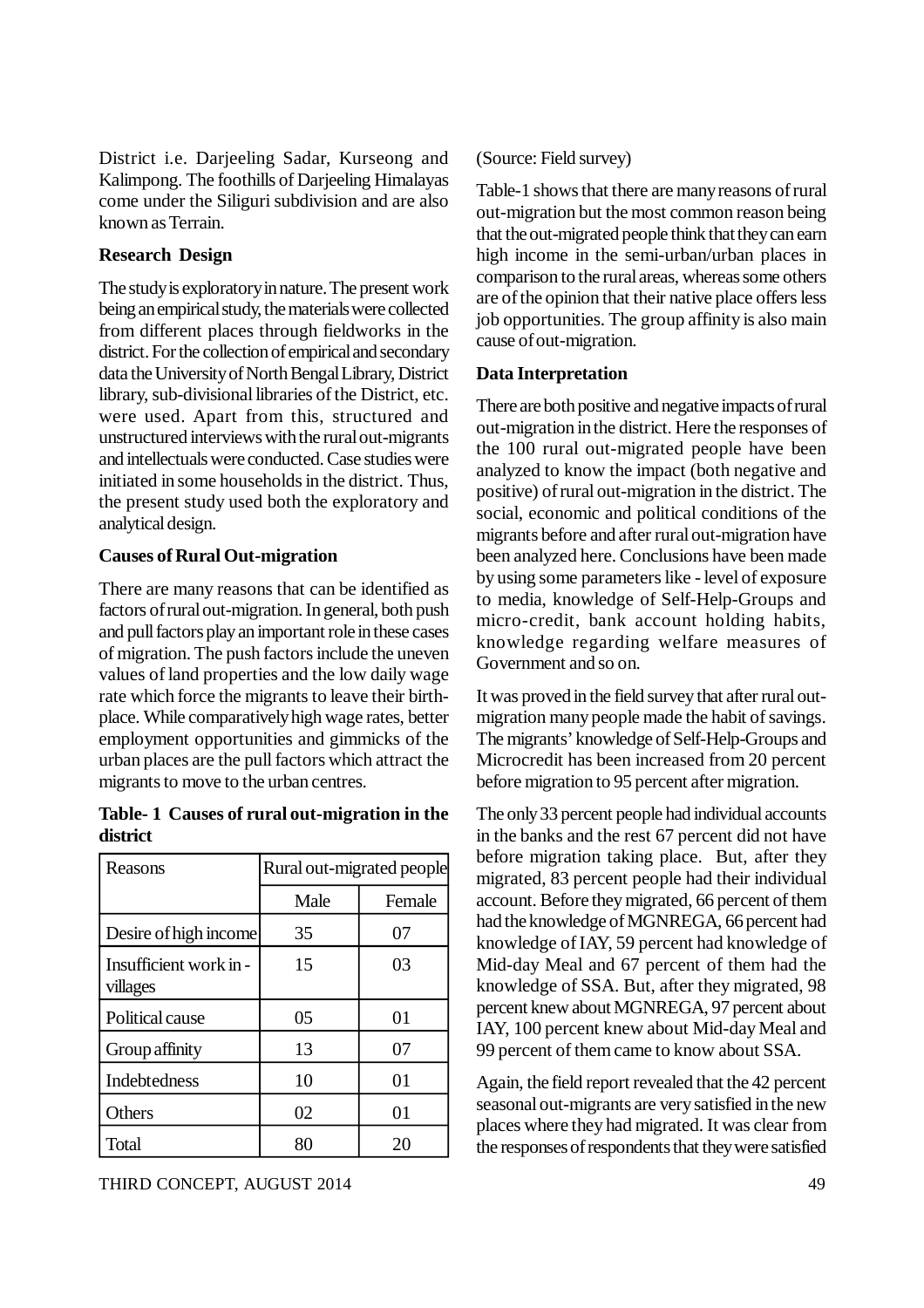with the income level at new place. The 52 percent were very satisfied and 30 percent were only satisfied and 18 percent were of the opinion that native place was good for income generation.

The 36 percent migrants were of the opinion that the places where the migrants were working were better than that of native one. The 46 percent thought that it was more or less satisfactory. The 18 percent were of the opinion that native place was good than that of new places.

The 49 percent migrants said that they would encourage the people of their places strongly for out-migration. The 33 percent said that they would not strongly encourage out-migration. The 12 percent would not encourage the out-migration and 6 percent did not give any answer.

Again, it is very clear from the above table that 42 percent migrants strongly opined that they will further opt for out-migration. The 34 percent reacted moderately. The 16 percent would not go further and 8 percent were not ready to comment anything.

The table shows that 62 percent migrants are very strongly satisfied and said that the result of rural out-migration is positive. The 24 percent were only satisfied and 14 percent were not satisfied so far as results are concerned.

## **Impact of Rural Out-Migration in Darjeeling District**

This is inevitable that rural out-migration leaves various impacts on the economic, social and cultural structure of the area under study. Besides several positive impacts such as good cultural exchanges, economic improvement, and interest for work (in some cases teamwork), there are some negative impacts too which are described as follows.

# **Negative Impact**

 $\Box$  One of the most important impacts is the lack of labourers during the peak agricultural cropseason i.e., sowing, and reaping which compels the farmers to hire labourers causing them a financial deficit. Therefore, a new problem that arises is the inappropriate usage of the agricultural bank-loans taken by medium and marginal farmers who cannot repay back their loans due to low yield and hence the financial institution gets a set-back which again leads to another set of defaulters who finally opt for long and distant migration.

- $\Box$  Even the natural simplicity of the rural inhabitants gets replaced by a tendency to avail loans (as this is the money of their right given by the government through the banks), utilizing them to some extent/misusing the funds, failure to repay, moving out for other job adding to the numbers of out-migrants.
- $\Box$  India being a democratic country, this type of constantly growing out-migration is leading to lack of people when there are real requirements of them during some democratic decision as such decisions need to be taken from the mass population following an upward flow.
- $\Box$  Lack of response to the rural job opportunities given by our government like PMGSRY, PMGSY, 100 Days Job Guarantee Scheme, food for work programmes etc., results in the non-effectiveness of these schemes.
- $\Box$  The issue of people smuggling and human trafficking (especially women and children) under the cover of migration which is a growing part of the migration picture.
- $\Box$  The requirement of crops of the locality is to be met up with the procurement from outside. This makes the price-rise of the local foodstuffs which leads to economic crisis.
- $\Box$  The traditional joint-family structure of the villages is rapidly transforming into nuclear family formations which is leading to local cultural degradation, lack of mutual belief and attachments, growing quarrels and problems between the different segments of the same family.
- $\Box$  The urban area is being pressurized due to the constant migration of the people from the rural areas which is leading to an ecological imbalance of the state.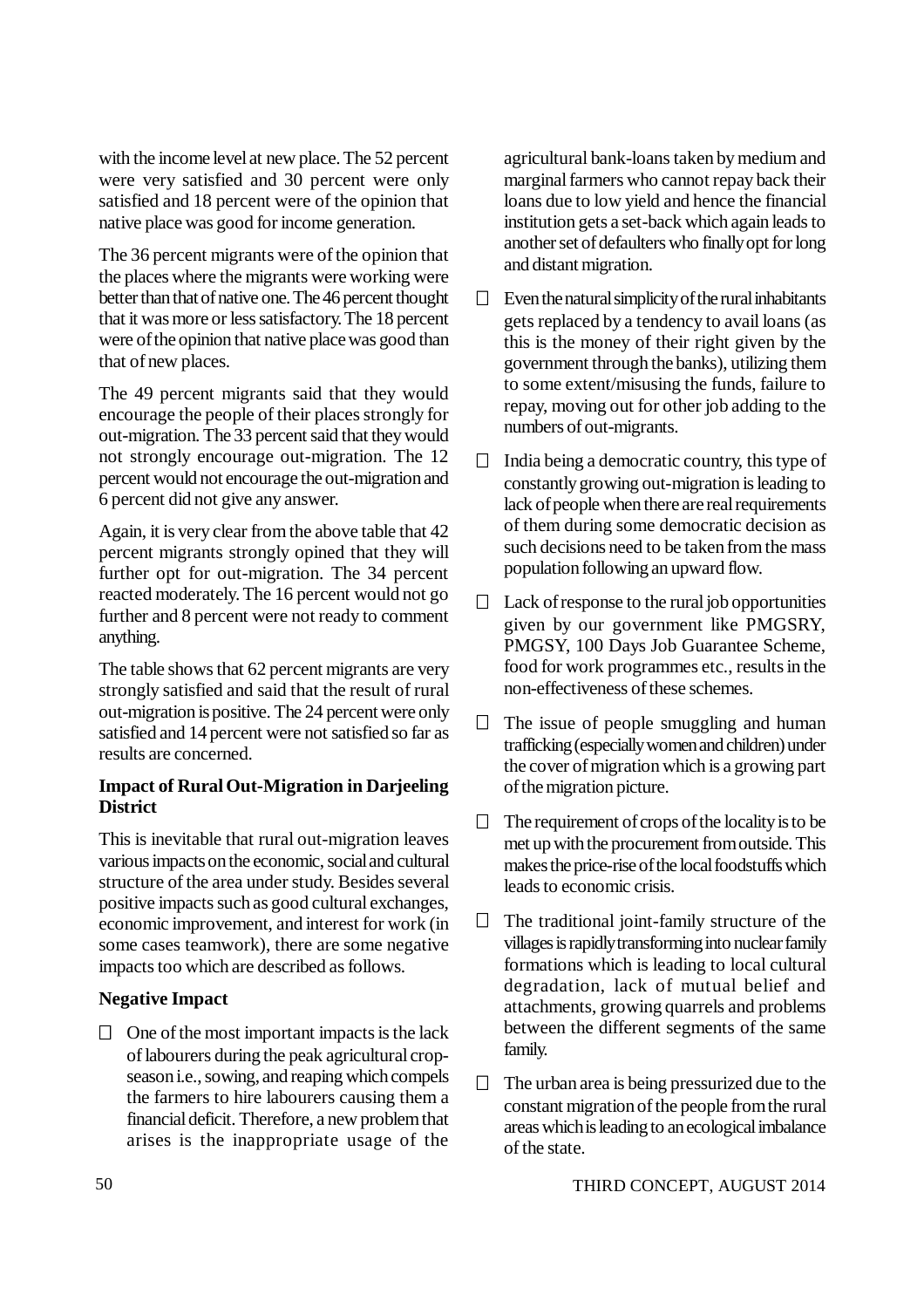$\Box$  The local competition among the villagers to send as many members of the family (especially youths) gets sharpened in order to earn more and it culminates in educational degradation of the area as many of the probable migrants are leaving their education at a very early stage.

## **Positive Impact**

- $\Box$  Most of the migrants are youngsters within the age group of 15-35 which means a full-fledged youth power comes into existence. These people are loaded with more energy, more grasping power and newer creativity which help them to learn early and effectively and bring in new revolutions in the society.
- $\Box$  Migration when brings in good income and a better lifestyle, it must bring in another effect called competition- competition among others in the locality to earn the same which must be a healthy one in order to contribute many good thing to one's society.
- $\Box$  One of the positive impacts of rural outmigration is improvement of the economic condition of the people. Crave for higher income, full employment, flexible wage-price are the pull factors for accelerating the trend among the rural youths. The question of job search in the context of migration and the role of family members in migration decisions plays a crucial role in shaping the economic development in their native regions.
- $\Box$  Technological up-gradation is one of the important positive effects of migration. This is found mainly in the people who migrate from semi-urban to urban areas in order to work in the modern technological systems.
- $\Box$  Rural out migration also acts as a field of varied cultural exchange and the migrant are its carriers. The best parts of different cultures, customs, festival, languages, lifestyle, food, clothing etc. are brought together by the migrants, which helps to develop a society- be it rural or urban, into a rich palette of varied and diversified colour of customs and culture. This also elucidates the

concept of Nationalism through the perception of unity in diversity.

### **Suggestions**

After observing the responses of the rural outmigrated people we can put forward the following suggestions:

- $\Box$  Well managed seasonal migration may be encouraged.
- $\Box$  The government should introduce record keeping agency.
- $\Box$  The government may introduce card system for internal migration.
- $\Box$  The government should be aware of health, hygiene and environment of the migrants.
- $\Box$  The government should take initiative by appointing one person in each and every village for record keeping.

### **Conclusion**

After observing the responses of the rural outmigrated people, we can conclude that there are both positive and negative impacts of rural outmigration but in many cases positive impacts are superior to that of negative one. So, well managed migration may be encouraged because it has the capability to change the society. If we compare the responses of the respondents or rural out-migrants before and after migration we can conclude that their desire of having more income, desire of making habits of newspaper reading, watching TV, listening radio, saving habits and the knowledge regarding welfare measures of the government has been increased considerately.

The Government should develop some mechanisms and should be responsible for keeping the records of out-migrants in both times i.e. out-going and incoming. If we compare their socio-economic condition before and after migration then it will not be wrong to conclude that rural out-migration is a survival strategy for rural poor.

## THIRD CONCEPT, AUGUST 2014 51

 $\rightarrow \rightarrow$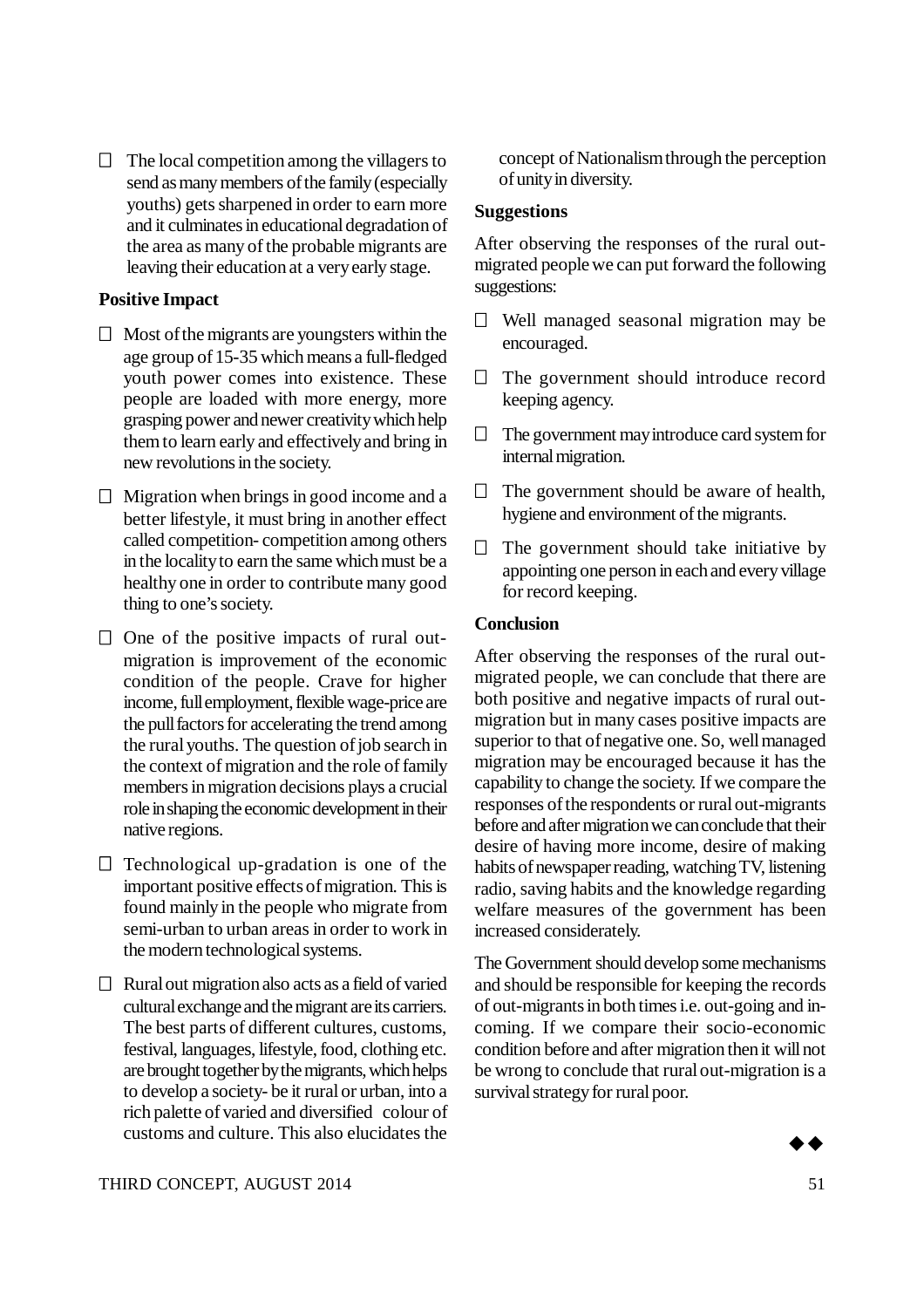# **Globalisation and Child Trafficking in India**

### Amit Malik\*

[*Child trafficking is a growing phenomenon at national, regional and international levels. It is considered as a contemporary form of slavery and a gross violation of basic human rights by the international community. India is one of the main sources, transit point as well as destination for trafficking in children. Today trafficking has emerged as a low risk, high return and well organized criminal activity. Child trafficking is the third biggest money earning illegal trade. Trafficking does not seem to have any boundaries irrespective of push and pull factors. Trafficking in children is taking place in almost all the countries, only the magnitude differs.]*

rafficking in children is the most abominable<br>violation of human rights. Perhaps not many<br>crimes are as ghastly as trading in human<br>misery. Human rights guaranteed by the Indian rafficking in children is the most abominable violation of human rights. Perhaps not many crimes are as ghastly as trading in human Constitution are non- negotiable and universal. Trafficking in children is a violation of several human rights, including the very rights to life, the right to liberty, human dignity and security of person, the right to freedom from torture or cruelty, inhuman or degrading treatment, the right to a home and family, the right to education and proper employment, the right to healthcare and everything that makes for a life with dignity.

### **Magnitude of Child trafficking**

Child trafficking is a relatively common occurrence in India. About two lakh sex slaves are imported annually into India. Slavery is supposed to have ended more than a century ago, but it thrives in many countries, including India. Indeed, child trafficking has emerged as a major global problem with serious implications for India immigration policy and law enforcement.

Globalization is a critical factor exacerbating child trafficking. Ninety percent of child trafficking is internal, while the remaining 10% comes from Nepal, Bangladesh, and other neighboring countries. Child trafficking takes place in different forms throughout India, including sex tourism, child labor, and bonded labor. But due to the underground nature of the business, there are no empirical studies available that can present accurate figures of child trafficking in India.

The numbers provided by the government and different NGOs are only speculative and the true magnitude of the problem is not fully known. It is reported, however, that India is the main recipient of an estimated 150,000 children, especially girl child, trafficked into India from South Asia to feed the commercial sex industry.<sup>1</sup>

### **Indian estimates**

India is a source, a transit and a destination country of children trafficked for the purposes of sexual and labour exploitation. Kolkata and Mumbai are the major transit point of India for other destinations. Every day 200 girls and women in India enter prostitution, 80 percent of them against their will (Ranjan 2005). The number of women and children in sex work in India is stated to be between 70,000 and 1million (Lodhi 2007). Every year between 5000 and 7000 Nepalese girls are trafficked into the red light districts in Indian cities.<sup>2</sup>

## **Globalization**

Globalization has contributed to the growth of the practices of modern-day slavery and child trafficking. One definition of globalization provided by Martin Albrow is "the active dissemination of practices, values, technology and other human products throughout the globe" (Bales, Understanding Global Slavery: 32).

<sup>\*</sup> Research Scholar, Kurukshetra University, Kurukshetra, Haryana.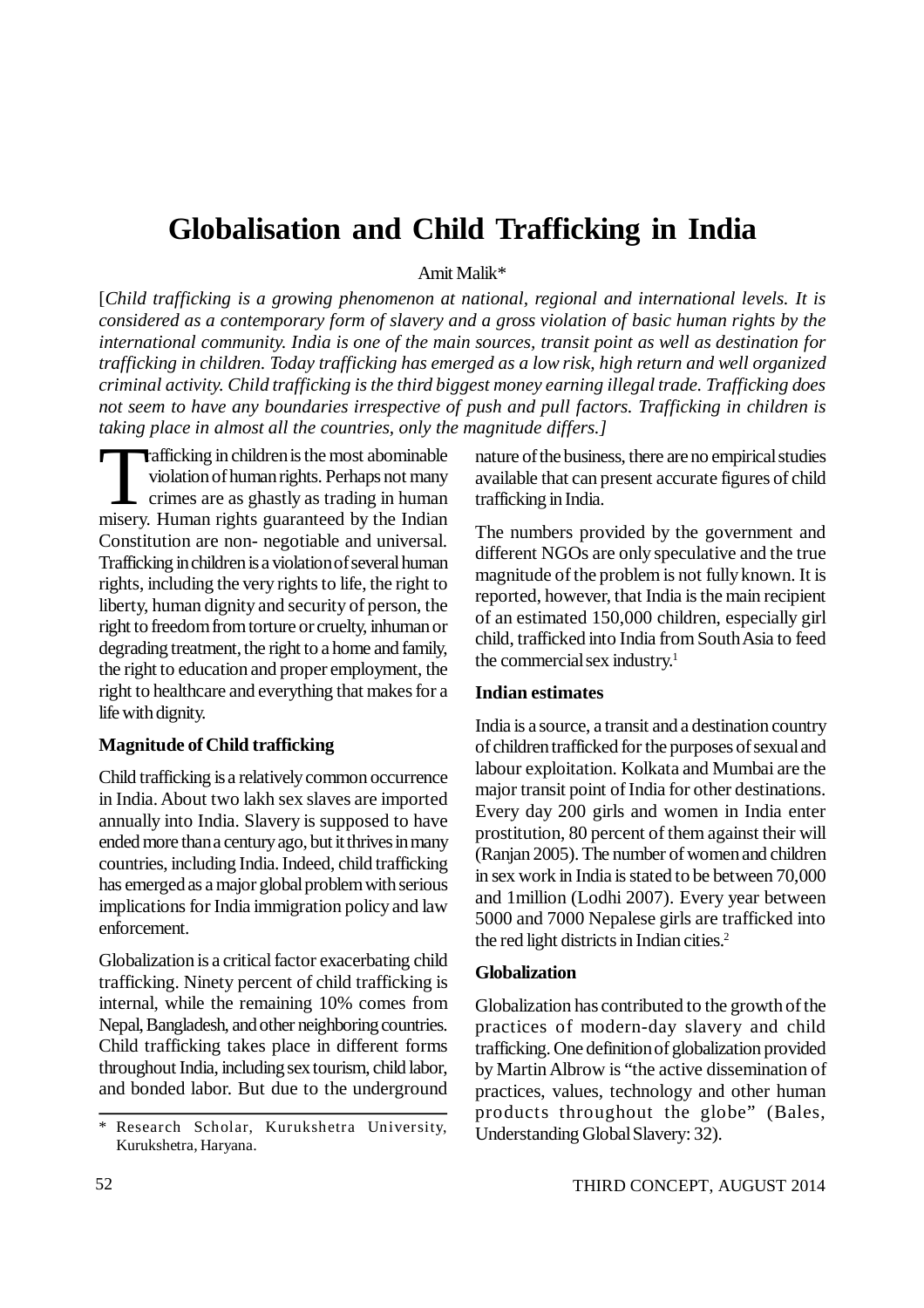The practice of slavery has translated human beings into commodities. People have become products which can be traded, bought, sold, and exploited. Globalization is making the world smaller in a sense, making commodities more readily available to people and companies around the globe. If human beings can be considered as commodities or goods, then globalization can be seen as a contributing factor to the spread of slavery and trafficking. The recent impact of globalization allows for child trafficking permeating almost any society.

The International Labour Organization states in its Convention on the Eradication of Forced Labour that, "Over the past few years, there has been a greater realization that forced labour in its different forms can pervade all societies, whether in developing or industrialized countries, and is by no means limited to a few pockets around the globe" (ILO, "Eradication of Forced Labour" 2).

It may be helpful to consider how modern-day slavery has changed from the slavery of the past. In Understanding Global Slavery, Kevin Bales discusses three ways in which the practice has evolved. First of all, slaves are cheaper today than ever before. In some cases, human beings can be bought for as little as ten dollars, therefore creating a characterization of disposability in modern slaves.

Another change is the length of time a person remains in servitude. Today, slaves are being held for shorter periods of time than in the past, sometimes for only a few months or years; and finally, Bales states that "slavery today is globalized", (Understanding Global Slavery 9). By this, he means that the forms of slavery practiced around the world are becoming alike.

The ongoing trend of globalization can be viewed as an outlet for slavery and trafficking to increase and spread. Globalization is not always a bad movement, but it can result in the spread of horrible things like slavery, just as easily as more positive things such as a consumer having a wider range of products from which to choose.

Another way in which globalization has contributed to the growth of child trafficking is the modern

improvements which have affected international transportation. It has become easier for individuals to travel domestically and internationally. For example, it is possible to purchase a plane ticket on the Internet to fly somewhere later in the same day, as long as you have a credit card.

However, it is possible that this has "simplified international travel as well as child trafficking activities" (Zhang 111). The more common it becomes to cross national borders, the easier it becomes for child trafficking to blend in with leisurely travel.

Slavery and trafficking are heavily affected by the complex set of world-wide processes we collectively label globalization. They are facilitated by the mobility of capital, the openness of political borders, and the deregulation of trade. They are complicated by the transient nature of many exchanges and the lack of adequate enforcement personnel and policies.

More recently, the global war on terrorism and issues of homeland security have been much more salient than trafficking, although many more people suffer from trafficking each year than from terrorism.

Globalization impacts trafficking with both "push" and "pull" factors. Impoverishment in the supply countries is a push factor that forces people to seek ways to improve their economic situation. Many trafficked persons begin their ordeal with the expectation that they will get respectable employment, only to discover the deception after it is too late.

The spread of "global culture" serves as a pull factor, raising expectations of a better life elsewhere. Like the global drug trade, trafficking is a mammoth economic enterprise, providing traffickers with financial resources and technological capabilities to enhance and shield their activities from public scrutiny or interference.

### **Capitalist Globalization**

Capitalist globalization today involves an unprecedented "commodification" of human beings especially children. In the last 30 years, the rapidly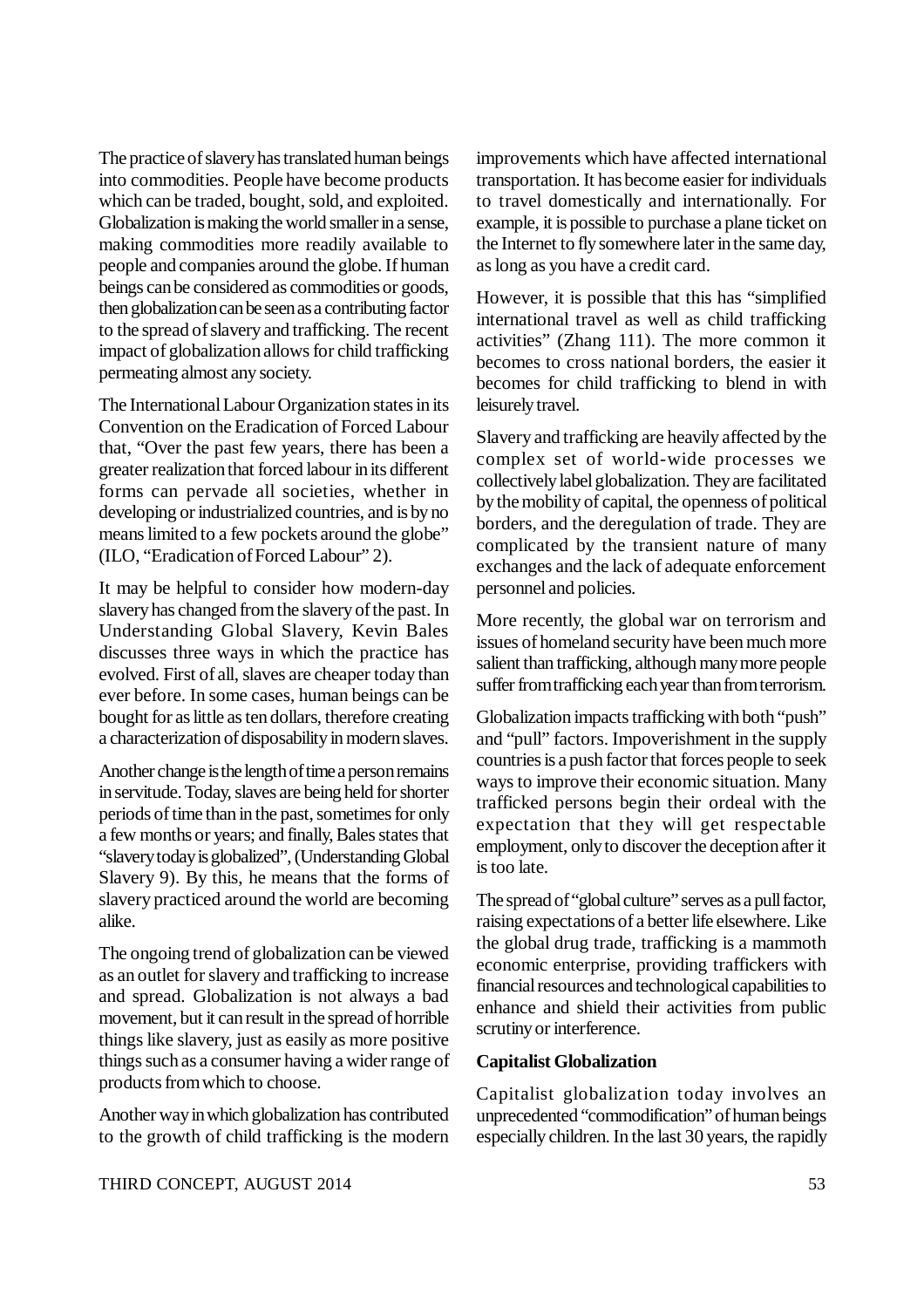growing sex trade has been massively "industrialized" worldwide (Barry; Jeffreys). This process of industrialization, in both its legal and its illegal forms, generates profits amounting to billions of dollars.<sup>3</sup> It has created a market of sexual exchanges in which millions of children have been converted into sexual commodities.

This sex market has been generated through the massive deployment of prostitution (one of the effects of the presence of military forces engaged in wars and/or territorial occupation (Strudevant and Stolzfus) in particular in the emerging economies, the unprecedented expansion of the tourist industry (Truong), the growth and normalization of pornography (Poulin 2000), and the internationalization of arranged marriages (Hughes).

The sex industry, previously considered marginal, has come to occupy a strategic and central position in the development of international capitalism. For this reason it is increasingly taking on the guise of an ordinary sector of the economy. This particular aspect of globalization involves an entire range of issues crucial to understanding the world we live in. These include such processes as economic exploitation, sexual oppression, capital accumulation, international migration, and unequal development and such related conditions as racism and poverty.

The industrialization of the sex trade has involved the mass production of sexual goods and services structured around a regional and international division of labour. These "goods" are human beings who sell sexual services. The international market in these "goods" simultaneously encompasses local and regional levels, making its economic imperatives impossible to avoid.<sup>4</sup>

Prostitution and related sexual industries - bars, dancing clubs, massage parlors, pornography producers etc. - depend on a massive subterranean economy controlled by pimps connected to organized crime. At the same time, businesses such as international hotel chains, airline companies, and the tourist industry benefit greatly from the sex industry.

# **Impact of Global Changes**

Trends in economic development have increased worldwide demand for goods and services. These trends include the widespread expansion of markets, the rising importance of export-oriented growth (including the export of labor as a strategy for economic development), the establishment of expanding multinational corporations and their subcontractor networks, the proliferation of Internet-based business, and tourism development. Globalization and economic openness have also empowered criminals and further opened already porous borders to the increased movement of goods and people.

The evolution of the global economic system has led to trade in goods and services at an unprecedented level. As a result, "Asia has become a center for low-cost, labor-intensive, manufacturing operations."<sup>5</sup> These operations have grown while oversight has lagged behind, enabling the creation and expansion of informal "work ghettos."<sup>6</sup>

Cutting costs through the utilization of trafficked individuals to maintain a competitive edge is a part of the overall "race to the bottom," in terms of wages. India's economic boom is partially dependent on trafficked labor; especially children trafficked into domestic service, construction, manufacturing, and commercial agriculture. Traffickers and exploiters dehumanize their victims, seeing them in terms of cost versus benefit transactions, and as cheap and docile laborers rather than as mothers, sisters, brothers, and fathers.

Working in the shadows of loosening economic, labor, and financial regulations, and utilizing cheaper transportation and innovations in communication technology, traffickers have increased their business. There are six new global trends that accentuate vulnerability to child trafficking and have caused the surge in growth of trafficked people.

First, an increase in demand for trafficked people from end users to those who make a profit from the trade—has become the most immediate cause for the expansion of the child trafficking industry. Second, new technologies have made moving and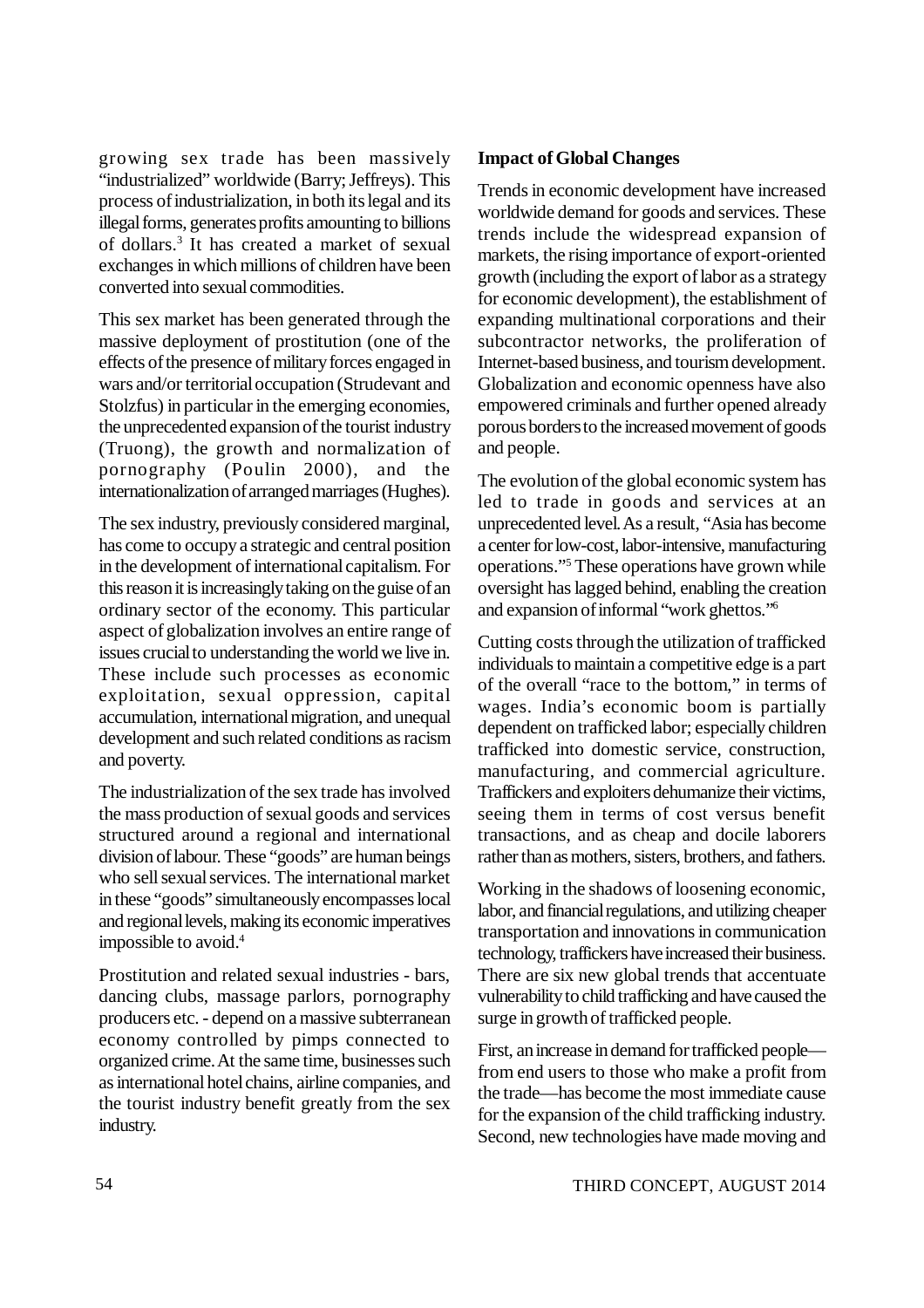recruiting people much easier. Third, petty criminals have been replaced by organized criminals in the flesh trade, turning it into a large-scale industry.

Fourth, natural disasters have driven more people from their homes, stripping them of their livelihoods and assets. Fifth, displacement and migration in the absence of protection mechanisms have increased vulnerability to child trafficking. Finally, the global economic crisis since 2008 has increased unemployment and undermined social safety nets, contributing to increased vulnerability to child trafficking.

### **Pre- and Post-Globalisation**

It is interesting to compare the pre- and postglobalisation scenario in rural India. Prior to globalisation, i.e. specifically from 1989 to 1991, 35.37 % people were below poverty line in rural areas. In the post-reform period i.e. from July 1995 to December 1997, rural India had 36.47 % people below poverty line. This saw an increase of 1.10%.

An increase in the rural poverty must have led to greater exploitation and it definitely has affected the children. In this era of globalisation in India trade is accompanied with technological change which promotes and protects technical, skilled work. Globalisation is usually biased against unskilled workers.

Children mostly engaged in unskilled labor have to suffer because their unskilled work is invisible and unprotected in the word 'economy'. Their impoverished situation is making children more vulnerable to a social evil like prostitution.

One of the main causes of exploitation of children and their abuse in the flesh trade is the age old ignorance and illiteracy prevailing among them. They don't even know that they have legal rights which protect them. Most of these distressed children think that it is their fate and they have to accept to live in this world of darkness. These young children are tortured so much that they hardly believe that there is hope in life.

Although literacy has improved, yet illiteracy is one of the root causes that make rural and tribal children

so weak - that they are rendered helpless to elevate themselves from inhuman humiliation and sexual exploitation. Thus it becomes easier for the procurers and the middlemen to influence or coerce these children into prostitution.

Very poor children become easy victims of interstate trafficking. If this kind of torture does not subjugate them and they resist, then other forms of subjugation such as sexual assaults, rape, gang rapes etc. are inflicted upon them. They are even burnt with cigarettes, assaulted physically, locked up, forced to consume liquor or to take drugs. In few cases they are tortured so much that they commit suicide.

The lowest price for a girl child sold is about 400 Rupees and the highest could be 70,000 Rupees or more. One can distinctly see two major groups of these sexually exploited girl child. One group of girl child comes from the rural areas. They are mostly illiterate and belong to the lower income group and they are mostly from castes lowly placed in society.

Another group comes from backward communities with some education and little knowledge of English. These girls are exploited by men belonging to the upper class. Due to globalisation the world has come nearer. Transport and communications have increased and tourism is developing rapidly. Enhancement of transport has increased there'd light areas on the highways, mostly in the form of small restaurants etc.

Globalisation has triggered a boom in the tourism industry. Through tourism a refined and secret form of prostitution is developing in the form of call girls. Opening of new hotels, resorts and guest houses for promoting inter-state and international tourism has increased the call girl racket. These call girls are educated. The sad part of it is that school-going girls and college-going girls of lower income group families are deceived or lured and forced to adopt prostitution as call girls.

Television and films play an important role in the dissemination of glamour, especially amongst the impressionable youth. The temptation of easy money to attain a life style idealized therein makes the task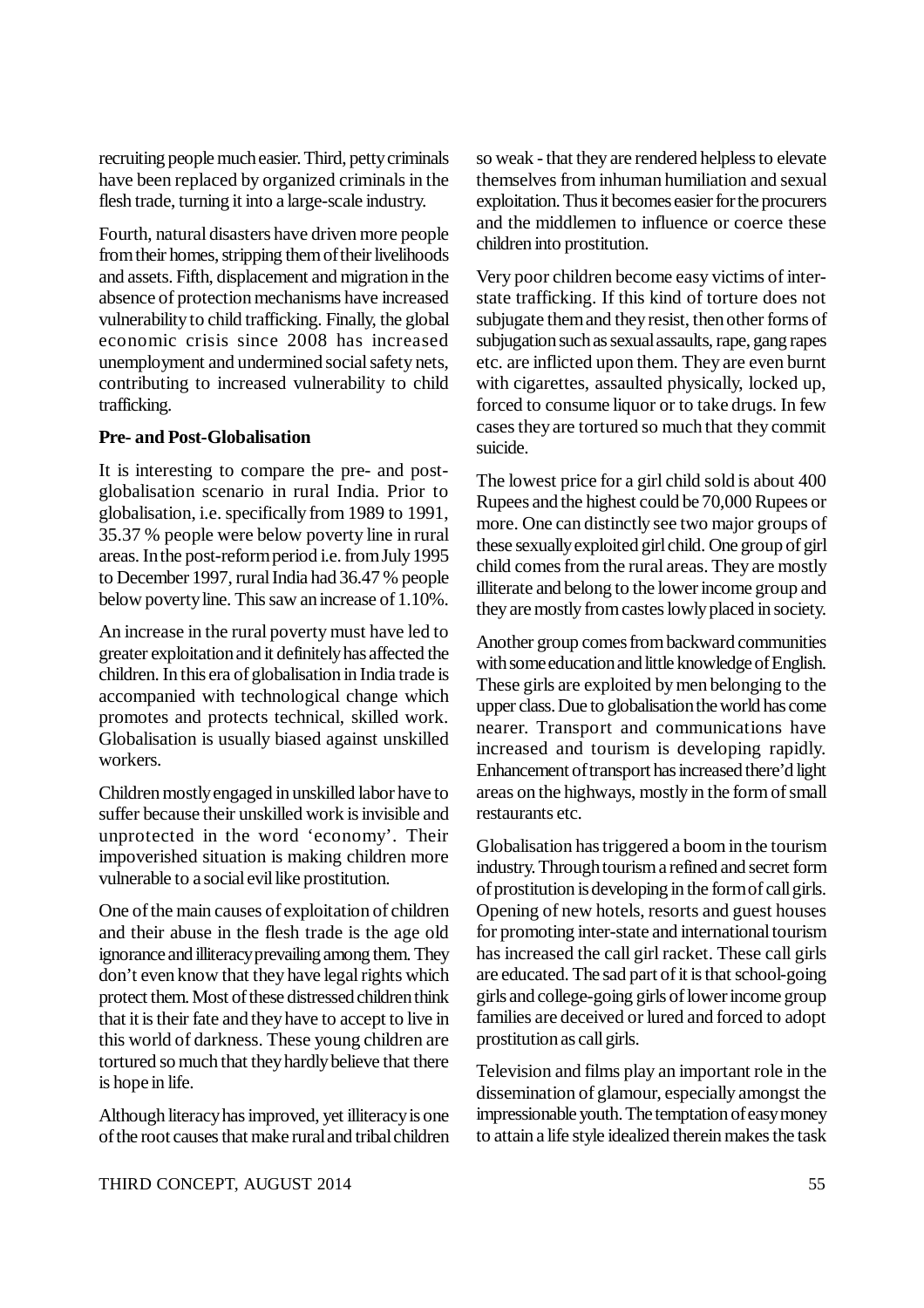of the middlemen, hotel receptionists, working girls already in the profession etc. easier, who manage to establish contact with these call girls. The activity of call girls is organized in such a secret manner that only occasionally does it comes to light when the culprits are caught red-handed. Singing and dancing societies are established to facilitate prostitution.

Persons belonging to the lower income group take money and marry their daughters to rich men of gulf countries. Sometimes a minor girl child is married with a man who is at least three times older than her. Most of these girl children are later deserted or are taken to Gulf countries for prostitution. Exporting girl child for domestic work or for nursing is taking place but there are several incidents where these girl children are thrown into flesh trade. These girl children are sold and purchased like a commodity. Though they are a source of money for their families back home, but all this at what cost is a big question.

Most of these girl children are working in shops, restaurants, gambling houses or at residential houses of the natives where they are mentally and physically exploited. A report of the human rights organization "Middle East Watch" says: In gulf countries 1/3rd of these girls' children are being raped whereas 2/ 3rd of them are physically and economically exploited. Supplying girls' child to politicians, government officials by business groups in return for sanctions and favours is widely prevalent.

## **Conclusion**

An attempt has been made to show that child trafficking is a global issue today that needs the attention of everyone in order to eradicate it. In order to stop the child trafficking problem, over the years, various governments, and non-governmental organizations (NGOs) have been fighting the menace of child trafficking with less success. This has been due primarily because the structural cause of the problem, that is poverty, has not been adequately addressed, and thus has continued to persist.

The developing economies were consistently throwing away and losing out the productive human capital. Developing nations provide the volume of this slave form because of the socio-economic relations necessitated by globalization and capitalism at its highest level of internationalization. The intensity of the problem of child trafficking has become a global pandemic that is rooted in every community organized by human traffickers who by overt and covert activities use several means possible including among others coercion and wealth to sustain the continues enslavement of vulnerable people across the globe.

Again, this phenomena permeate every nation state and involves the recruitment, transportation, and to a large extent the enslavement of the economically vulnerable. The combined forces of organized crime and official corruption facilitate illegal movement of the mass trafficked people. Most recipient nations have continued to experience improvements in their quality of life, while the gap between the rich and poor countries continues to widen.

### **Recommendations**

Most of the actors involved in anti-trafficking activities are not addressing the root causes of trafficking in an empowering way. Prevention is still being carried out through repressive programs focused mainly on preventing migration, prostitution and organized crime. There is no real comprehensive long-term prevention strategy for developing nations, nor any clear understanding of what such a strategy should include.

Global efforts to combat trafficking in persons have focused mainly on the criminalization of trafficking. Anti-trafficking policy tends to be dominated by the prevention, protection and prosecution paradigm, which also tends to focus primarily on short-time interventions. We, therefore, proffer the following recommendations, hoping that they will assist in the fight against trafficking in persons:

 $\Box$  First and foremost, nations must first address the trafficking problem as an internal human rights issue that affects its political, social and economic systems. This is paramount because if nations continue to ignore the domestic manifestations of trafficking in persons, the cost could be high,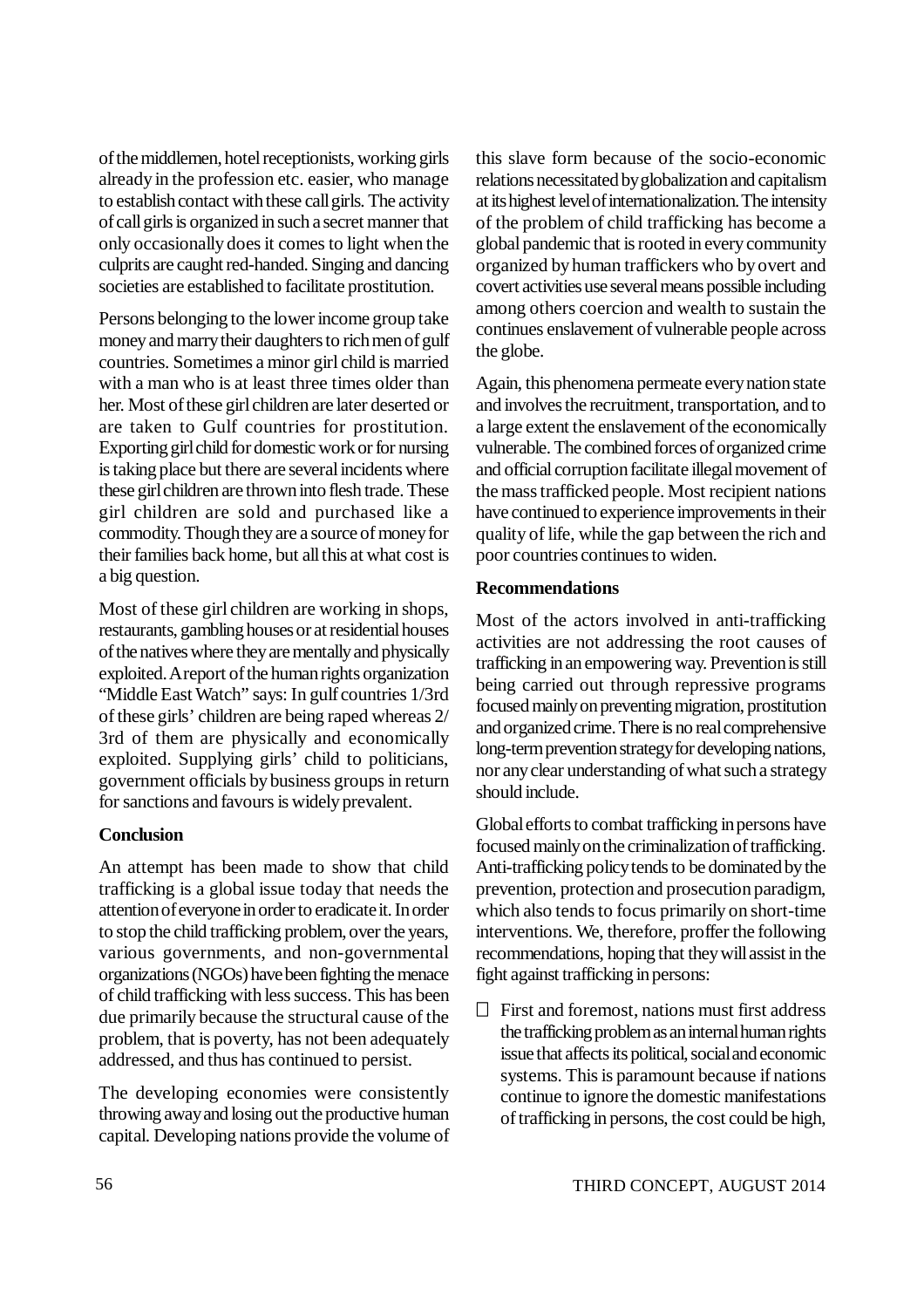encouraging corruption and compromising key relationships with other issues;

- $\Box$  There should be job skills training for sheltered victims. Thus, the integration program must provide victims with the ability to deal with stigmatization, acquire job skills and employment, healthcare, educational support, food and accommodation. The skill training plays a vital role, and it is through the crucial concept of reintegration that victims can access potential employment for better living and income conditions;
- $\Box$  Increasing public awareness about the issue and supporting victims with necessary services are very crucial to successfully combating trafficking in persons. This is because the lack of support to victims means that many of them might end up on the streets again and resorting to criminal behavior in order to survive;

### **Bibliography**

- 1. Bhagat, Achal, 2007. "Psychological impact Interventions," in P.M. Nair (ed.), *Trafficking in women and children in India*, New Delhi: Orient Longman, pp.178-180.
- 2. Bhakhry, Savita. 2007, "Culturally sanctioned practices", in P.M. Nair (ed.), *Trafficking in women and children in India*, New Delhi: Orient Longman, p. 160.
- 3. Imran Ali, Mohammad.2005. "An overview of trafficking in women and children in India." *Women s Link* 11(4):3-6.
- 4. Kerim, Srgjan. 2008. "Human Trafficking: Modern – Day slavery", *Indian currents*, 9- 15 June, 28-29.
- 5. Lodi, Anita. 2007. "Review of literature", in P.M. Nair (ed.), *Trafficking in women and children in India*, New Delhi: Orient Longman, p. 16.
- 6. Rao, Krisnha. 2006. "Women trafficking-New mantras of globalization." *Indian Currents*, 5 March, 19-21.
- 7. Sen, Sankar. 2005, *Trafficking in women and children in India*, New Delhi, Orient Longman's publications.
- 8. Surna, Pawan, 2006, "Effects of Globalization on human Trafficking and forced CSW", *India rally*, a monthly magazine, April. pp 8-9
- 9. Nigam, Shalu. 2003. "Commercial sexual exploitation and trafficking in women and children: Need for a comprehensive approach." *Legal News and Views* 17(1):4-6.
- 10. Ranjan, Namrata. 2005. "Trafficking of women and girls: Situational analysis." *Women's Link* 11(4): 15-18.
- 11. Sen, Sankar.2007. "Tourism and trafficking" in P.M. Nair (ed.), *Trafficking in women and children in India*, New Delhi: Orient Longman, p.151.
- 12. Sarada, A, and P.Lakshmi, 2008. "Violence against women- Need for a social change." *Women's Link* 14(2): 34.

### **Endnotes**

- 1. Jay G. Silverman, Michele R. Decker, et al, "HIV Prevalence and Predictors of Infection in Sex-Trafficked Nepalese Girls and Women,"
- 2. www.bit.ly/StolenLives
- 3. Regional Synthesis Paper for Bangladesh, India, and Nepal (Manila: ADB, 2003), www.adb.org/ Documents/Books/Combating\_Trafficking/ default.asp (accessed March 1, 2010), p. 67.
- 4. Jyoti Sanghera, "Trafficking of Women and Children in South Asia: Taking Stock and Moving Ahead,
- 5. A Broad Assessment of Anti-Trafficking Initiatives in Nepal, Bangladesh, and India" (Kathmandu: UNICEF).
- 6. Regional Office, Save the Children Alliance, 1999), p. 4, www.childtrafficking.com/Docs/ sanghera unicef stc allianc.pdf (accessed January 14, 2010).